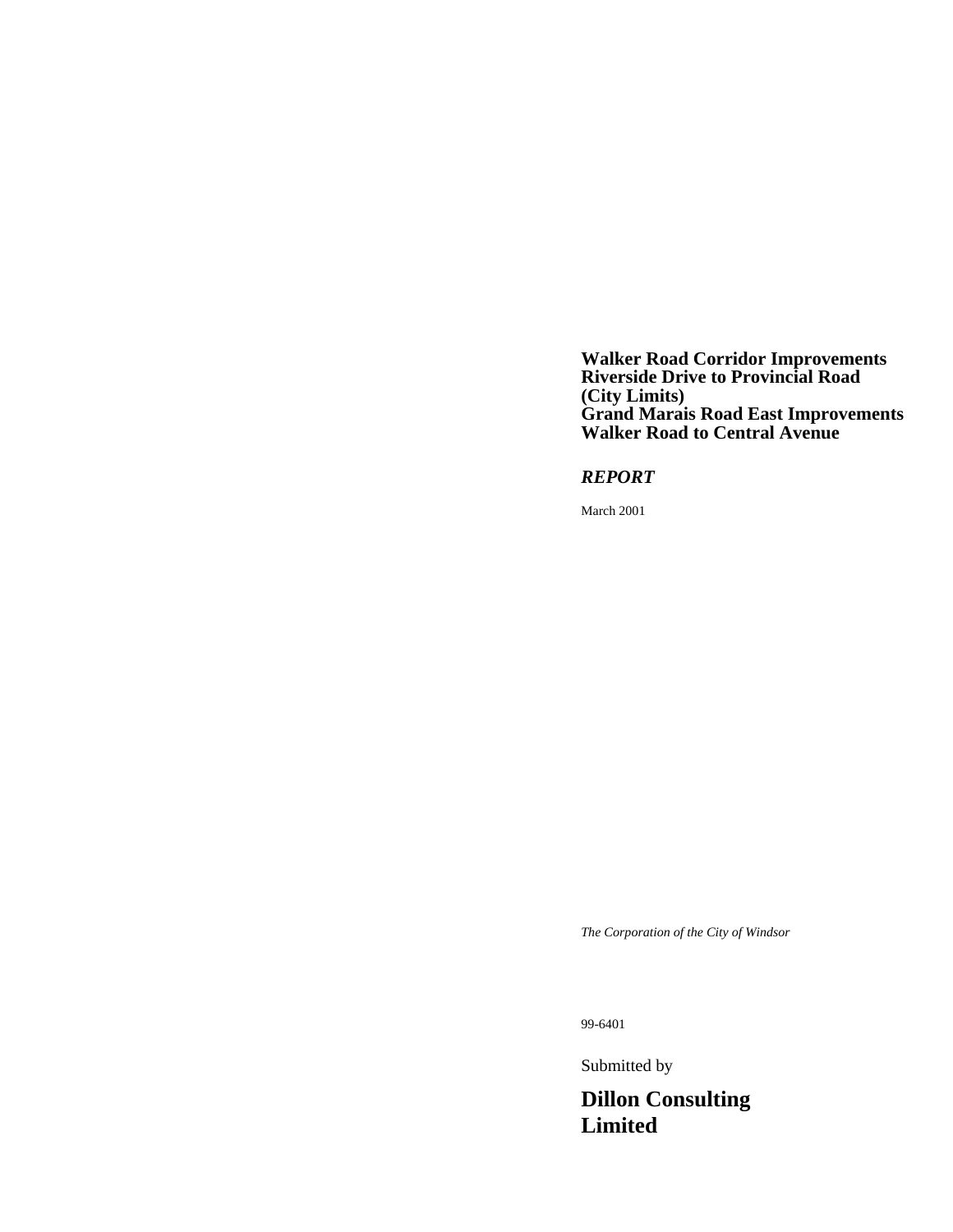# **EXECUTIVE SUMMARY**

The Walker Road Corridor and Grand Marais Road East Class Environmental Assessment undertook a comprehensive review of the improvements required on Walker Road extending from Riverside Drive south to the City limit and on Grand Marais Road East from Walker Road to east of Central Avenue. This comprehensive review serves to ensure that improvements recommended at any location within the subject area are compatible with those recommended (if any) of adjacent locations. In this way, the safe movement of vehicles, cyclists and pedestrians is ensured through the entire corridor of both Walker Road and Grand Marais Road East.

The improvements identified in this Study Report were developed in consultation with local residents, affected business and property owners, interest groups such as the local cycling community and municipal and provincial review agencies. This document represents the culmination of the many discussions undertaken with each of these groups.

Owing to the considerable length of the two road corridors assessed, improvements have been summarized as "Near Term" (5 year program) and "Long Term" (to be reviewed annually beyond the 5 year program). Figure E.1 identifies the location of the improvements noted. Near Term improvements identified include:

- complete the reconstruction of Walker Road from Division Road to the City limits including completion of the Walker/Provincial intersection (\$8,700,000)
- construction of Foster Street extension to service the airport lands and Walker Industrial Park (\$2,700,000)
- continue discussions with DaimlerChrysler to determine the need for the reconstruction of the Walker/Grand Marais intersection (including possible grade separation) (\$13,900,000).
- continue discussions with DaimlerChrysler to determine the need for the reconstruction of Grand Marais Road East from Walker Road to east of Central Avenue (\$6,700,000).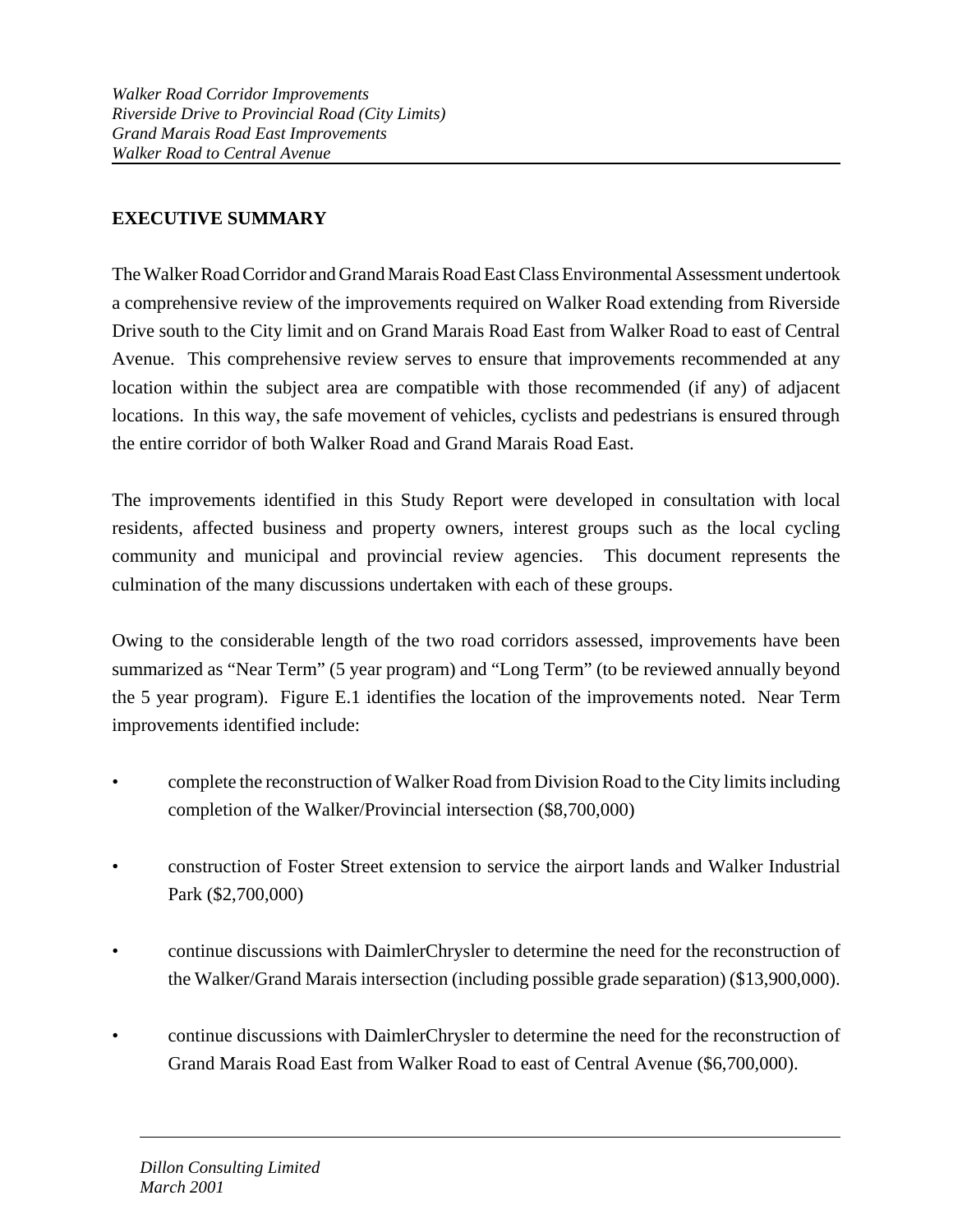- construction of the Digby Street extension to Temple Drive (\$950,000).
- installation of traffic signals at Richmond Street (north leg), at Parkdale Place and at Airport Road.

Beyond the five year time frame, projects should be reviewed on an annual basis. Further reconstruction of Walker Road should proceed northerly from Division Road.

In addition to the road improvements identified, cycling, pedestrian and streetscape opportunities are also noted in the report and should be included as improvements are undertaken.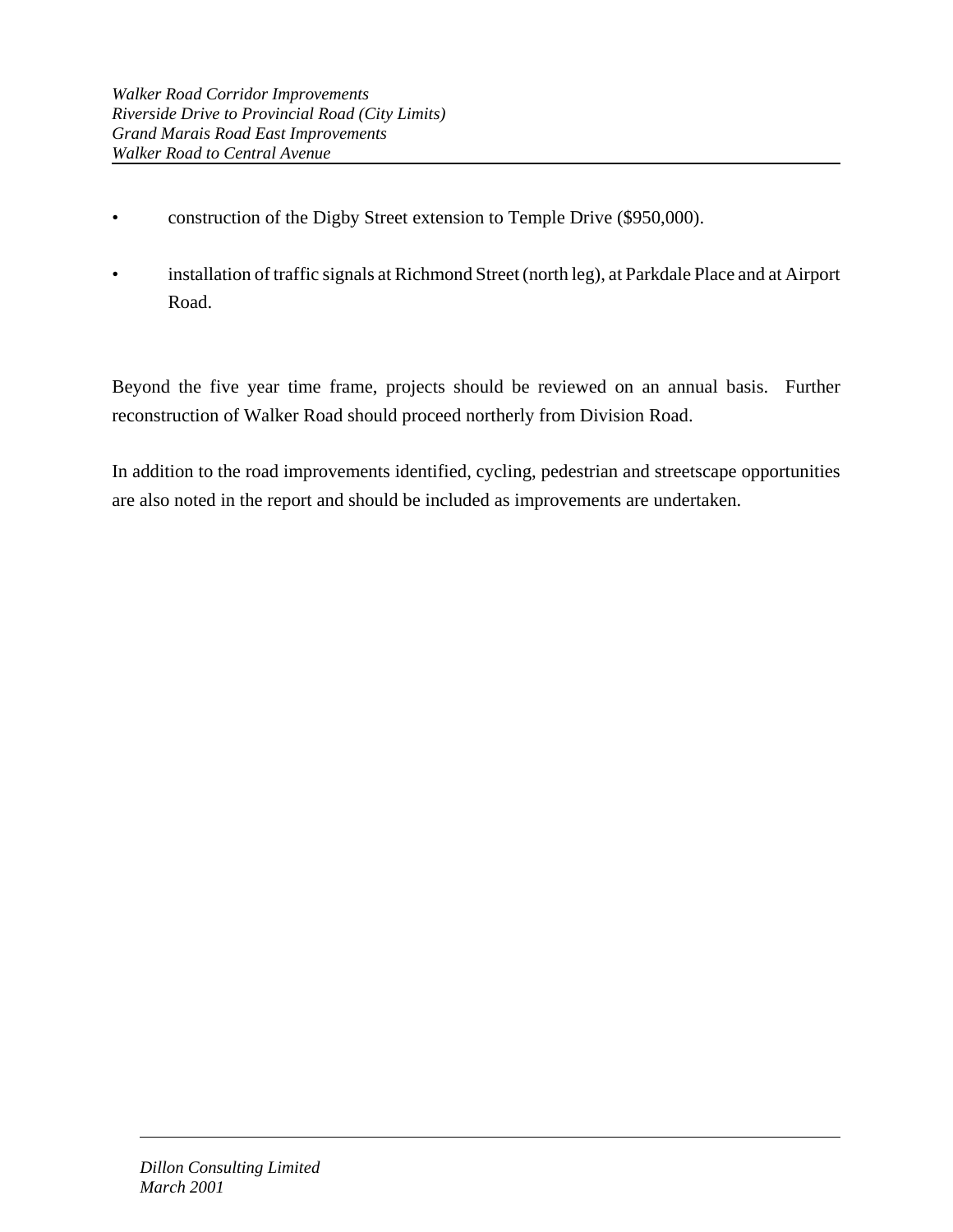# **TABLE OF CONTENTS**

### **EXECUTIVE SUMMARY**

| 1.0 |      |                                                                                                                |  |  |  |
|-----|------|----------------------------------------------------------------------------------------------------------------|--|--|--|
|     | 1.1  | The Environmental Study Report $\dots \dots \dots \dots \dots \dots \dots \dots \dots \dots \dots \dots \dots$ |  |  |  |
|     | 1.2  |                                                                                                                |  |  |  |
|     | 1.3  | Background $\ldots$ $\ldots$ $\ldots$ $\ldots$ $\ldots$ $\ldots$ $\ldots$ $\ldots$ $\ldots$ 3                  |  |  |  |
|     | 1.4  |                                                                                                                |  |  |  |
|     |      | 1.4.1                                                                                                          |  |  |  |
|     |      | 1.4.1.1 Walker Road Corridor -                                                                                 |  |  |  |
|     |      |                                                                                                                |  |  |  |
|     |      | 1.4.1.2 Walker Road Corridor - Walker Road Improvements                                                        |  |  |  |
|     |      | 1995 ESR Addendum - Division Road to Provincial                                                                |  |  |  |
|     |      | Road (City Limits) $\dots \dots \dots \dots \dots \dots \dots \dots \dots \dots \dots \dots \dots \dots$       |  |  |  |
|     |      | 1.4.1.3 Grand Marais Road East Corridor -                                                                      |  |  |  |
|     |      |                                                                                                                |  |  |  |
|     |      | 1.4.2                                                                                                          |  |  |  |
|     | 1.5  |                                                                                                                |  |  |  |
|     |      |                                                                                                                |  |  |  |
| 2.0 |      |                                                                                                                |  |  |  |
|     | 2.1  | Class Environmental Assessment Process &                                                                       |  |  |  |
|     |      | Windsor Area Long Range Transportation Study (WALTS)  8                                                        |  |  |  |
|     |      |                                                                                                                |  |  |  |
|     |      | Windsor Area Long Range Transportation Study (WALTS)  9<br>2.1.2                                               |  |  |  |
|     |      | 2.1.3                                                                                                          |  |  |  |
|     | 2.2  |                                                                                                                |  |  |  |
|     | 2.3  |                                                                                                                |  |  |  |
|     | 2.4  |                                                                                                                |  |  |  |
| 3.0 |      |                                                                                                                |  |  |  |
|     | 3.1  |                                                                                                                |  |  |  |
|     | 3.2  |                                                                                                                |  |  |  |
|     | 3.3  |                                                                                                                |  |  |  |
|     | 3.4  |                                                                                                                |  |  |  |
|     | 3.5  |                                                                                                                |  |  |  |
|     | 3.6  |                                                                                                                |  |  |  |
|     | 3.7  |                                                                                                                |  |  |  |
|     | 3.8  |                                                                                                                |  |  |  |
|     | 3.9  |                                                                                                                |  |  |  |
|     | 3.10 |                                                                                                                |  |  |  |
|     | 3.11 |                                                                                                                |  |  |  |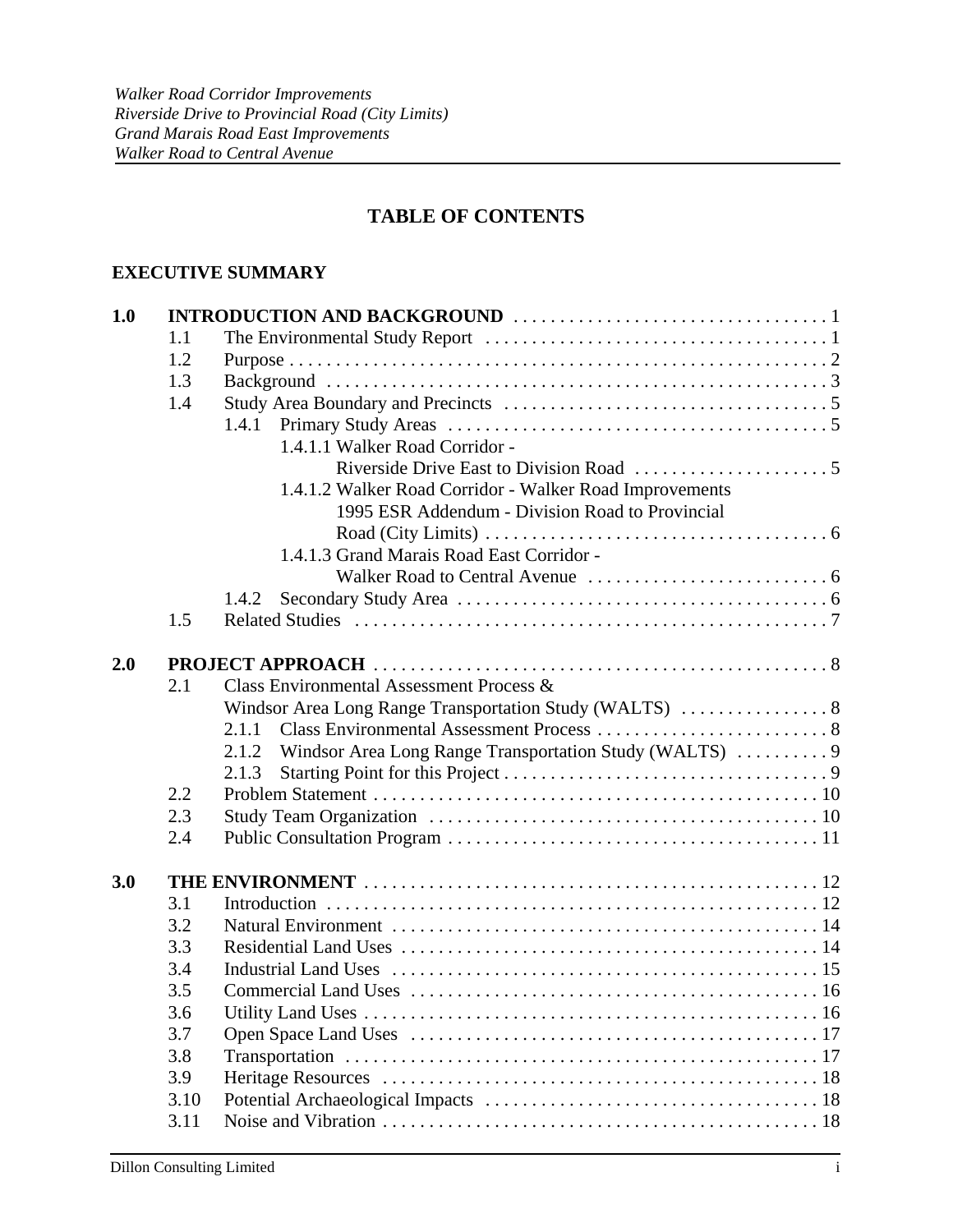|     | 3.12<br>3.13                           | Walker Road - Division Road to Provincial Road 19<br>3.12.1.1<br>3.12.1.2<br>3.12.1.3 |
|-----|----------------------------------------|---------------------------------------------------------------------------------------|
|     |                                        |                                                                                       |
|     | 3.14                                   |                                                                                       |
|     | 3.15<br>3.16                           |                                                                                       |
|     | 4.1<br>4.2<br>4.3<br>4.4<br>4.5<br>4.6 | Alternative Road Designs and Intersection Improvements 30                             |
| 5.0 |                                        |                                                                                       |
|     | 5.1                                    |                                                                                       |
|     |                                        |                                                                                       |
|     |                                        | 5.1.2                                                                                 |
|     |                                        | 5.1.3<br>5.1.4                                                                        |
|     |                                        | 5.1.5                                                                                 |
|     |                                        | 5.1.6                                                                                 |
|     | 5.2<br>5.3<br>5.4                      | Potential Environmental Conditions and Mitigating Measures  44<br>5.4.1               |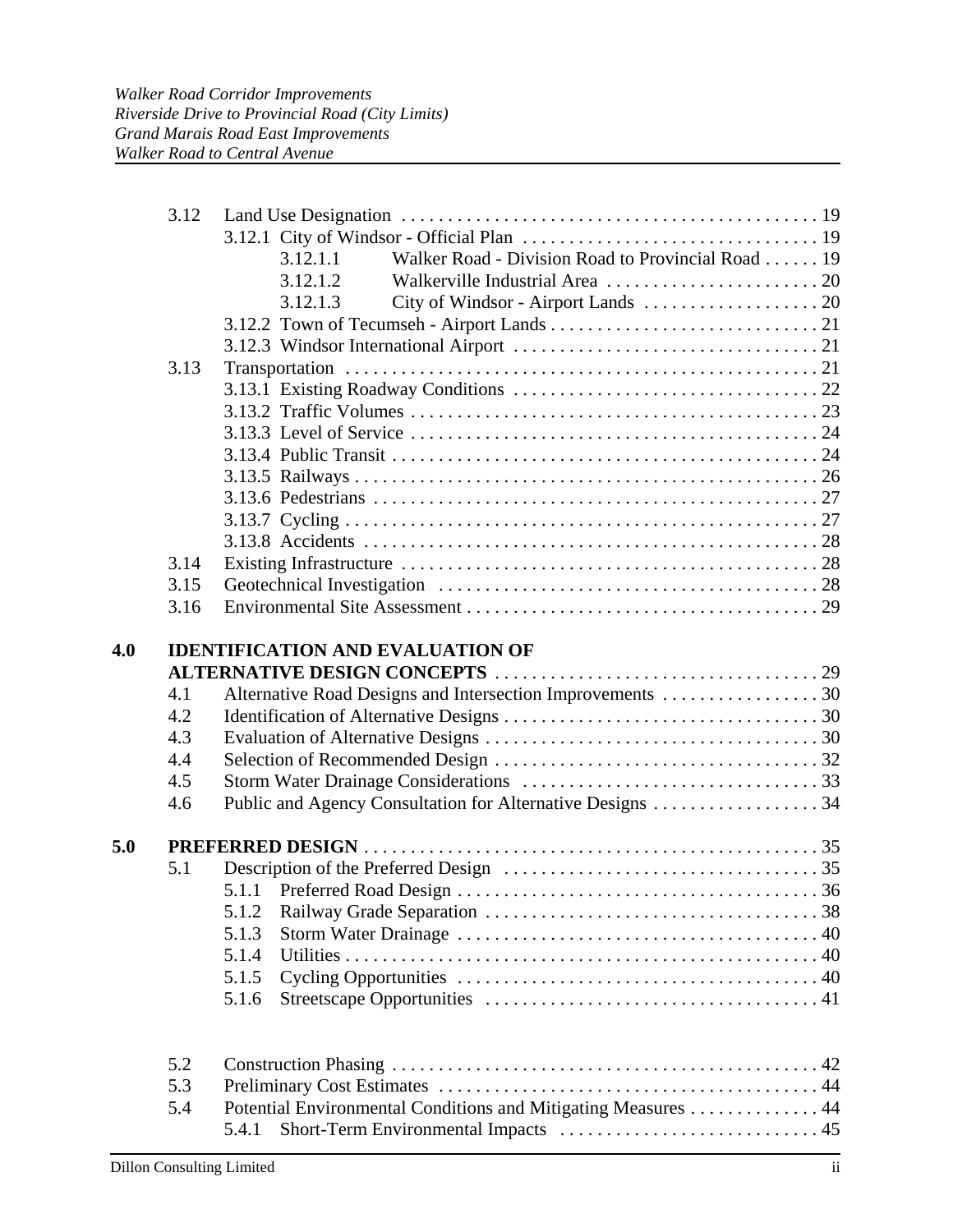| 5.5 Public and Agency Consultation for Preferred Design  47 |  |
|-------------------------------------------------------------|--|
|                                                             |  |

## **6.0 COMMITMENTS TO FURTHER WORK AND MONITORING** . . . . . . . . . . . . . 48

## **LIST OF FIGURES**

- Figure E1.0 Summary of Improvements
- Figure 1.0 Class Environmental Assessment Process for Municipal Roads Projects
- Figure 2.0 Primary & Secondary Study Areas
- Figure 3.0 Precincts
- Figure 4.0 Planning Districts, City of Windsor Official Plan
- Figure 5a North Precinct, Existing Land Use
- Figure 5b Central Precinct, Existing Land Use
- Figure 5c South Precinct, Existing Land Use
- Figure 5d Previous ESR Precinct, Existing Land Use
- Figure 5e Grand Marais Precinct, Existing Land Use
- Figure 6.0 Heritage Resources, City of Windsor Official Plan
- Figure 7.0 Planned Land Use, City of Windsor Official Plan
- Figure 8.0 Planned Land Use, The Town of Tecumseh Official Plan
- Figure 9.0 Walkerville Industrial Area
- Figure 10.0 City of Windsor, Airport Lands
- Figure 11.0 Summary of Traffic Accidents from 1996 to 1999
- Figure 12.0 Cycling Opportunities
- Figure 13.0 Conceptual Landscape Cross Sections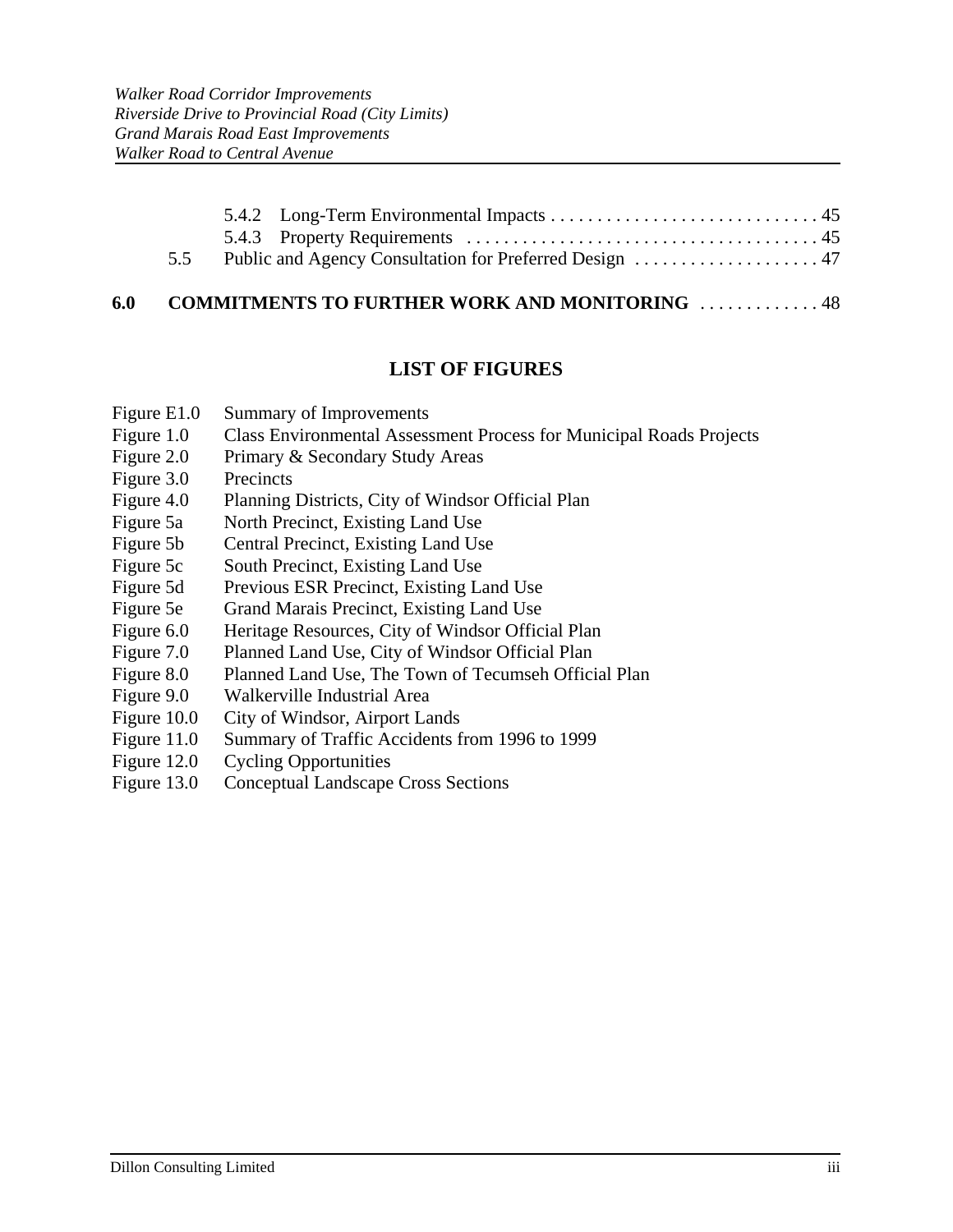# **LIST OF TABLES**

| Table 1.0 |  |
|-----------|--|
| Table 2.0 |  |
| Table 3.0 |  |
| Table 4.0 |  |
| Table 5.0 |  |

# **APPENDICES**

|            | Appendix A Preferred Design                          | Volume 1 |  |
|------------|------------------------------------------------------|----------|--|
|            | Appendix B<br>• Recommended Design                   |          |  |
|            | •Optional Design                                     |          |  |
| Appendix C | <b>Public Notification</b>                           |          |  |
| Appendix D | Candidate Natural Heritage Site Biological Inventory |          |  |
| Appendix E | Heritage Record Forms                                |          |  |
| Appendix F | Noise Analysis                                       | Volume 2 |  |
| Appendix G | <b>Transportation Assessment</b>                     |          |  |
| Appendix H | <b>Existing Infrastructure</b>                       |          |  |
| Appendix I | <b>Public Consultation</b>                           |          |  |
| Appendix J | <b>Cycling Opportunities</b>                         |          |  |
|            | Appendix K Environmental Site Assessment             |          |  |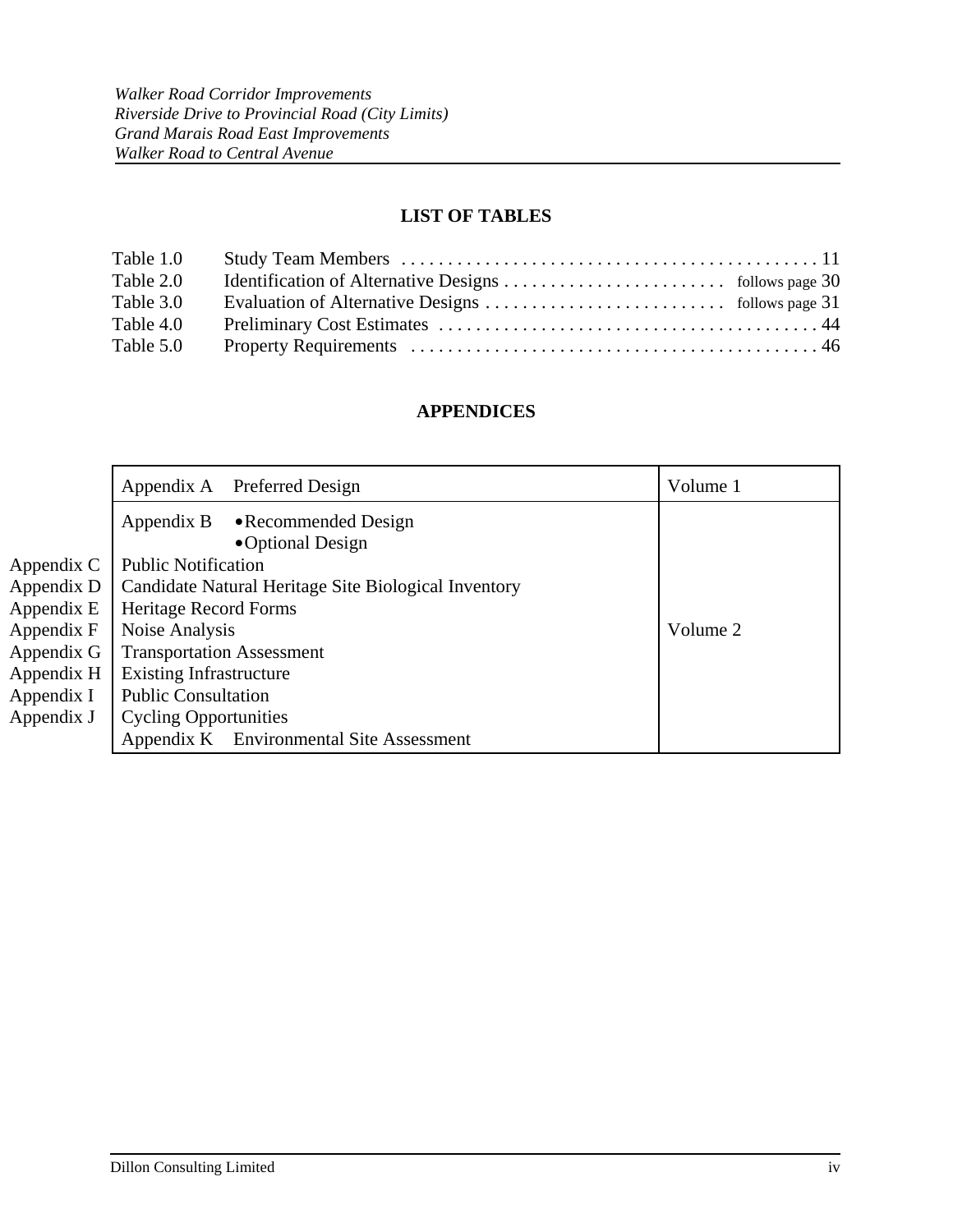## **1.0 INTRODUCTION AND BACKGROUND**

## **1.1 The Environmental Study Report**

The City of Windsor has completed an Environmental Study Report (ESR) for improvements to Walker Road between Riverside Drive East and Provincial Road (City Limits). The total length of the Walker Road Corridor under study is approximately 10 km. The study area also includes that section of Walker Road located between Division Road and Provincial Road (City Limits). This section of Walker Road was included in the Walker Road Corridor ESR completed by Dillon in 1995 and has been re-evaluated to confirm the recommendation and findings of that ESR. The findings of the re-evaluation should be considered as an Addendum to the original report. In addition, this Study will also address Grand Marais Road East from Walker Road to Central Avenue (Grand Marais Road East Corridor) as an integral part of this project. The total length of the Grand Marais Road East Corridor is approximately 3 km.

The Walker Road Corridor and Grand Marais Road Corridor have experienced significant growth in recent years, resulting in deteriorating traffic safety and operating conditions. In addition, the potential for future development along the Walker Road Corridor has given rise to the need to undertake this Study to identify and address these needs. The Walker Road Corridor and Grand Marais Road East Corridor Improvements are subject to the Class Environmental Assessment for Municipal Roads Projects process (June 1993).

The Windsor Area Long Range Transportation Study Master Plan (WALTS) has identified the Walker Road Corridor and Grand Marais Road East Corridor as being in need of capacity improvements. The WALTS has been completed in accordance with the Class Environmental Assessment Master Plan process, thereby satisfying Phase 1 and Phase 2 of the Class EA requirements for this current Study.

The Class EA process, which has been approved by the Province of Ontario, describes the process which municipalities must follow to comply with the requirements of the Environmental Assessment Act. The process (refer to Figure 1.0), applies to municipal road projects which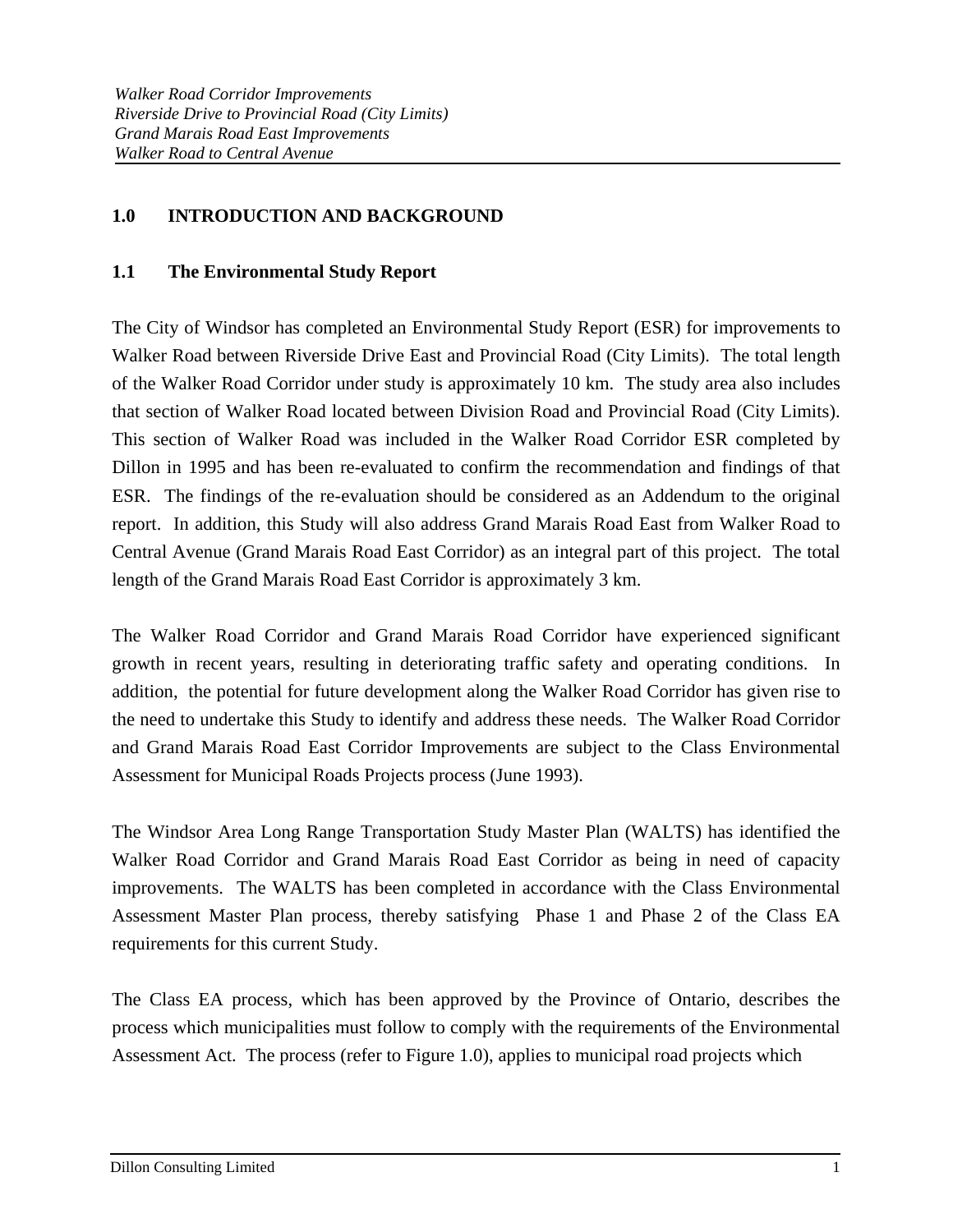occur frequently and have a predictable range of environmental impacts. Provided that the Class EA process is followed, projects are classified into three types:

- Schedule A Projects usually have minor environmental impacts and may proceed without following the Class EA process;
- Schedule B Projects have more significant impacts and are approved under the Class EA process provided that the potential environmental concerns of the public and affected agencies are "screened" and incorporated into the projects design;
- Schedule C Projects are subject to the full Class EA process and require the preparation of a Environmental Study Report (ESR). The Walker Road Corridor and Grand Marais Road Corridor Improvements are a Schedule C project. The ESR follows the documentation of the Class EA process which includes:
	- Identification of the problems/issues and project purpose;
	- The problem solving decision making process;
	- Description of the existing social, economic and natural environment in the Study Area;
	- $\bullet$  Identification of the Alternative Solutions that were considered to resolve the identified problems/issues;
	- Selection of the most desirable design alternative, including the identification of potential environmental impacts associated with the selected design, and mitigating measures and design requirements associated with the implementation of the project.

# **1.2 Purpose**

**The purpose of this project is to establish the preferred solution to resolving roadway operational deficiencies based on an anticipated level of traffic growth, with particular consideration to pedestrian and vehicular safety.**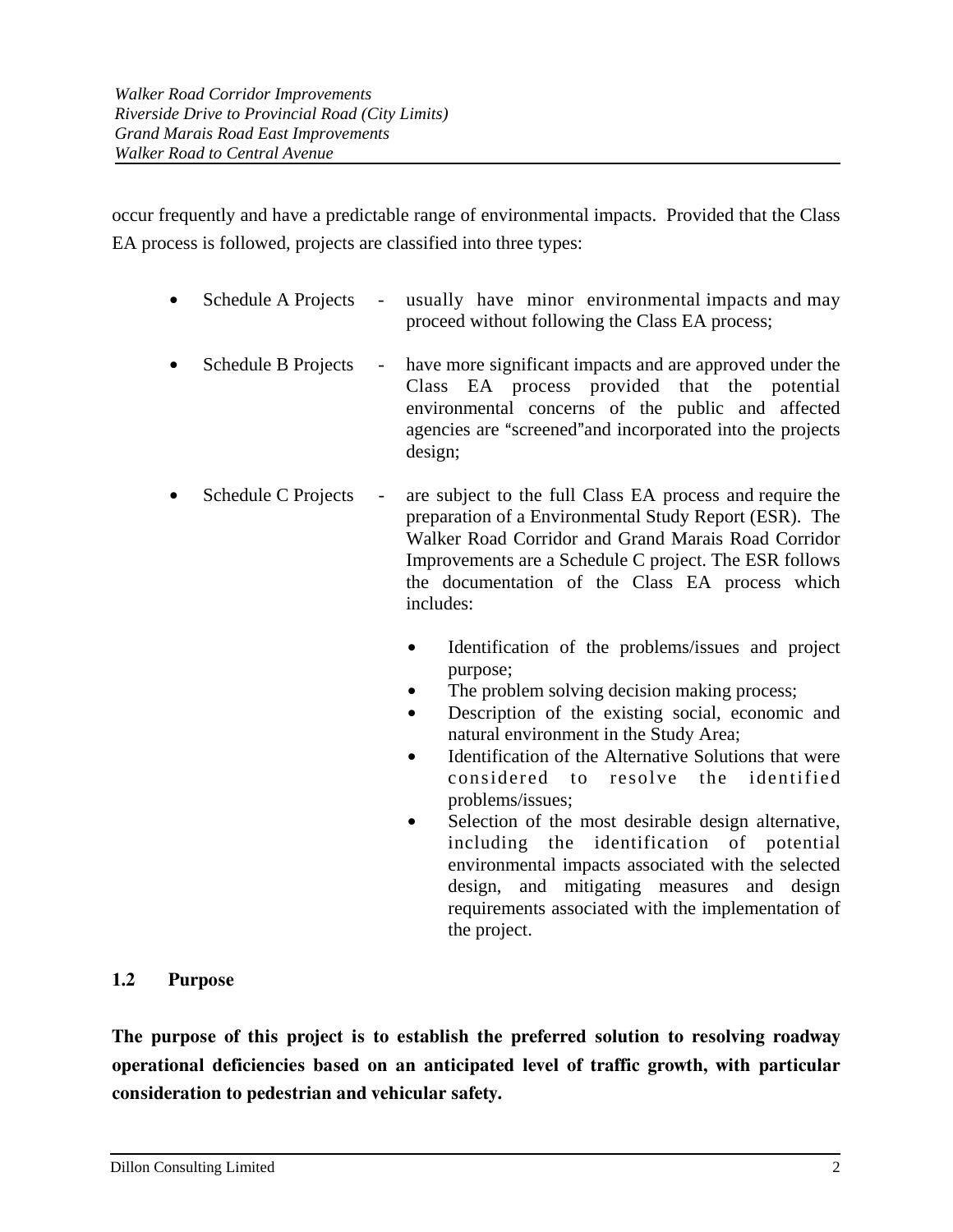As a result of continuing growth in traffic, including the impact of area developments, traffic safety and operating conditions along the Walker Road and Grand Marais Road corridors have deteriorated. The City of Windsor has established the need for roadway improvements within these corridors through the completion of the Windsor Area Long Range Transportation Study (WALTS). As noted, WALTS formed the basis for this undertaking, having satisfied Phases 1 and 2 of the Class Environmental Assessment (Class EA) for Municipal Road Projects. By completing the Class EA process, the City of Windsor will be in a position to begin implementing the preferred designs identified herein.

# **1.3 Background**

As a major north-south arterial roadway connecting the City of Windsor to the Town of Tecumseh, and to County and Provincial highway systems, Walker Road serves the following key functions:

- arterial roadway for commuting traffic;
- gateway to Windsor for both air and rail travelers;
- major roadway to service industrial and commercial land uses;
- a major service corridor for municipal infrastructure.

The importance of this link has increased with the growth in industrial and commercial development serviced from the Walker Road Corridor. Walker Road also carries commuter and commercial traffic to and from the King's Highway No. 401 via Provincial Road. Walker Road is also intersected by other major east-west routes in the City including Riverside Drive, Wyandotte Street, Tecumseh Road, E.C. Row Expressway, Division Road and Provincial Road.

From Riverside Drive to Ottawa Street, Walker Road operates as a two-lane roadway with some widening at intersections. The area is older in character with some redevelopment now occurring. For purposes of this study, we have defined this area as the North Precinct.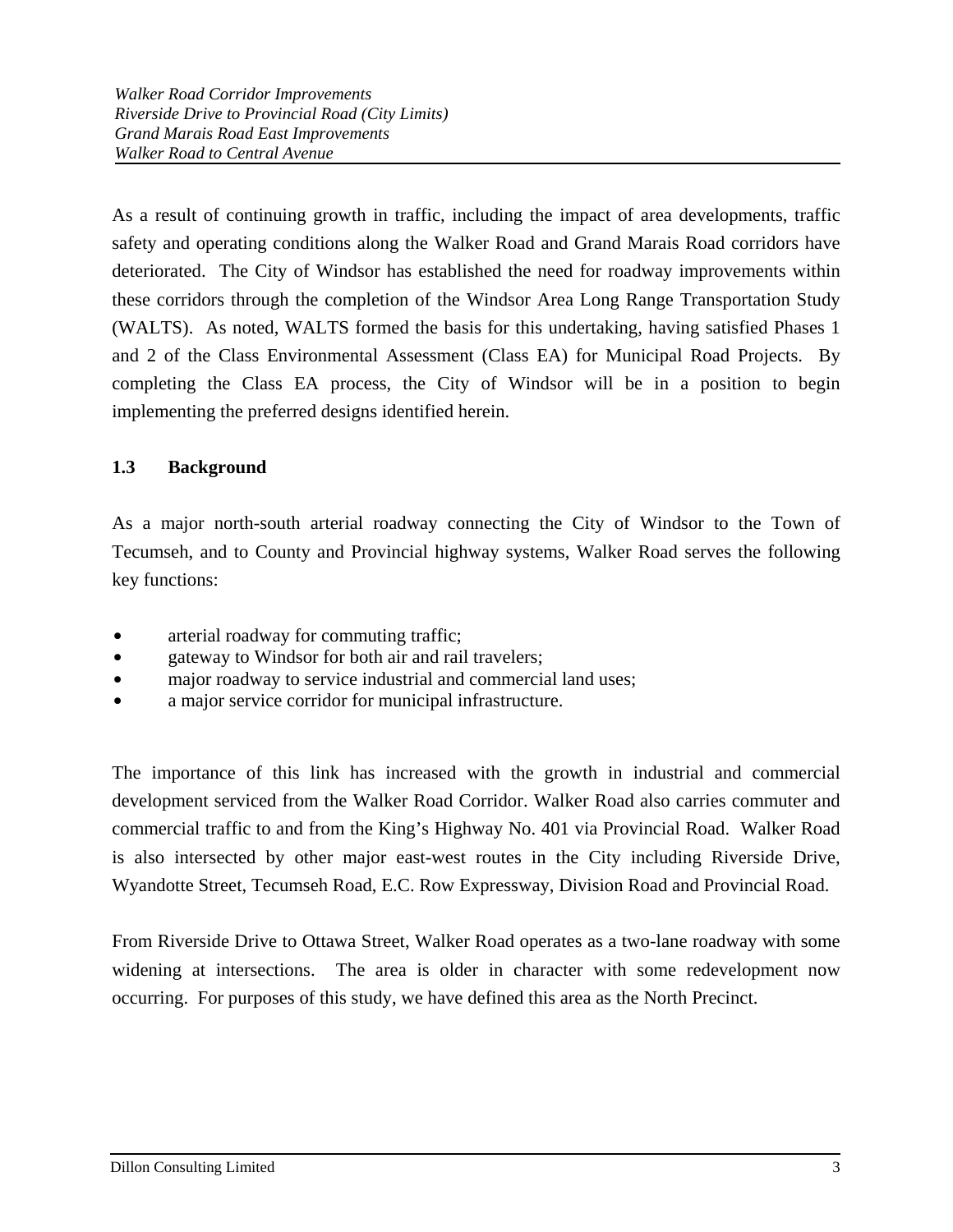From Ottawa Street to Grand Marais Road, Walker Road has previously been improved to operate as a five-lane roadway with widening at some intersections to provide auxiliary turning lanes.

Access to abutting properties along this length of Walker Road is considered to be well defined and appropriately spaced.

Intersection spacing is acceptable. For purposes of this study, we have defined this area as the Central Precinct.

From Grand Marais Road to Division Road, Walker Road operates as a four-lane roadway with numerous unrestricted access points. Auxiliary turning lanes, except at the E.C. Row Expressway have not been constructed. The area is heavily developed with numerous commercial establishments fronting Walker Road. Several minor roadways intersect with Walker Road in this section. For purposes of this study, we have defined this area as the South Precinct.

This report also considers Walker Road from Division Road to Provincial Road (City Limits). This section of Walker Road was the subject of a Class Environmental Assessment completed in 1995. Since the completion of that Study, some improvement of the intersection at Provincial Road has been completed and the reconstruction of the Division Road intersection has commenced. Large scale commercial development has recently been constructed, with further development plans being proposed.

This report also addresses Grand Marais Road East from Walker Road to east of Central Avenue. In this section, Grand Marais Road operates as a two-lane roadway with auxiliary turning lanes provided at Walker Road, Chrysler Centre and Central Avenue. Both urban and rural crosssections characterize the roadway. Many of the access points are uncontrolled and through much of its length the roadway is deficient both structurally and with respect to its alignment.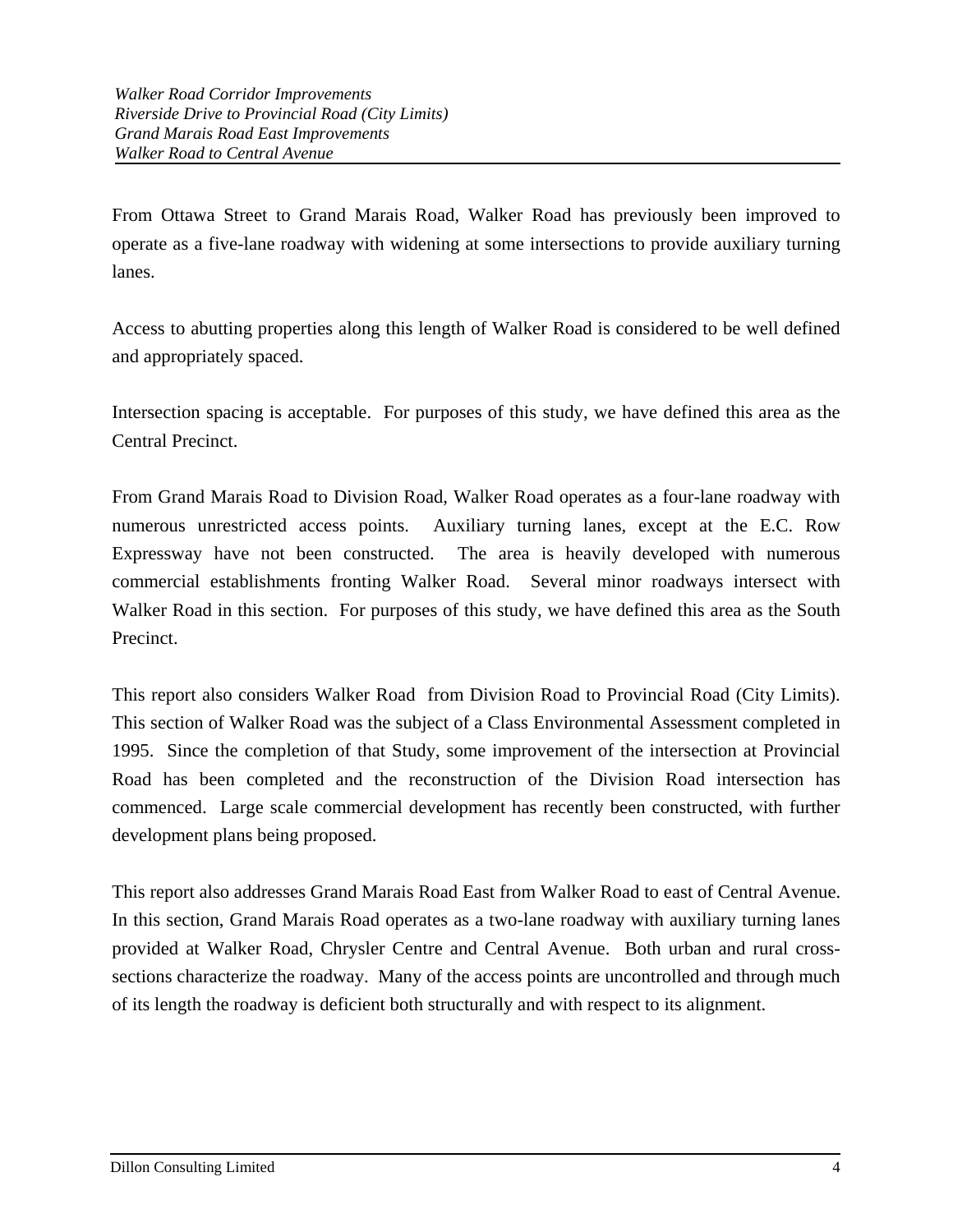## **1.4 Study Area Boundary and Precincts**

For the purpose of the Report, the Study Area associated with this project has been divided into the following categories;

- Primary Study Area (Walker Road and Grand Marais Road Corridors)
- Secondary Study Area (Peripheral lands surrounding the corridors)

Refer to Figure 2.0.

## **1.4.1 Primary Study Areas**

# **1.4.1.1 Walker Road Corridor - Riverside Drive East to Division Road**

In order to effectively investigate, disseminate and report the various aspects associated with the Class EA process it was determined that the Walker Road Corridor be divided into four distinct sections called "Precincts". The advantages of establishing the precincts are as follows:

- divides a very long study area into manageable sections;
- site specific information and recommendations can be effectively presented within the context of the entire project. This will discourage potential concerns regarding piecemealing the project;
- information can be documented and presented at a scale which is in keeping with the character and needs of affected businesses, industries and residents of each area. This may encourage a greater sense of "ownership" and "participation" by the stakeholders;
- public information centres can be "customized" to reflect the needs and issues specific to the precinct. This will assist in reducing the potential for "information overload"; and
- provides clear separation of the study area which forms part of the 1995 Walker Road Improvements ESR.

The Precinct boundaries were selected on the basis of the roadway and land use characteristics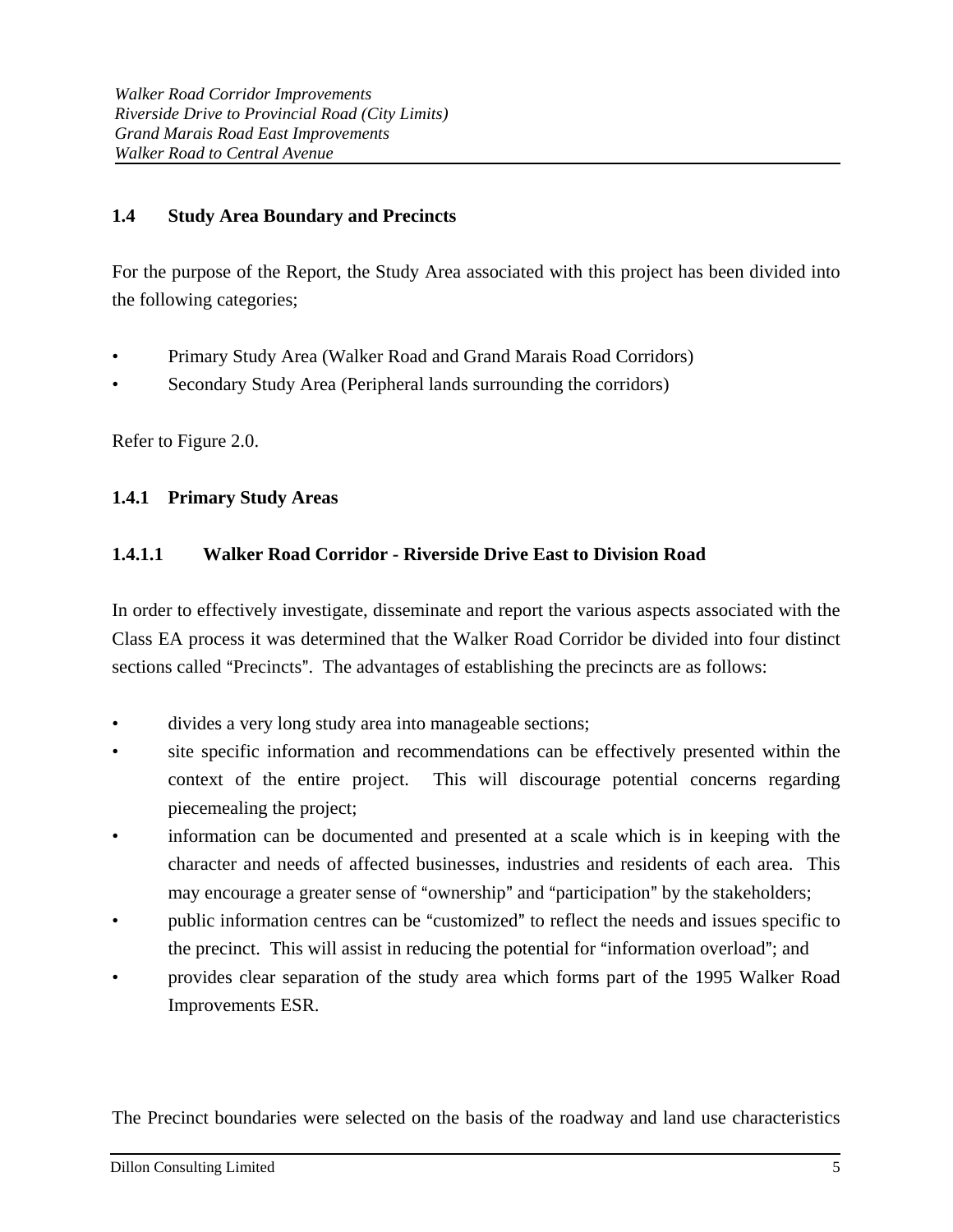and issues that are common to each area. Between Riverside Drive East and Division Road, three "Precincts" were developed. They are described as follows:

- North Precinct Riverside Drive East to Ottawa Street;
- Central Precinct Ottawa Street to Grand Marais Road; and
- South Precinct Grand Marais Road East to Division Road.

Refer to Figure 3.0.

# **1.4.1.2 Walker Road Corridor - Walker Road Improvements 1995 ESR Addendum - Division Road to Provincial Road (City Limits)**

As previously noted, the City of Windsor undertook the Walker Road Improvements ESR (Division Road to Provincial Road (City Limits) in 1995. The recommendations in the 1995 ESR were re-evaluated to determine whether any additional improvements were needed to address further changes within this section of the Walker Road Corridor. Refer to Figure 3.0.

## **1.4.1.3 Grand Marais Road East Corridor - Walker Road to Central Avenue**

Based on discussions with affected agencies, administration from the City of Windsor and major corporations operating in the vicinity, it was determined that the Primary Study Area should be enlarged to also include Grand Marais Road East from Walker Road to Central Avenue. Based on proposed expansions to existing manufacturing facilities in the area, increased traffic, increased railway demands and potential improvements required to the Walker Road / Grand Marais Road East intersection, it was agreed to include this corridor in the Class EA process. Refer to Figure 3.0.

## **1.4.2 Secondary Study Area**

In order to access the potential environmental impacts associated with the range of solutions to the problem, it is necessary to consider a broader secondary study area beyond the Walker Road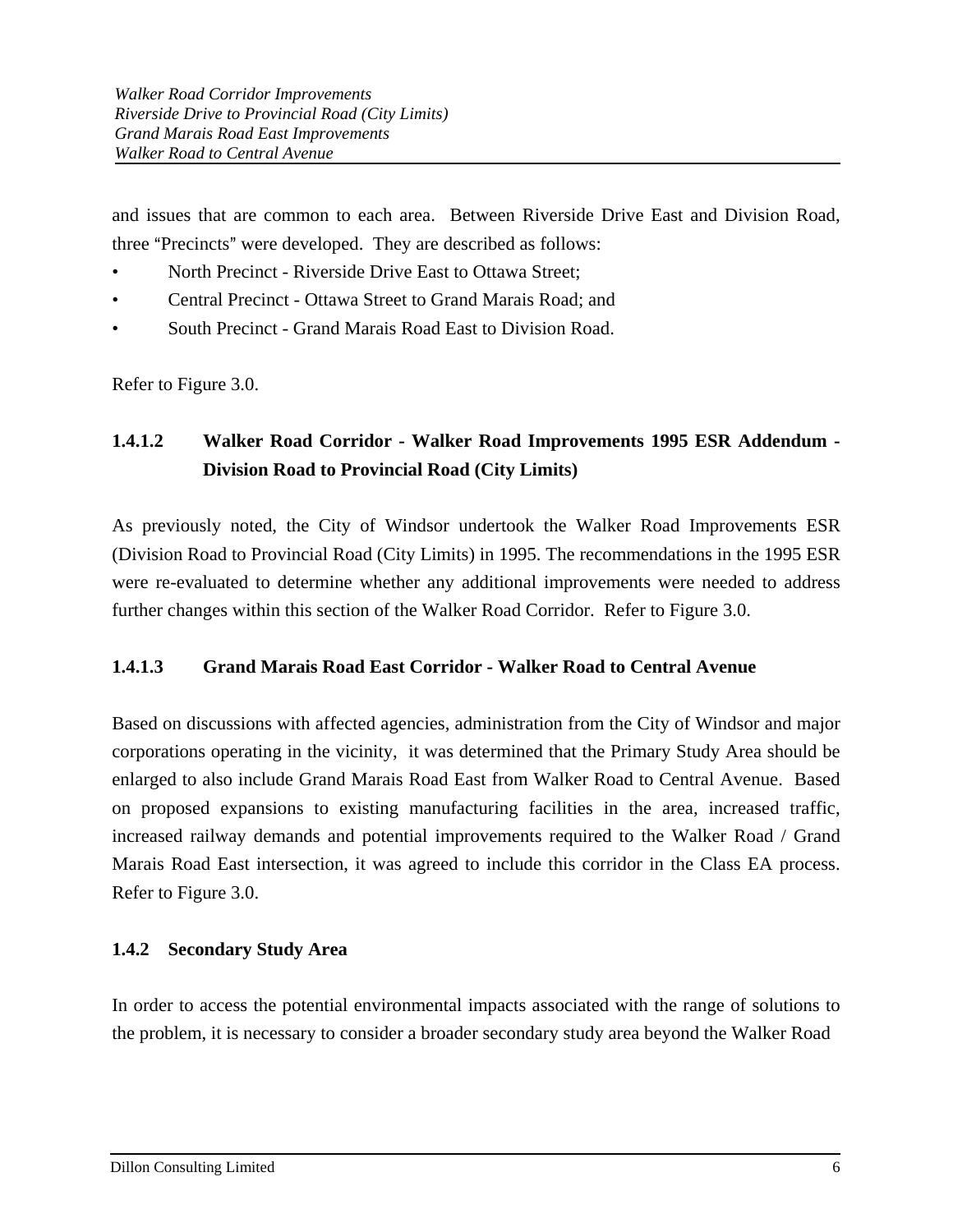and Grand Marais Road East Corridors. The Secondary Study Area boundaries are as follows (refer to Figure 2.0):

|           | • North: | Detroit River;                                   |
|-----------|----------|--------------------------------------------------|
| $\bullet$ | East:    | Central Avenue (City of Windsor);                |
|           |          | Windsor Airport property (Town of Tecumseh);     |
| $\bullet$ | South:   | Oldcastle Industrial Park (Town of Tecumseh) and |
| $\bullet$ | West:    | Howard Avenue (City of Windsor)                  |

## **1.5 Related Studies**

A number of related studies were reviewed to provide additional background information on the Walker Road and Grand Marais Road East Corridors. Those studies included:

- City of Windsor Official Plan Volume I and II (2000);
- Township of Sandwich South (now Town of Tecumseh) Official Plan 1997;
- Walker Road Improvements ESR, Dillon Consulting, 1995;
- Grand Marais Road Howard Avenue to Walker Road ESR, City of Windsor,  $(2000)$ ;
- Bicycle Use Development Study (BUDS), Victor Ford & Associates (1990);
- Bicycle Use Master Plan (BUMP), Marshall Macklan Monahan (Draft) (2000);
- Electrical Supply to General Motors & Ford Walker Road, Ontario Hydro (1997);
- Report on Storm Drainage, Part 3, Ward 7 & 8, M.M. Dillon Ltd. (1970):
- Transportation Planning Model, City of Windsor Model Documentation and User's Guide, Paradigm Transportation Solutions Limited (1998);
- Devonshire Estate Traffic Assessment, RGP Transtech Inc. (1995);
- Walker Road/Provincial Road Commercial Centre Traffic Study, iTRANS Consulting Inc. (1999);
- Windsor Area Long Range Transportation Study and Master Plan, Stantec Consulting Ltd. (1999);
- Windsor Area Long Range Transportation Study, Final Report, Stantec (1999)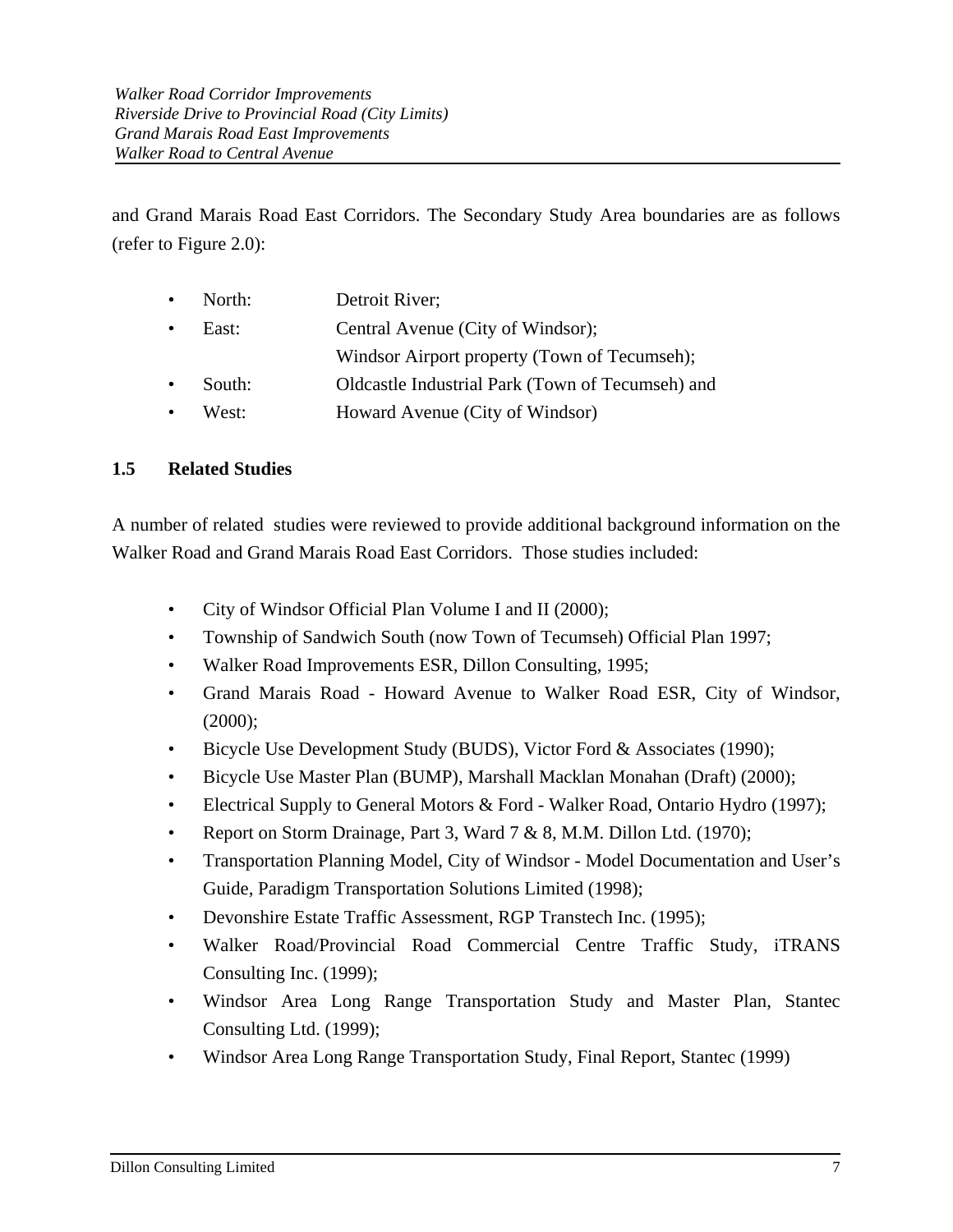- Woodlawn/Ypres/Memorial Storm Relief Study, CH2M Gore & Storrie Limited and Hanna, Ghobrial & Spencer Ltd. (2000);
- Storm Drainage Study, Bliss/Riberdy/E.C. Row/Division, City of Windsor, A.A. Boscariol & Associates (2000); and
- Walker Road Corridor Improvements Transportation Needs Study, Dillon Consulting Limited (1994).

# **2.0 PROJECT APPROACH**

# **2.1 Class Environmental Assessment Process & Windsor Area Long Range Transportation Study (WALTS)**

## **2.1.1 Class Environmental Assessment Process**

The Walker Road and Grand Marais Road East Corridor project follows the planning requirements of the Class EA for Municipal Roads Projects, dated June 1993.

The Class EA approach incorporates five key principles under the EA Act. They are:

- Consultation with affected parties early in the planning process to ensure the process is cooperative;
- Consideration of a wide range of alternatives;
- Identification and consideration of the effects of each alternative on all aspects of the environment;
- Systematic evaluation of alternatives in terms of their advantages and disadvantages, including their net environmental effects; and
- Provision of a clear and complete documentation of the planning process to allow for "traceability" in the decision making process.

As previously noted, this project proceeded as a Schedule C activity. Schedule C projects have a potential for significant environmental effects and must proceed under full planning and documentation procedures specified in the Class EA document. The Class EA Planning and Design Process Chart is included for reference (refer to Figure 1.0).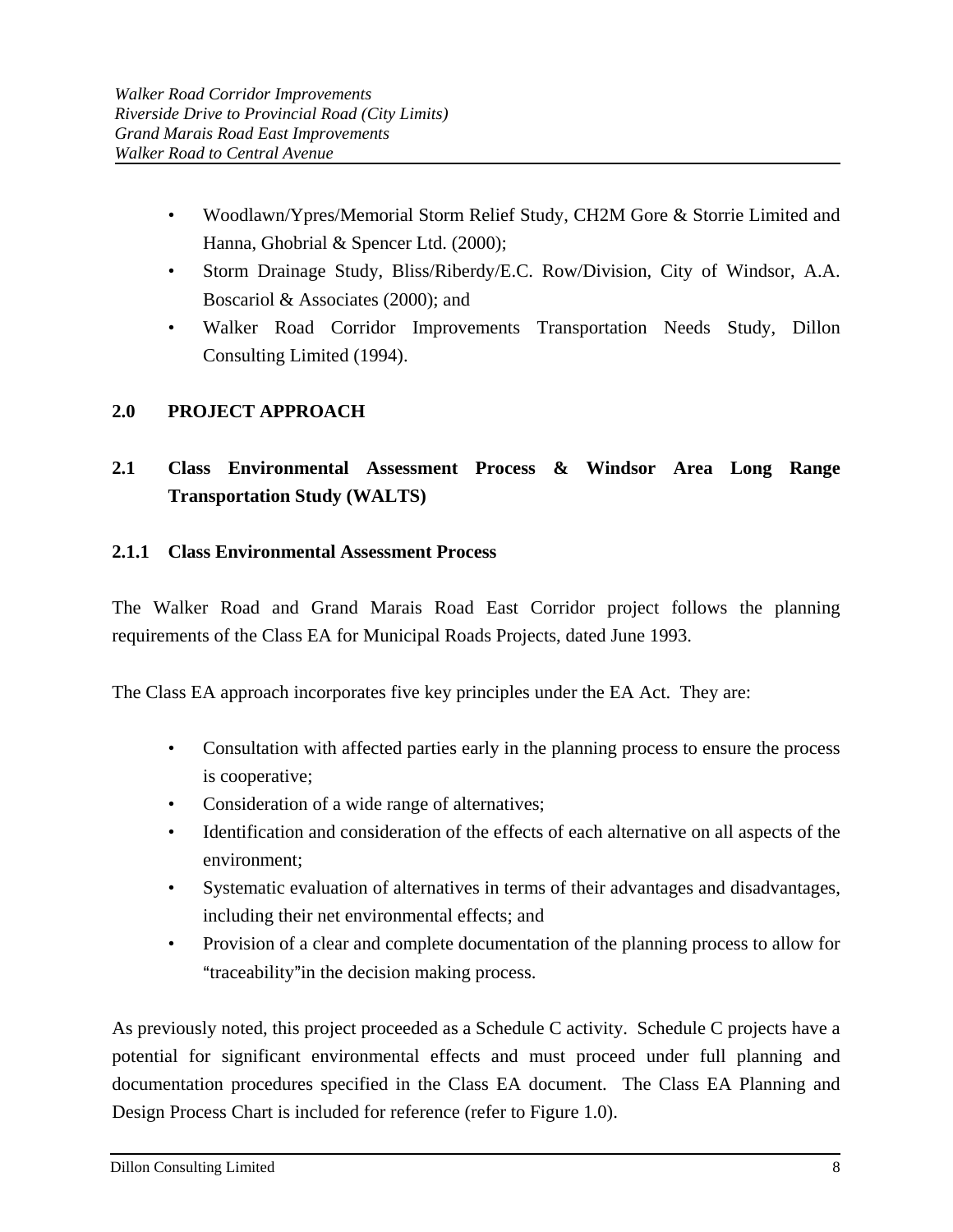It should be noted that during the course of this project, the Class EA process in the Province of Ontario was updated. The new Class EA for Municipal Roads and Waste Water Projects dated June 2000 received Ministerial Approval on October 4, 2000. However, because this project was initiated under the former process, this project was completed under the requirements of the Class EA for Municipal Roads Projects, June 1993.

# **2.1.2 Windsor Area Long Range Transportation Study (WALTS)**

As previously noted, the Class EA process prescribes that public and agency consultation take place through each phase of the process to ensure that concerns, comments and input are factored into the design of alternative solutions to the problem. In some instances, the preparation of parallel studies can meet the initial requirements of the Class EA process for associated studies.

The preparation of WALTS, a Transportation Master Plan for the City of Windsor, was completed to satisfy Phases 1 and 2 of the Class EA process.

As part of Phase 1 of the Class EA process, WALTS identified the problems and deficiencies found in the Windsor transportation system, established the "need and justification "for system improvements (including the Walker Road and Grand Marais Road East Corridors) and began the public participation process. With the completion of Phase 2 of the Class EA process, alternative planning solutions were identified in consideration of the economic, socio-cultural and natural environment, as well as public and agency input.

## **2.1.3 Starting Point for this Project**

As a result of completing WALTS, the Class EA process for this project may begin at Phase 3 with the identification of alternative design concepts. It should be noted that during the course of this Study, it became evident that several site-specific issues were not directly considered in WALTS. As such, additional research, comment, input and evaluation was completed as required to ensure that there was a complete understanding of the problems which needed to be addressed.

## **2.2 Problem Statement**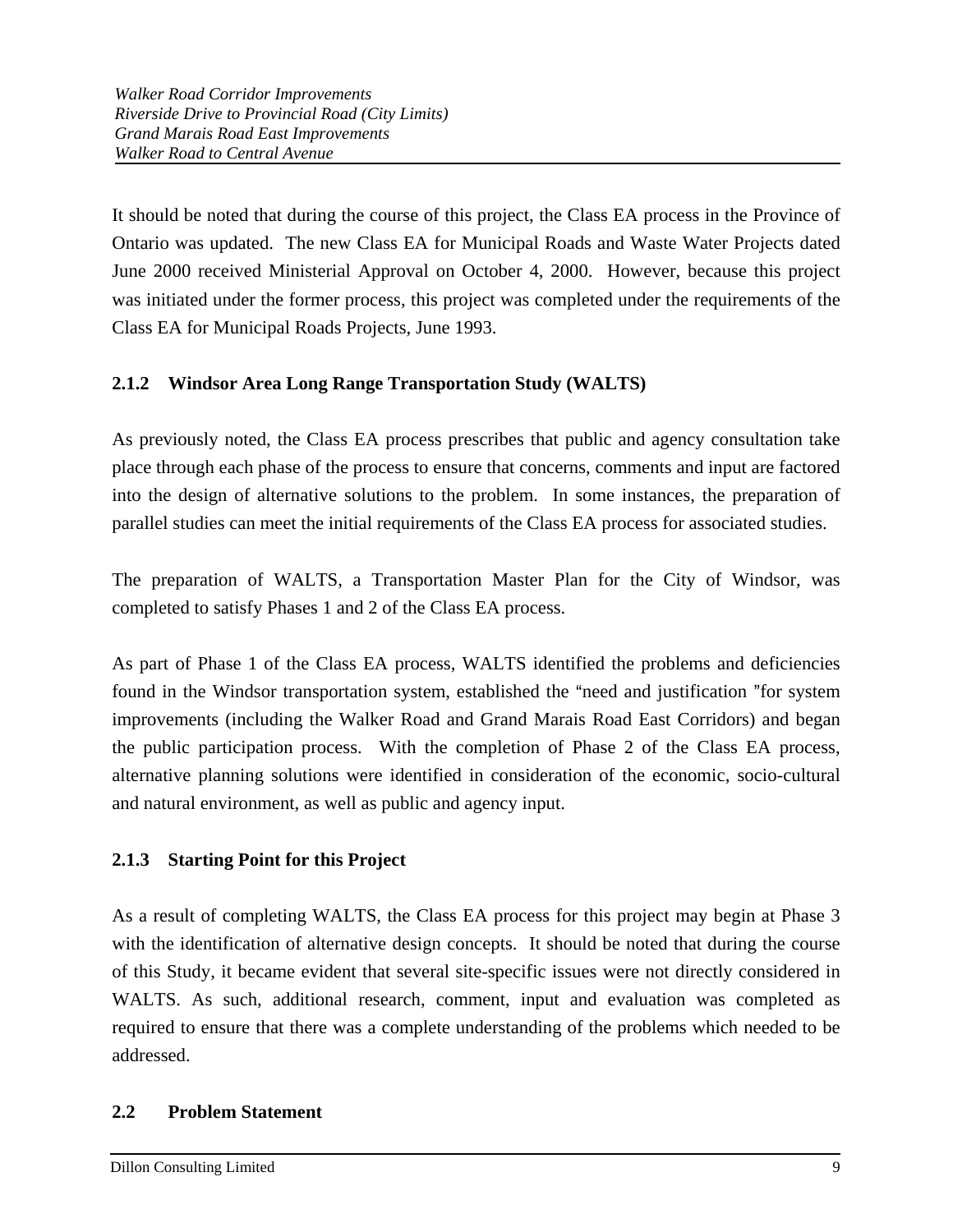Throughout the study, staff from both the City of Windsor and the consultant met with the public and affected agencies to discuss comments and/or concerns with regards to the study.

The problem statement from which this project is being developed has been identified as follows:

**Walker Road is one of the major north/south arterial roadways in the City of Windsor's transportation network, providing direct access to rail facilities (Via Rail), airline facilities (Windsor Airport), and Provincial Highways (Highway 401/Highway 3). Continued growth and development in the City of Windsor requires the review, analysis and evaluation of the capacity and operational characteristics of the Walker Road Corridor from Riverside Drive East to Provincial Road (City Limits) and Grand Marais Road East from Walker Road to Central Avenue. By building on the previous work completed as part of the Windsor Area Long Range Transportation Study (WALTS) (1999) and the Walker Road Improvements Environmental Assessment (Division Road to Provincial Road (City Limits) (1995), specific operational and capacity issues will now be addressed and/or updated in this Environmental Study Report.**

The problem statement addresses the entire length of Walker Road within the City, as well as a section of Grand Marais Road, east of Walker Road as forming the single project under consideration. Due to the length of this corridor and the varying conditions which exist, this project has been separated into precincts, as described previously in this report.

## **2.3 Study Team Organization**

A Study Team was organized by the City of Windsor prior to the initiation of the Class EA process. The Study Team consisted of senior administration from a number of City Departments and the consultant. The role of the Study Team was to provide guidance and assistance to the consultant, as required to ensure that lines of communication remained open and reporting mechanisms were maintained throughout the process.

Study Team meetings were scheduled at important decision making points in the planning and design process. In addition, the consultant communicated directly with a number of the Study Team members when further specific information was required. The Study Team members are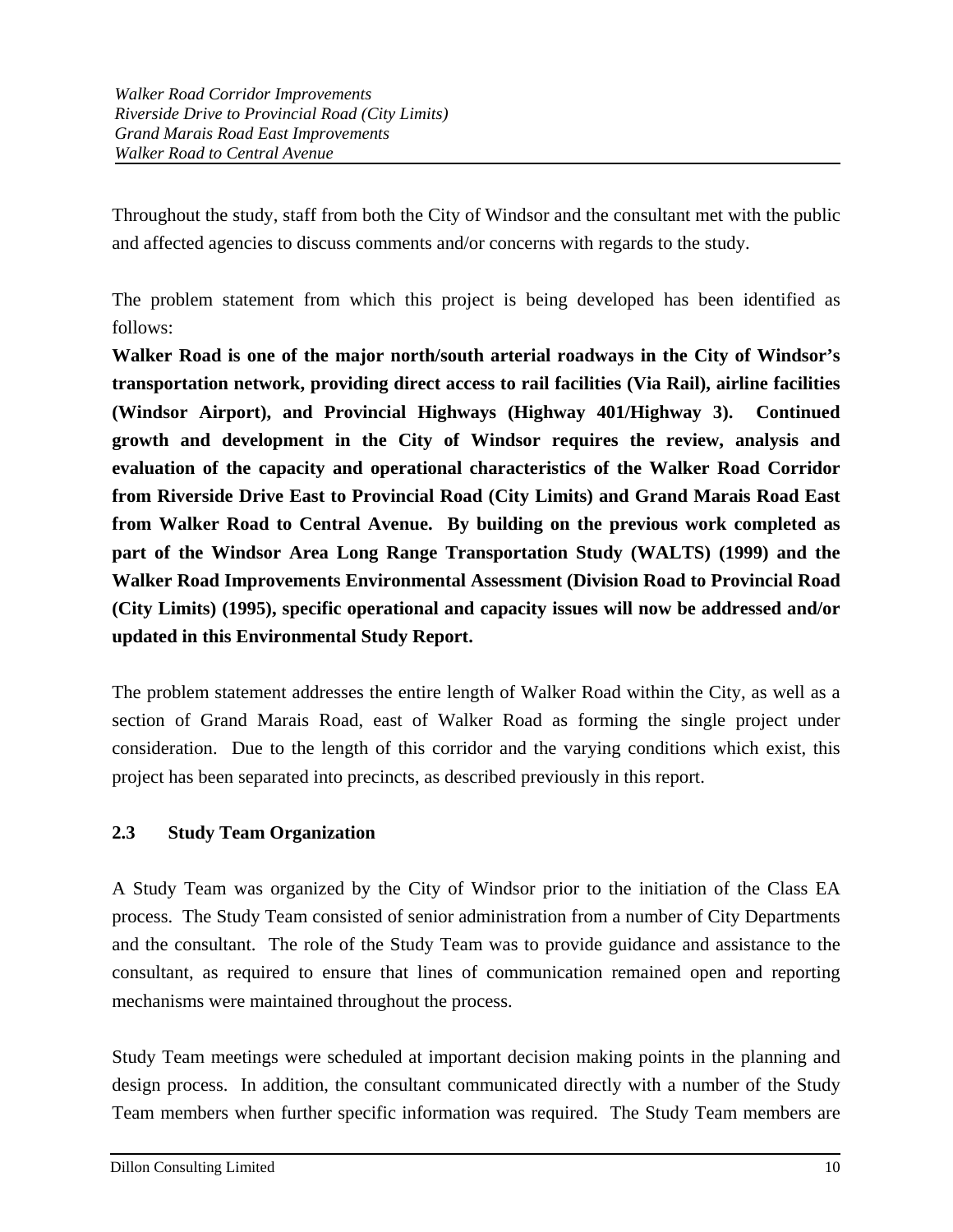listed below:

| <b>TABLE 1.0</b><br><b>STUDY TEAM MEMBERS</b> |                                               |  |  |
|-----------------------------------------------|-----------------------------------------------|--|--|
| <b>Public Works</b>                           | T.W. Szalay, P. Eng.<br>M. Winterton, P. Eng. |  |  |
| Planning                                      | D. Caruso, MCIP, RPP                          |  |  |
| Parks & Recreation                            | F. Langmaid, MCIP, RPP                        |  |  |
| <b>Traffic Engineering</b>                    | J. Tofflemire, P. Eng.                        |  |  |
| Legal & Human Resources                       | M. Stamp                                      |  |  |

Additional staff from various departments were contacted throughout the study and provided invaluable assistance to the project.

## **2.4 Public Consultation Program**

A proactive and flexible approach to public consultation was adopted in keeping with the needs and interests of the public and affected agencies. The public consultation program included the following:

- Two Public Information and Consultation Centres;
- Public Notices placed in the Windsor Star;
- Correspondence to potentially affected property owners, tenants, government agencies and interest groups;
- On-site meetings and telephone discussions with owners, tenants, government agencies and interest groups; and
- Internet web site.

At the initiation of the project, an invitation for public comment was placed in the Windsor Star (November 6, 1999). As part of the Notice, the public were also invited to visit the project web site to view information about the project. Letters were also mailed to agencies, interest groups and property owners in the Walker Road Corridor on November 8, 1999. Copies of the Notice, letter and mailing list are included in Appendix C. The letter also described: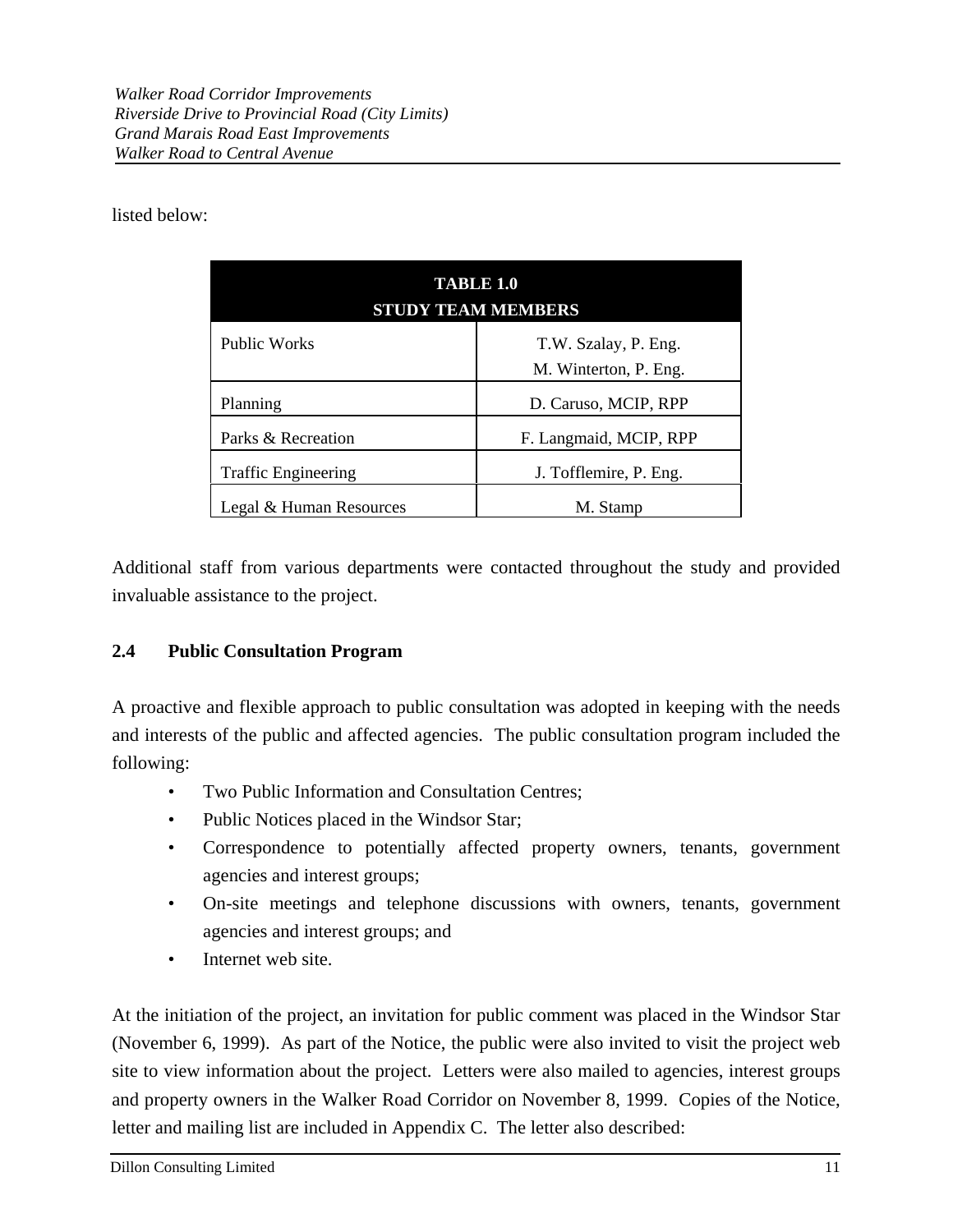- Purpose of the Study;
- Additional opportunities for public input;
- Contact people from the City of Windsor and the consultant;
- The Study Area;
- Project Web Site; and
- Ability to be added to the project mailing list.

Two Public Information and Consultation Sessions (PICS) were held during the course of the study. The first PICS was held on January 26, 2000 at the Fogular Furlan Club. The second PICS was held on May 24, 2000 at the Fogular Furlan Club. The mailing list associated with this project was also updated as requests were made for additional information (refer to Appendix C).

By March 2001, the project web site had attracted 1077 visitors. Of the 1077 visitors, approximately 73% visited the site more than once during the course of the project and obtained information which included general information, project notices and detailed drawings of the Walker Road and Grand Marais Road East Corridors.

## **3.0 THE ENVIRONMENT**

### **3.1 Introduction**

The Walker Road and Grand Marais Road East Corridors can be described as being a highly urbanized, well established and developed environment. According to the City of Windsor Official Plan, the Walker Road and Grand Marais Road East Corridors form part of eight Planning Districts and one Special Policy Area. They are (refer to Figure 4.0):

## **Walker Road Corridor**

- East Windsor Planning Area;
- Walkerville Planning Area;
- South Walkerville Planning Area;
- Remington Park Planning Area;
- Walker Farm Planning Area;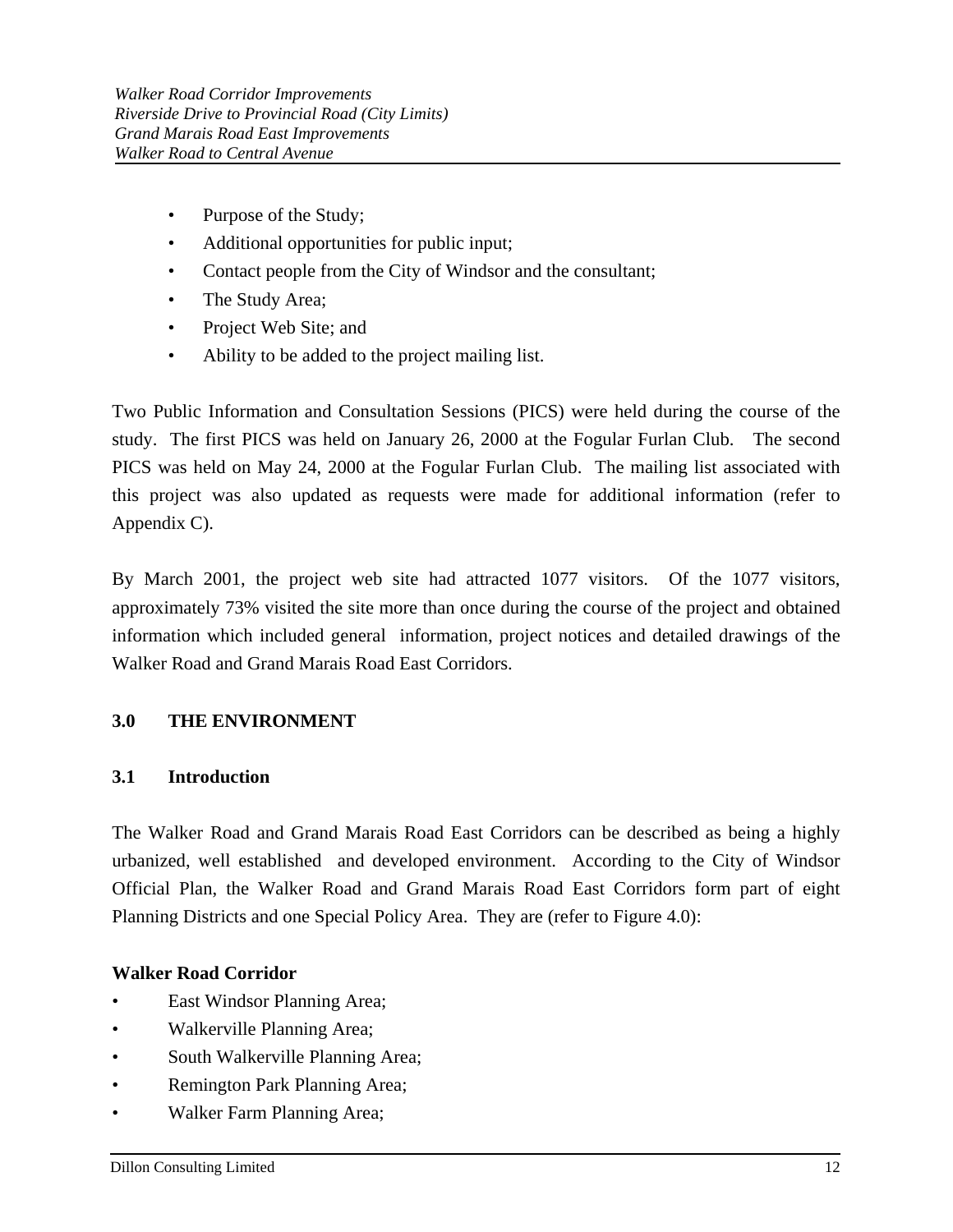- Devonshire Planning Area;
- Roseland Planning Area and
- Hiram Walker Facilities (Special Policy Area)

## **Grand Marais Road East Corridor**

- South Walkerville Planning Area and
- Fontainbleau Planning Area.

These Planning Districts facilitate the development of more detailed planning policies within the context of the City of Windsor's Official Plan and allow for the preparation of Secondary Plans where appropriate, to guide development and re-development of existing neighbourhoods. The Hiram Walker Facilities Special Policy Area acknowledges that the existing development has contributed to the identity and experience of the Windsor Waterfront. Therefore, any redevelopment of these lands should take into account the policies associated with the Waterfront Port Section of the Official Plan.

The Walker Road and Grand Marais Road East Corridors are characterised by a mix of land uses and activities which include:

- Residential;
- Commercial;
- Industrial:
- Utilities;
- Open Space and
- Transportation.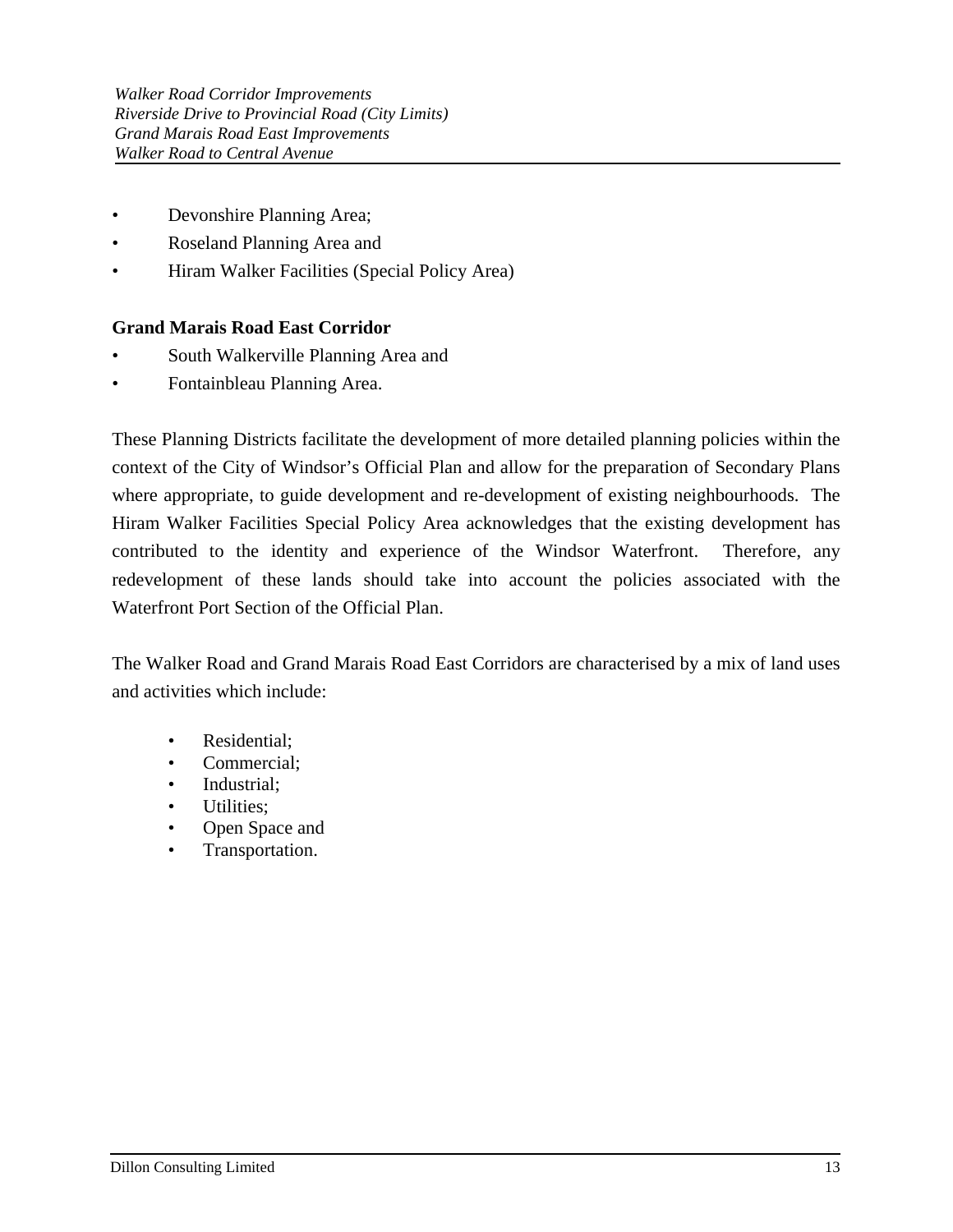The following sections provide a general description of the existing natural, social and economic environment.

# **3.2 Natural Environment**

As previously noted, the Walker Road and Grand Marais Road East Corridors are highly urbanized and virtually fully developed. Presently, there is only one remaining natural area located along the Walker Road Corridor. Located to the east of the Digby / Walker Road intersection, former Candidate Natural Heritage Site (CNHS) 18 is approximately 4.4 ha in size and is in good condition (Refer to Appendix D). It should be noted that the lands are privately owned and planned for industrial development. The site has been deleted from the list as a CNHS, or Environmental Protection Area.

There are no natural areas located within the Grand Marais Road East Corridor.

## **3.3 Residential Land Uses**

Residential land uses are subordinate to commercial and industrial land uses in the Walker Road and Grand Marais Road East Corridors. As a result, in the Walker Road Corridor there are pockets of remnant, primarily single detached dwellings developed in the late  $19<sup>th</sup>$  and early  $20<sup>th</sup>$ centuries. The majority of dwellings can be found in the North Precinct between Wyandotte Street East and Ontario Street (refer to Figure 5a). Additional existing residential land use can be found in the Central and South Precincts (refer to Figure 5b and 5c respectively). The majority of dwellings have been redeveloped into commercial or industrial land uses.

The lands included in the Secondary Study Area adjacent to the above noted corridors are primarily well established, residential neighbourhoods. The Walkerville, South Walkerville, Remington Park, Devonshire and Roseland Planning Areas form a significant portion of the City of Windsor's low density residential development. These neighbourhoods have developed over the past 150 years, primarily relying on the Walker Road Corridor as the main north-south arterial roadway.

## **3.4 Industrial Land Uses**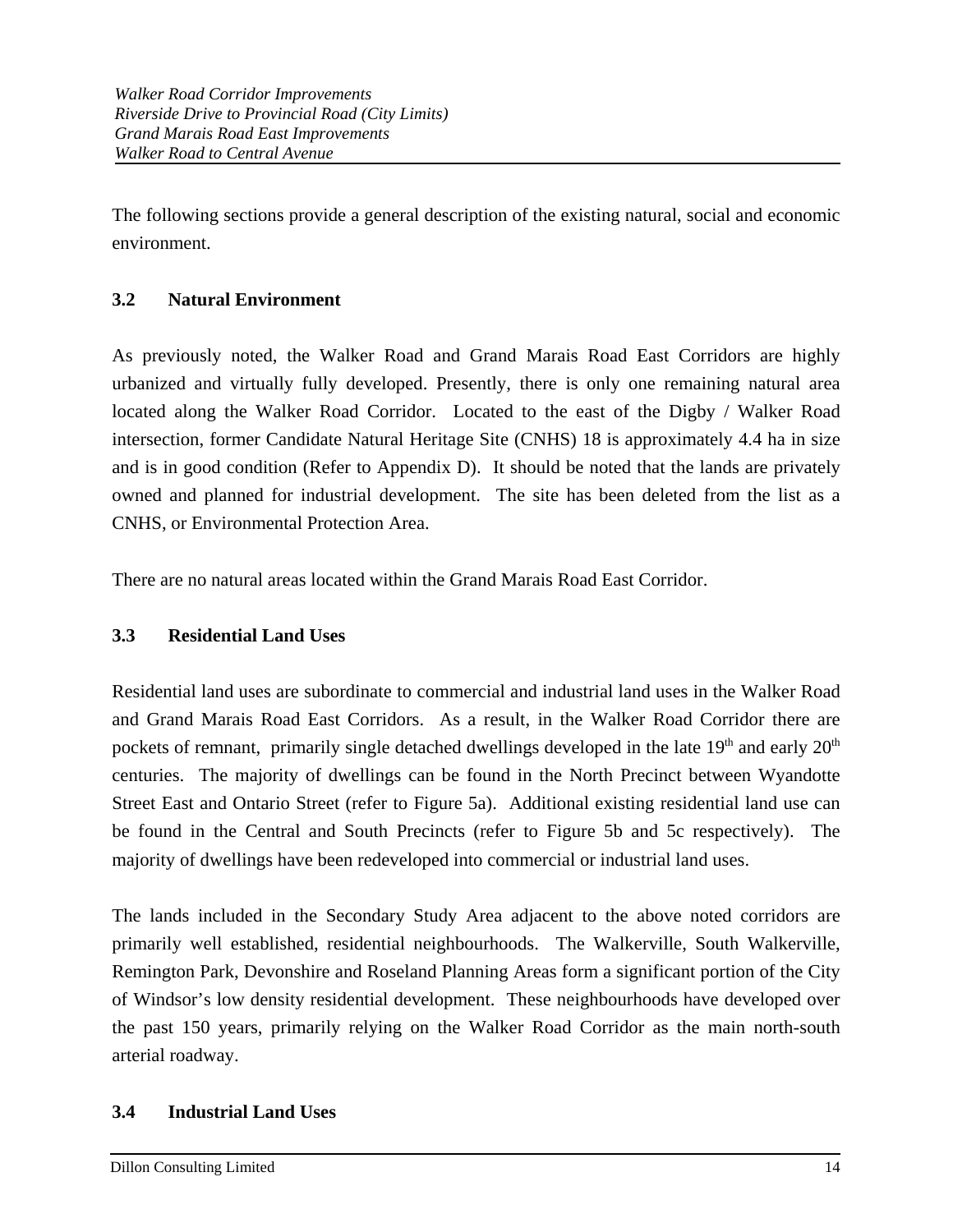The majority of the lands in the Walker Road and Grand Marais Road East Corridors are either developed, or designated for industrial development. The following is a list of industrial uses in the area by Precinct (refer to Figure 5a, 5b, 5c, 5d and 5e):

# **North Precinct**

- Hiram Walker Distillery;
- McDonald & White Paints and
- Variety of smaller light industrial uses.

# **Central Precinct**

- Hearn Warehousing;
- General Motors Windsor Transmission Plant and
- DaimlerChrysler Windsor Assembly Plant.

## **South Precinct**

- HD Ryder Machinery;
- Parkwood / Temple Industrial Park;
- Gateway Intermodal Freightlines (Valihora);
- Walker Industrial Park (including Windsor Airport lands);
- Narmco; and
- Variety of smaller light industrial uses.

## **Addendum to Walker Road Corridor 1995 ESR**

• Variety of small light industrial uses.

## **Grand Marais Road East Corridor**

- DaimlerChrysler Windsor Assembly Plant;
- Red-D-Mix Cement;
- DaimlerChrysler Pillette Road Truck Assembly Plant (east of Central Avenue); and
- Variety of smaller light industrial uses.
- **3.5 Commercial Land Uses**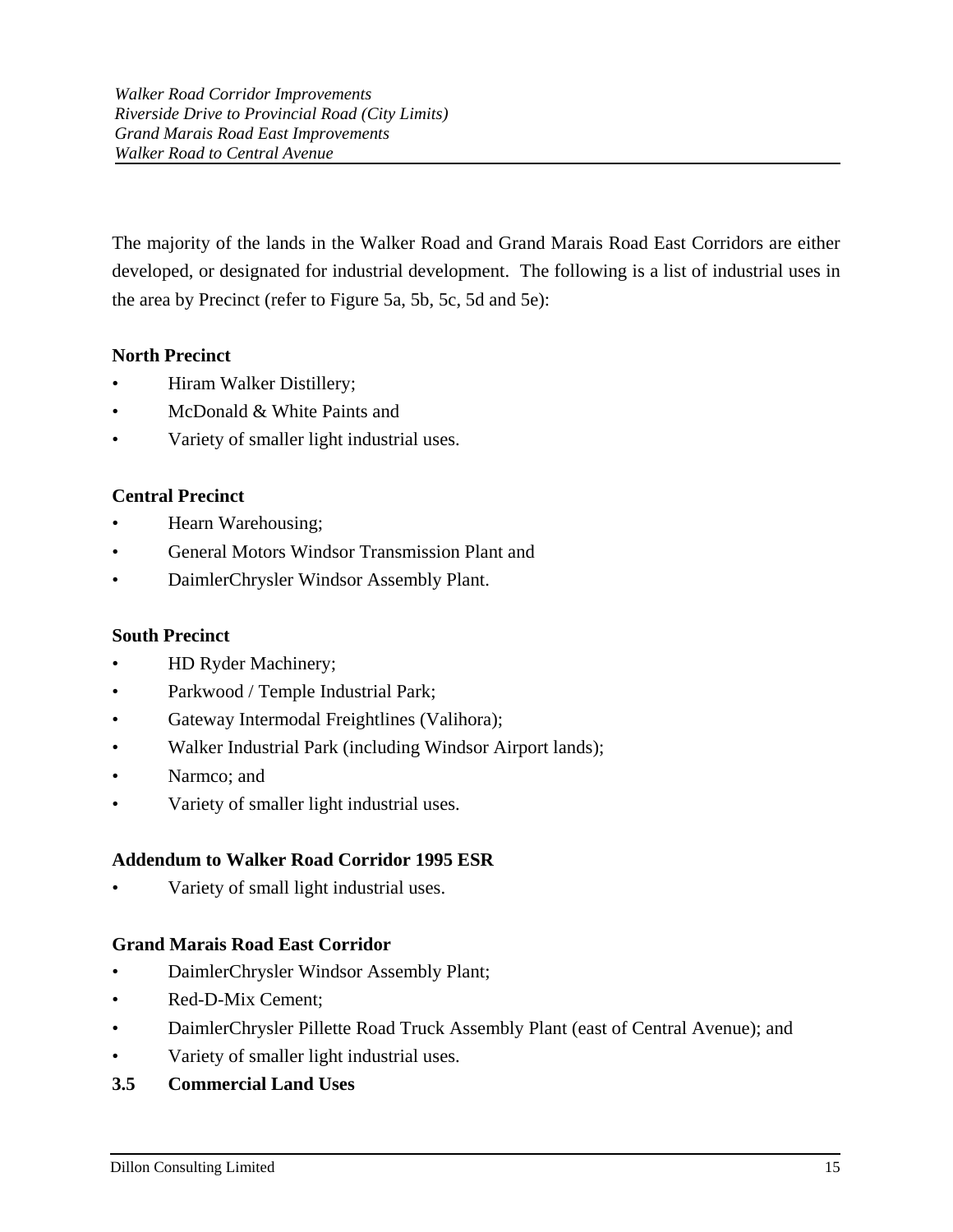Commercial establishments in the Walker Road Corridor consist of mostly retail land uses. In all Precincts, there are numerous commercial operations which primarily service the travelling public as well as employees and residents of the general area. Each of the Precincts have well established commercial areas, however, the South Precinct from E.C. Row Expressway to Division Road has the greatest concentration of commercial land uses (refer to Figure 5c).

The existing roadway cross-section in this segment of the corridor has facilitated the development of highway commercial uses on relatively small parcels of land. In many instances, these commercial uses have encroached into the public right-of-way (gravel boulevard) as parking areas. These establishments are highly dependent upon vehicular traffic and any improvements in this section of the South Precinct must take into account needs for parking and access to existing operations.

The section of Walker Road from Division Road to Provincial Road has experienced a great deal of commercial development activity in the past decade. The Legacy Park Power Centre and Costco developments have acted as the impetus for the expansion of commercial land uses in the area. At this time there are plans to develop two new large commercial developments in this section of Walker Road. It is our understanding that these two developments are scheduled to begin construction in 2001.

# **3.6 Utility Land Uses**

There are several major utility facilities located in the Walker Road Corridor. The first is the Hydro One (formerly Ontario Hydro) underground hydro plant to service DaimlerChrysler, General Motors and Ford plants in the area. These hydro facilities are located under Walker Road from approximately Ypres Boulevard to Seminole Street. ENWIN also have a major hydro sub-station located south of the St. Lawrence & Hudson Railway east, of Walker Road. Union gas also have several properties for natural gas distribution located west of Walker Road at Grand Marais Road East, and east of Walker Road on Provincial Road (refer to Figure 5a, 5b, 5c, 5d and 5e).

## **3.7 Open Space Land Uses**

ı

There are two bikeways which cross Walker Road. They are: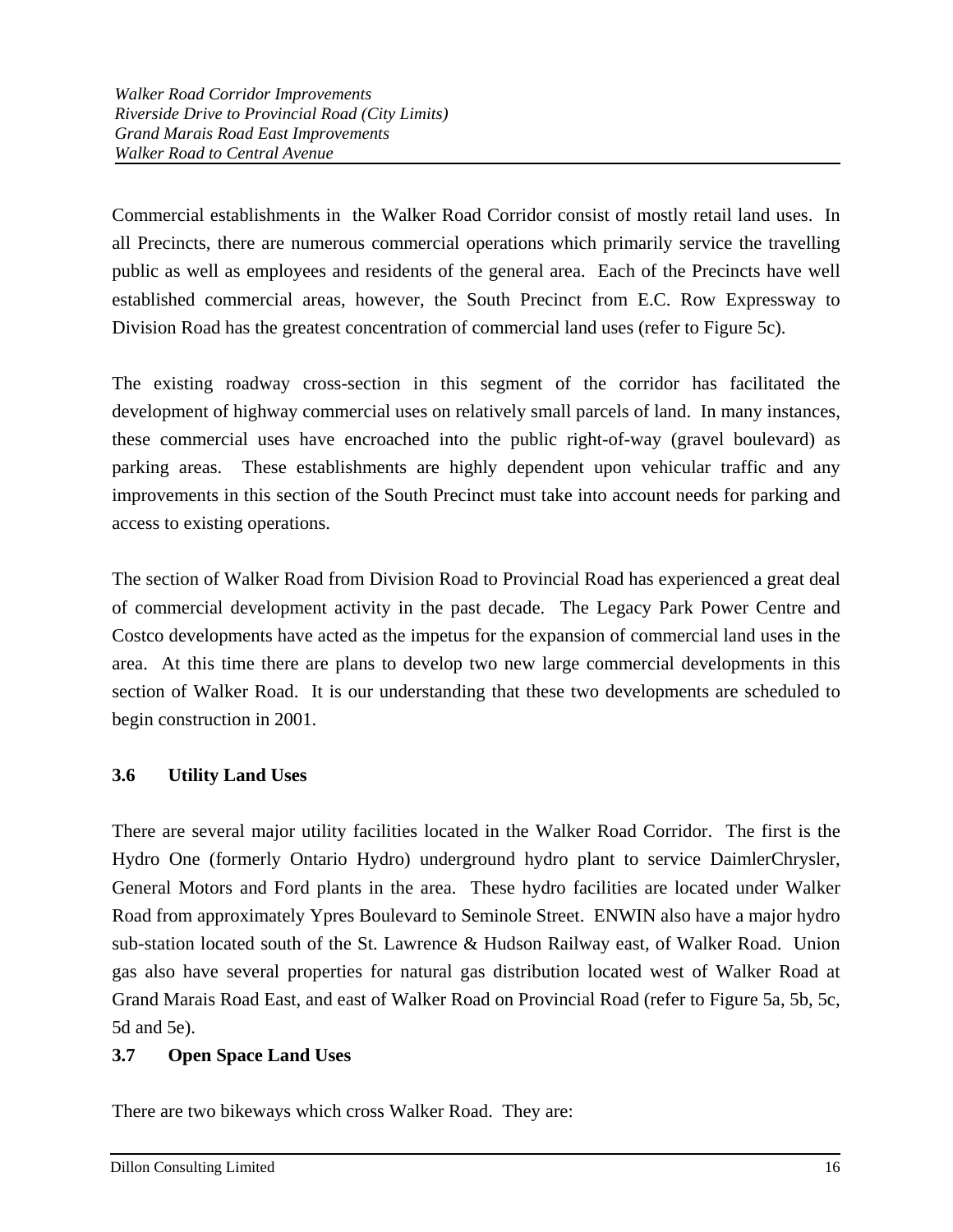- Walker Road from Seminole Street northerly on Walker Road to Ottawa Street and
- Memorial Avenue Bikeway located at the Walker Road and Grand Marais Road East intersection.

There are no other public parks or open space which abut the Walker Road or Grand Marais Road East Corridors.

# **3.8 Transportation**

There are several railways which intersect with Walker Road. They are:

## **North Precinct**

- Via Rail (Windsor Train Station)
- CN Rail

## **Central Precinct**

• Essex Terminal Railway

## **South Precinct**

St. Lawrence & Hudson Railway

## **Addendum to Walker Road Corridor 1995 ESR**

• CN Rail

Any connection to Temple Drive and Walker Industrial Parks will also require the crossing of the Chesapeake & Ohio  $\odot$  & O) Railway which is located to the east of, and parallel to Walker Road.

# **3.9 Heritage Resources**

ı

The City of Windsor's Windsor Heritage Properties Inventory (WHPI) lists 19 properties which are within the Walker Road Corridor. Six of these properties are designated as heritage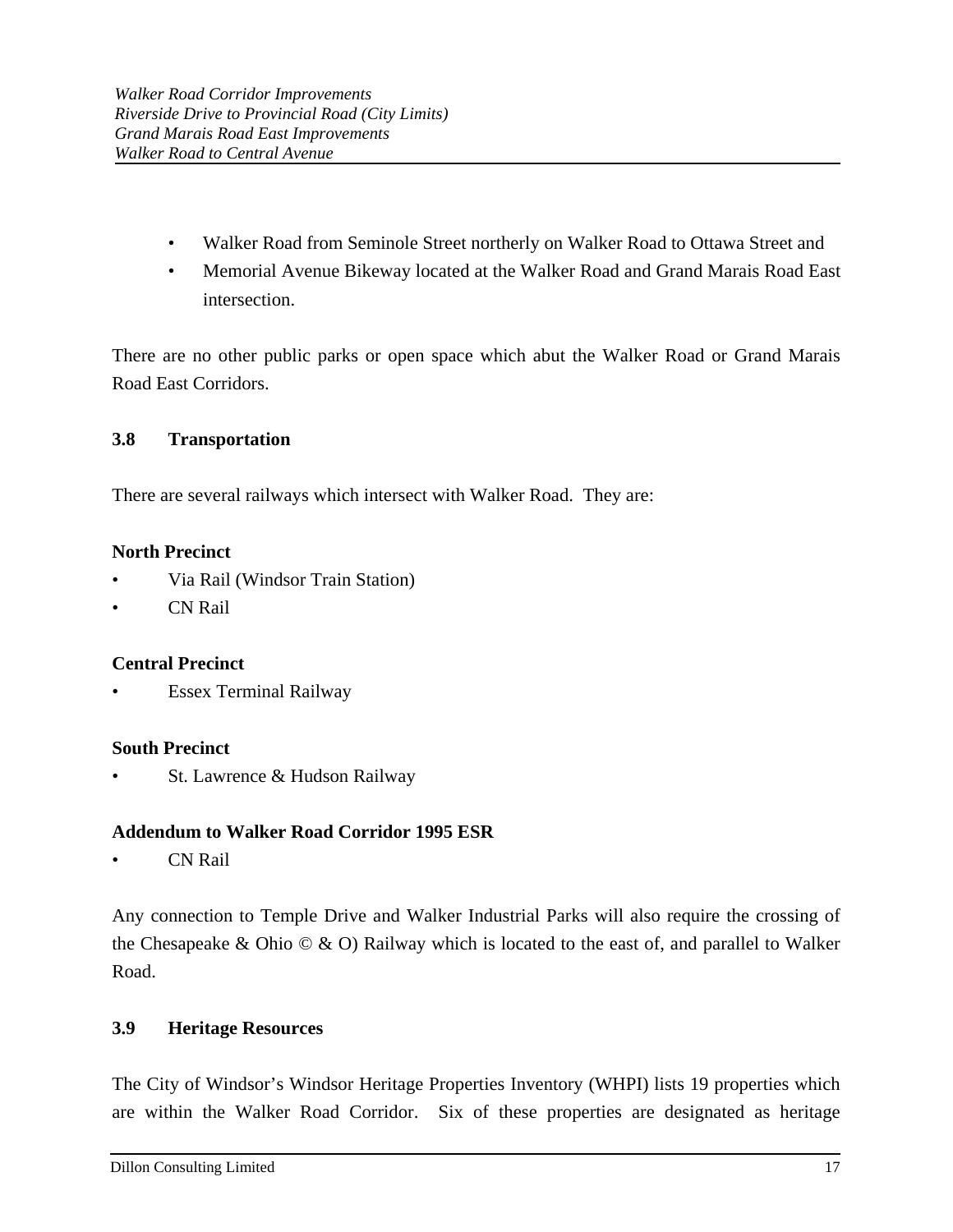properties under the Ontario Heritage Act. A complete list of all properties is located in Appendix E.

According to the City of Windsor Official Plan a significant portion of the west side of the North Precinct is designated as Heritage Area 3 - Walkerville (refer to Figure 6.0). As a policy, the City of Windsor will ensure that any redevelopment or improvements to infrastructure where possible enhance the historic character of the area. Opportunities exist in Heritage Area 3 to develop appropriate gateway features and/or streetscape improvements to recognize the importance of the former Town of Walkerville to Windsor's growth and history.

## **3.10 Potential Archaeological Impacts**

In its passage from the Detroit River south to Highway 401, the Walker Road corridor passes through a variety of environmental and cultural zones which reflect varying degrees of archaeological potential. Development activities in areas of high archaeological potential such as the Detroit shoreline, historic Walkerville and the Grand Marais Drain poses a threat to as yet unidentified archaeological resources. To more accurately identify areas of archaeological sensitivity within the municipality, the City has commissioned the preparation of an Archaeological Master Plan. The results of the study are to be presented in mid 2001. It is recommended that the results of the Archaeological Master Plan be utilized to review proposed construction activities throughout the Walker Road Corridor and Grand Marais Road Corridor and identify any specific archaeological conditions such as predevelopment assessment or construction monitoring that should be applied to the project.

## **3.11 Noise and Impacts**

An environmental Noise Impact Assessment was undertaken for the Walker Road and Grand Marais Road East Corridors by Valcoustics dated January, 2001 (refer to Appendix F). The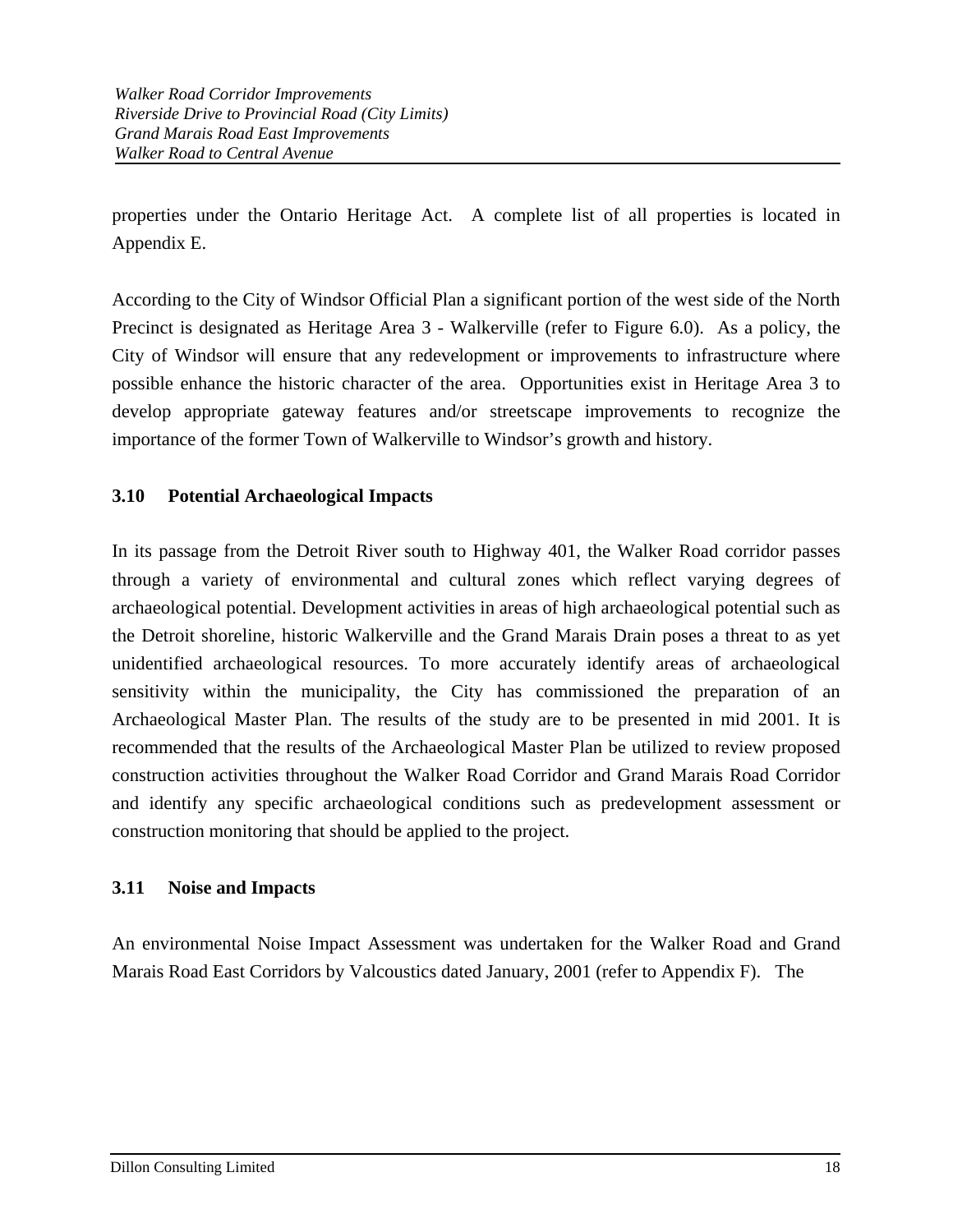Valcoustics report concludes that proposed improvements to the roadway will have minimal impact upon the existing conditions along the Walker Road and Grand Marais Road East Corridors. However, extension of the Walker Industrial Park access through Foster Avenue to Walker Road may have a negative impact on the dwellings adjacent to the Foster Avenue rightof-way. As a result, mitigation measures will be required, which may include:

- reduction in posted speed;
- limit traffic to automobile only;
- purchase of adjacent dwellings; and/or
- construction of berms and noise barriers where feasible and appropriate.

## **3.12 Land Use Designation**

Planned land use designations are shown as part of the City of Windsor and Town of Tecumseh land use maps (refer to Figures 7.0 and 8.0 respectively).

## **3.12.1 City of Windsor - Official Plan**

## **3.12.1.1 Walker Road - Division Road to Provincial Road**

As previously mentioned, the Walker Road and Grand Marais Road East Corridors are well developed. The City of Windsor Official Plan designates a range of land uses within these two corridors, however, the primary focus is on commercial and industrial land uses. However, the section of Walker Road from Division Road southerly to Provincial Road has been the subject of number of rezoning applications within the past two years. At this time, there is considerable pressure to develop a majority of the lands in this area for large scale "big box" commercial uses despite an industrial designation in the Official Plan. With the exception of this section of the corridor, little change in the designation of the remaining lands is expected.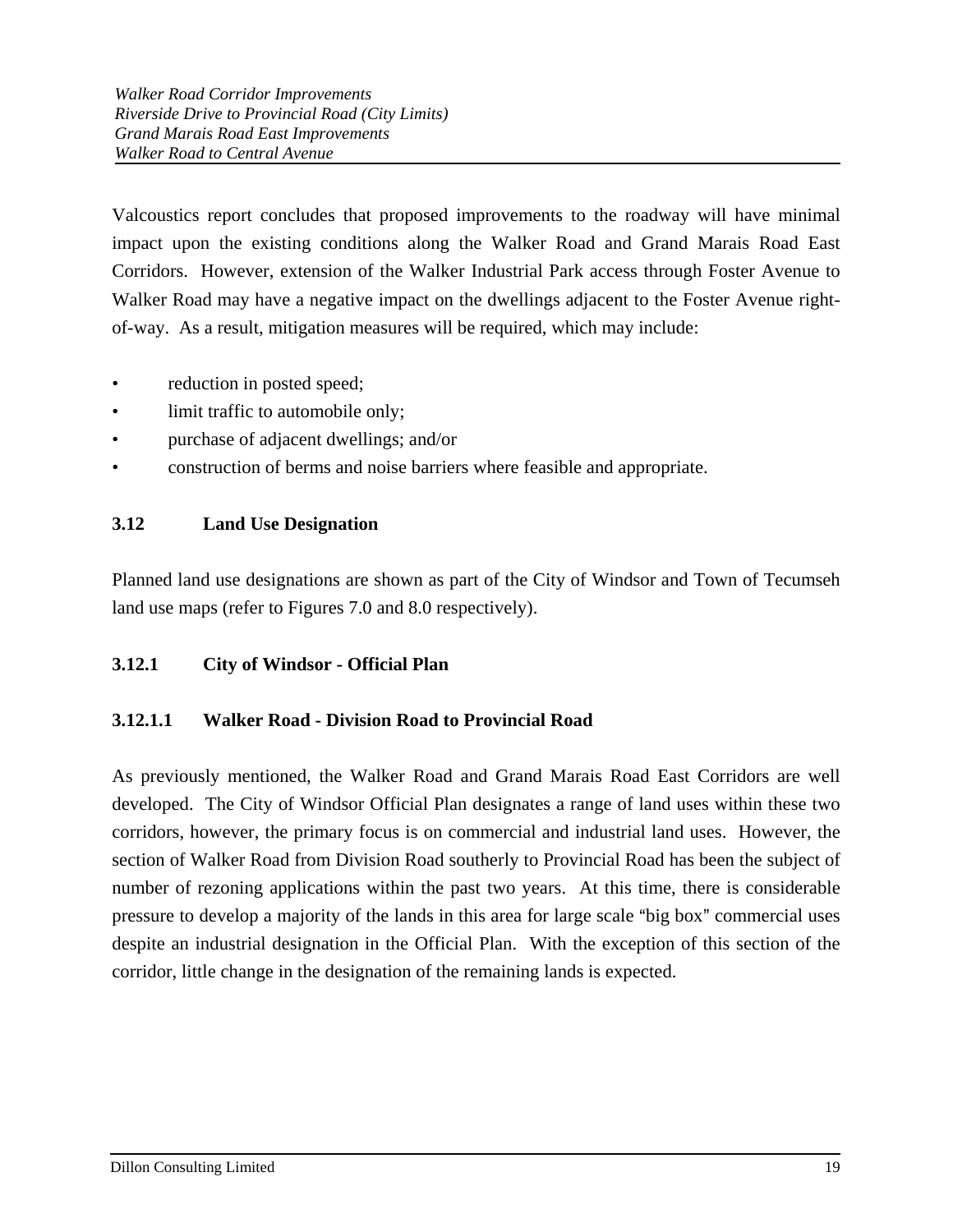# **3.12.1.2 Walkerville Industrial Area**

For purposes of this report, the Walkerville Industrial Area is located east of Walker Road from Riverside Drive East to Richmond Street. These lands are occupied by a number of industrial land uses, as well as interim uses (ie., parking areas) and vacant lands (refer to Figure 9.0).

At this time, access to lands north of Wyandotte Street East is from Walker Road and access to lands south of Wyandotte Street East is from Edna Street (unacquired right-of-way), Richmond Street, Montreuil and St. Luke Road.

As noted in Section 4.4, the grade separation on Wyandotte Street East, east of Walker Road is recommended for removal. As a result, this section of Wyandotte Street East will reclaim desirable frontage for potential industrial and/or commercial land uses. Consideration should be given to ensuring that at such time that the grade separation is removed, driveway access along Wyandotte Street East be permitted. Where possible, driveway access should be consolidated and reciprocal access encouraged between uses/owners.

It should be noted that an abandoned railway right-of-way is located parallel to, and east of Walker Road (refer to Figure 9.0). Sections of the railway right-of-way have been sold to abutting land owners, however, remaining property may be available to create a service drive or right-of-way to provide future access to Wyandotte Street East for the lands to the south.

## **3.12.1.3 City of Windsor - Airport Lands**

The lands at the northern limit of the Windsor Airport property are located within the City of Windsor boundaries (refer to Figure 10.0). During the course of this study, a significant portion of the lands were provided to DaimlerChrysler for the expansion to their research and development facility. In addition to providing access to these lands from Walker Road, there was an apparent opportunity to provide an alternate access to/from the Walker Industrial Park. An alternate access to this area has long been desired by the City due to the growing congestion on Central Avenue.

As part of the analysis, existing operations at Windsor Airport were reviewed including the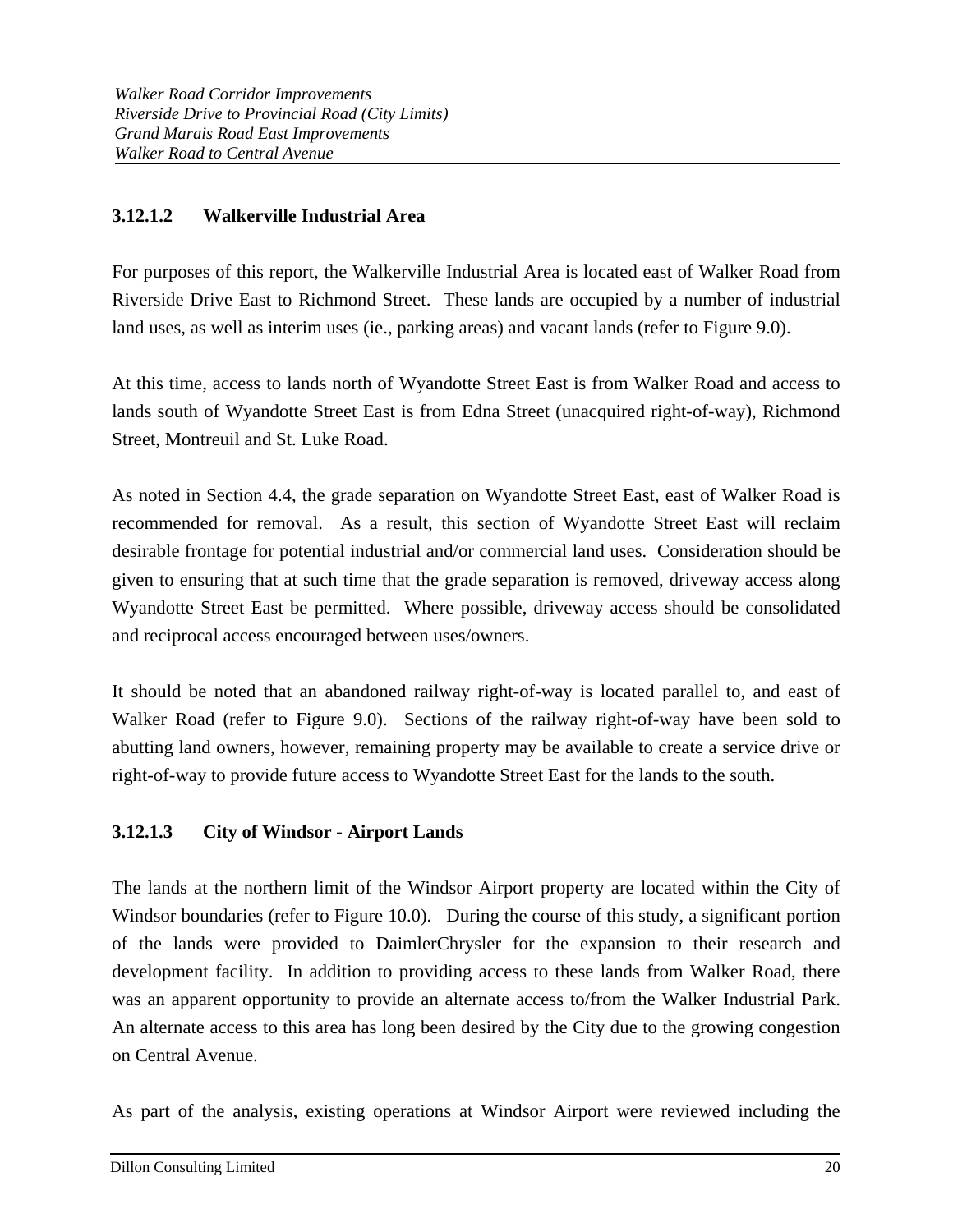Approach and Transition Surfaces required for aircraft approaches and take-offs to the main runway (07-25). It was determined that due to existing regulations regarding airport operations, an access from the Walker Industrial Park to Walker Road via Calderwood was not practical. Accordingly, Foster Street became the recommended access point from Walker Road to the Industrial Park. A possible roadway alignment to Kautex Drive has been illustrated on the preferred design.

## **3.12.2 Town of Tecumseh - Airport Lands**

The Windsor Airport is primarily located in the Town of Tecumseh. Currently, the lands are designated as Agricultural and Natural Area in the Town's Official Plan (refer to Figure 8.0).

# **3.12.3 Windsor International Airport**

The City of Windsor in partnership with SERCO Aviation Services operate the Windsor Airport. As part of the future plans for the sustainability and development of the airport lands, a number of development scenarios have been entertained. For purposes of this study, our analysis included the development of the Windsor Airport lands for a range of aviation, business park and industrial uses, which are anticipated to be developed over the next 15 years.

## **3.13 Transportation**

The Walker Road corridor serves as a major north-south arterial roadway in the City's transportation network, providing a vital connection to rail facilities (Via Rail), airline facilities (Windsor Airport and Provincial Highways (Highway 401/Highway 3), as well as local access to abutting properties, including major commercial and industrial land uses. A Transportation Assessment Study was completed by Dillon Consulting Limited to address various transportation issues related to this project, a copy of which has been included in Appendix G for further reference.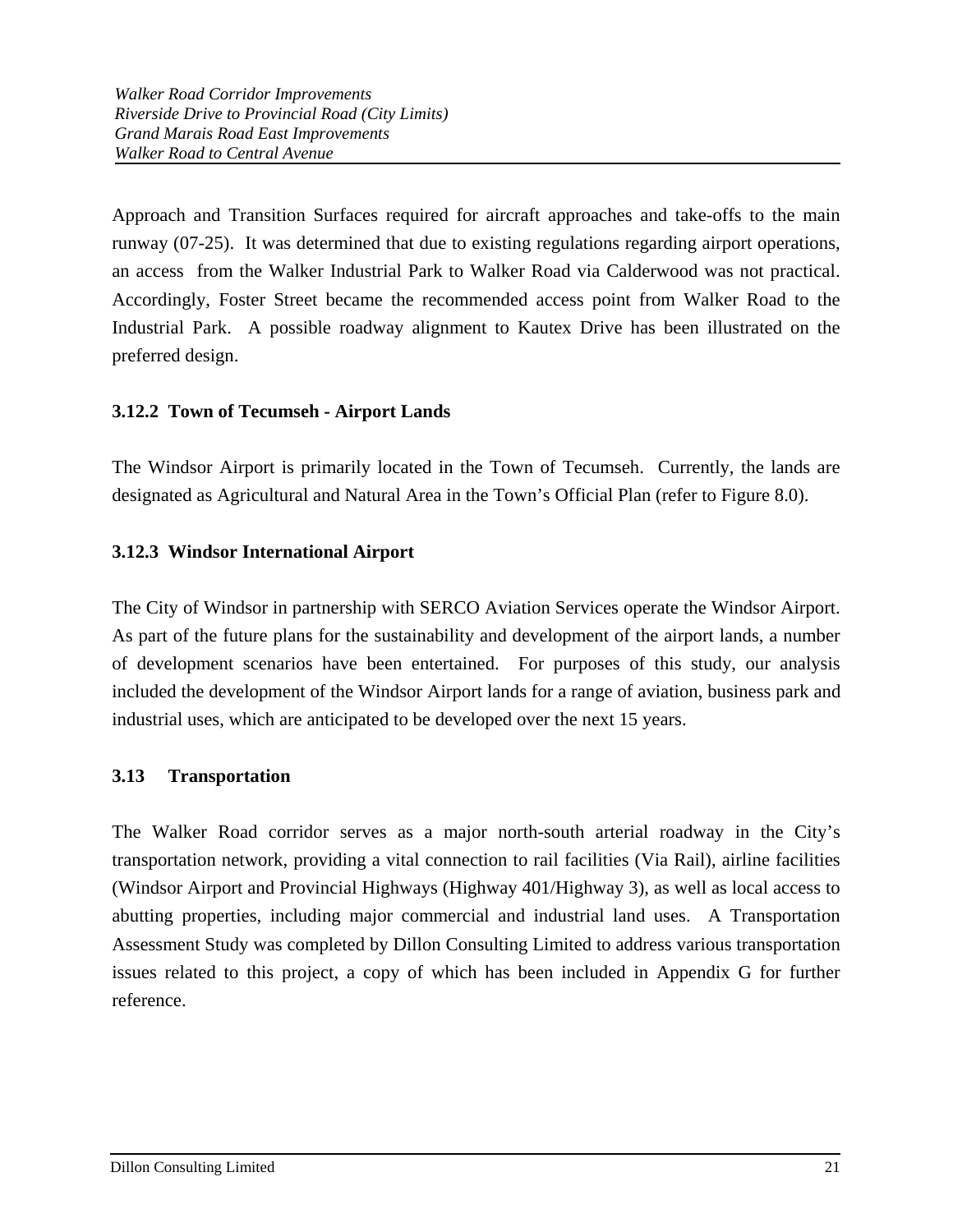## **3.13.1 Existing Roadway Conditions**

Within the study limits, the existing roadway conditions are outlined by Precinct, as follows:

## **North Precinct**

Walker Road has a basic two-lane urban cross section with lane widening at some intersections to provide auxiliary turn lanes. Three of ten intersections are signalized, in addition to a railway crossing north of Wyandotte Street.

The majority of abutting properties have direct access to Walker Road, with mixed residential, commercial, industrial and office uses. Some on-street parking is permitted, however, the majority of parking is accommodated on private properties.

## **Central Precinct**

Walker Road is a basic five-lane urban cross section with lane widening at some intersections to provide auxiliary turn lanes. Seven of twelve intersections are signalized, in addition to railway crossings north of Seminole Avenue and at Grand Marais Road.

The majority of abutting properties have direct access to Walker Road, with mixed commercial and industrial land uses. Major local area facilities include Market Square, Hearn Warehousing, Ford Motor Company (east of Walker on Seminole), General Motors, Windsor Regional Hospital (west of Walker on Lens) and DaimlerChrysler Canada. All parking requirements are accommodated on private properties, with generally well defined driveway access.

### **South Precinct**

Walker Road has a basic four lane, mixed urban and semi-urban (mountable curbs with shoulders) cross section with lane widening at some intersections to provide auxiliary turn lanes. Five of fourteen intersections are signalized.

The majority of abutting properties have direct access to Walker Road, with mixed residential, commercial and industrial land uses. For the majority of properties, particularly those located south of the E.C. Row Expressway, there is limited width available to accommodate off-street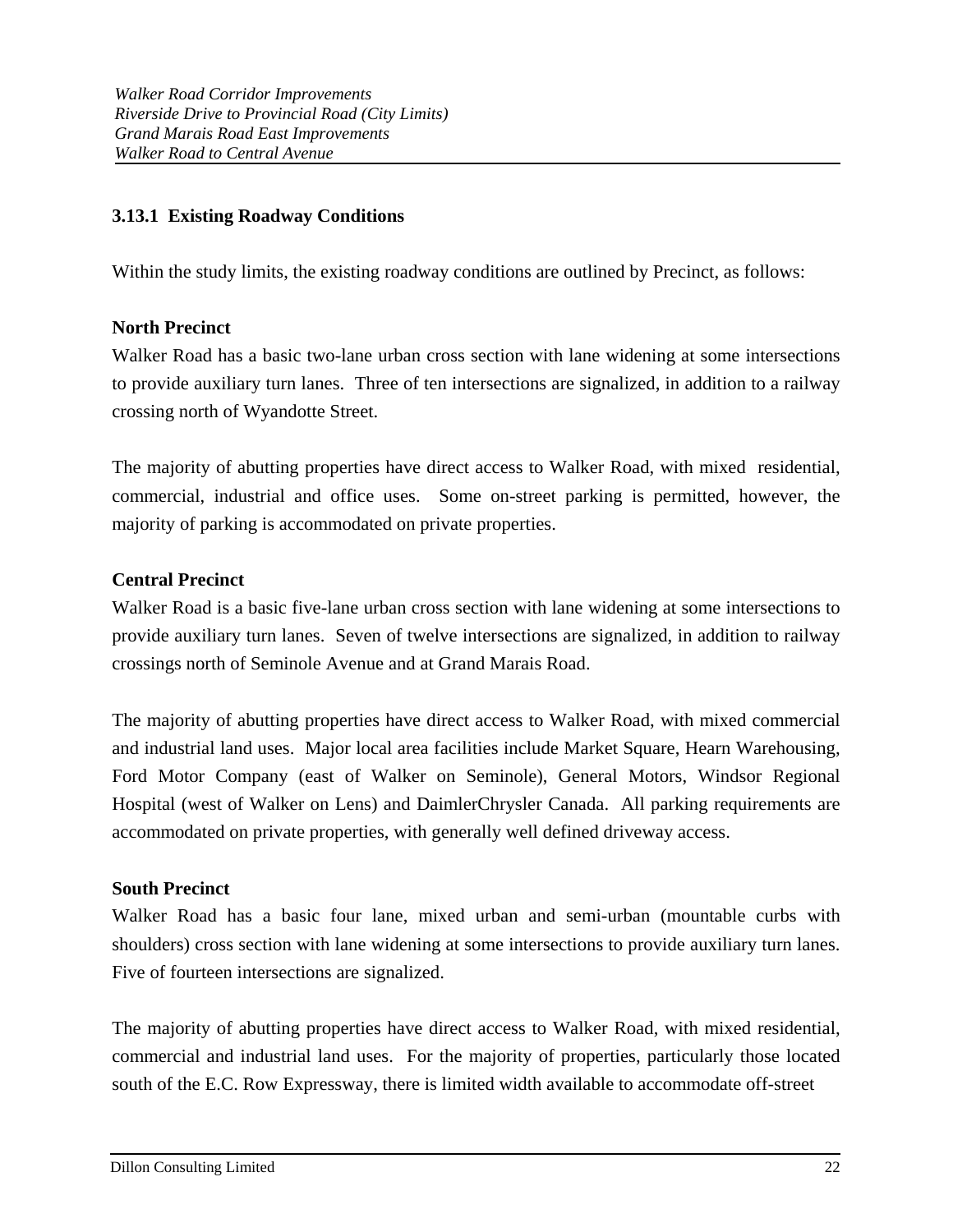parking, resulting in some parking encroachment within the public right-of-way (boulevard areas). In addition, access to this parking is generally poorly defined due to the presence of the mountable curbs.

## **Addendum to Walker Road Corridor 1995 ESR**

Walker Road has a basic two lane rural cross section with lane widening at some intersections to provide auxiliary turn lanes. The three intersections present are all signalized, in addition to a railway crossing south of Provincial Road.

The majority of abutting properties within this precinct are undergoing development. Where there are opportunities, access locations are being consolidated and interparcel access is being encouraged.

## **Grand Marais Road East Corridor**

Grand Marais Road has a basic two lane, mixed rural and urban cross section with lane widening at some intersections to provide auxiliary turn lanes. Two of six intersections are signalized.

Accesses to abutting properties are consolidated and generally well defined despite the rural nature of the roadway. Land uses are primarily industrial with some commercial and recreational uses.

## **3.13.2 Traffic Volumes**

### **a) Existing Traffic**

Based on our review of turning movement counts collected from the City of Windsor, it is apparent that morning peak traffic occurs between 8:00 to 9:00 a.m. Afternoon peak traffic volumes were characterized as having two distinct peaks, the first corresponding to the shift change at the auto plants (between 2:30 and 4:00 p.m.), and the second corresponding to the more typical commuter peak (5:00 to 6:00 p.m.).

Average daily traffic volumes vary through the project corridor, with average volumes of approximately 11,000 vehicles per day (vpd) in the North Precinct, 28,000 vpd in the Central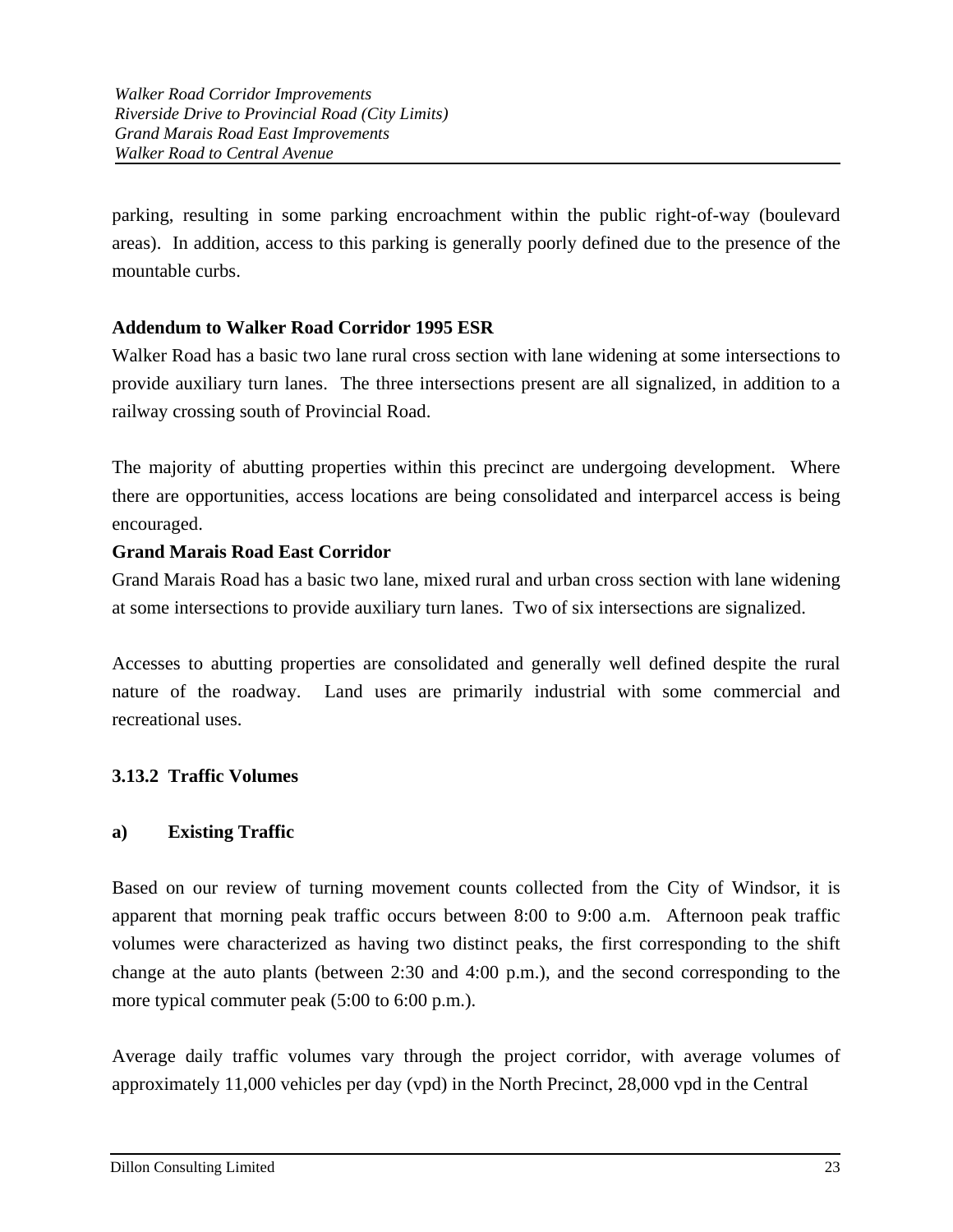Precinct, 22,000 vpd in the South Precinct, 18,000 vpd in the 1995 Class EA Precinct, and 18,000 vpd in the Grand Marais Precinct.

## **b) Traffic Forecasts**

Existing traffic volumes were forecast to 2016 by applying a rate of growth in background traffic volumes, as well as increased traffic from new developments within the Study Area.

Background traffic growth rates were taken from the City's transportation model in the recent WALTS study, including manual manipulation to achieve a normal continuous flow of traffic between intersections. In addition, adjustments to the traffic volumes were made to account for changes in travel patterns resulting from the recommended extension of Temple Drive to Walker Road, the extension of Foster Avenue to serve the lands west of the C & O railway and adjacent access to the Walker Industrial Park, and the increased volumes at Parkdale Place resulting from the discontinuation of Grand Marais Road, west of Walker Road.

Increased traffic volumes resulting from the development of the Devonshire Heights Subdivision, the Windsor Airport developable surplus lands and the commercial development of lands south of Division Road, were also included in the traffic forecasts.

# **3.13.3 Level of Service**

An analysis of the level of service was completed for both the existing and future traffic conditions, as outlined in the Transportation Assessment, included in Appendix G.

Based on this analysis, several intersection improvements have been recommended, as outlined in the traffic impact study illustrated in the preferred design drawings for this project.

## **3.13.4 Public Transit**

There are several Transit Windsor bus routes which are located along, and which cross the Walker Road and Grand Marais Road corridors, including:

• Crosstown 2 Express Crossing Walker Road at Riverside Drive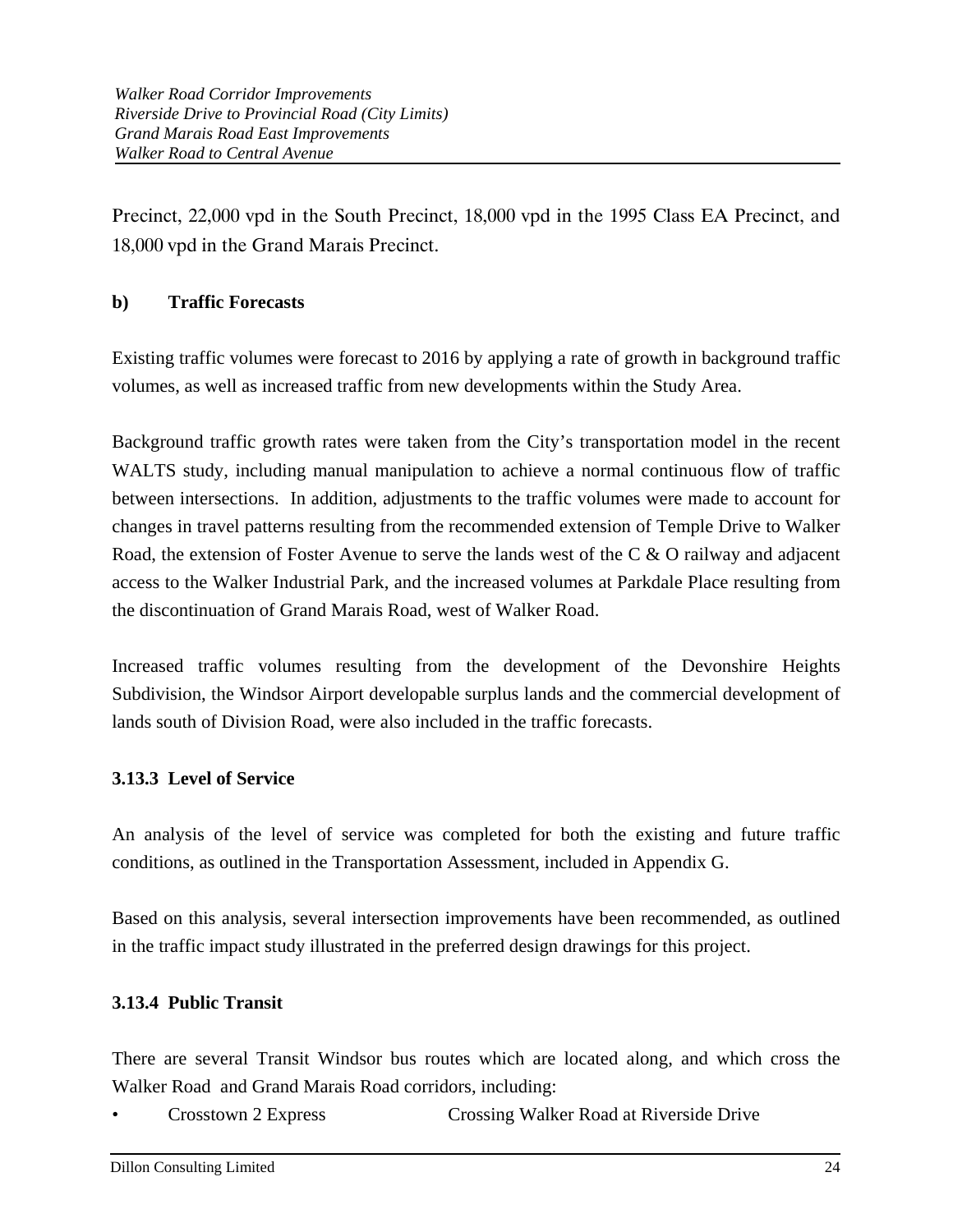| $\bullet$ | Crosstown 2                                                 | Crossing Walker Road at Wyandotte Street        |  |
|-----------|-------------------------------------------------------------|-------------------------------------------------|--|
| $\bullet$ | Central 3<br>Crossing Walker Road at Richmond Street and on |                                                 |  |
|           |                                                             | Grand Marais Road, east of Central              |  |
| $\bullet$ | Ottawa 4 (intermittent service)                             | Walker Road from Richmond to Ottawa             |  |
| $\bullet$ | Ottawa 4                                                    | Walker Road from Ottawa to Seminole             |  |
| $\bullet$ | Transway 1C                                                 | Crossing Walker Road at Tecumseh Road           |  |
| $\bullet$ | Walkerville 8                                               | Walker Road from Ypres to Legacy Park Drive and |  |
|           |                                                             | crossing Walker Road at Division                |  |
| $\bullet$ | Transway 1C Express                                         | Crossing over Walker Road on E.C. Row           |  |
|           |                                                             | Expressway                                      |  |

Based on discussions with Transit Windsor, several improvements to existing bus stop facilities are being considered, and may be implemented in conjunction with the construction of the preferred roadway improvements. The following summarizes the bus stop improvements being recommended by Transit Windsor:

| <b>Wyandotte Street</b>   | Bus shelter and pad at the northwest and southeast     |
|---------------------------|--------------------------------------------------------|
|                           | corners.                                               |
| <b>Richmond Street</b>    | If Edna Street is acquired and upgraded, the bus       |
|                           | route would be changed from its current location on    |
|                           | Richmond due to difficulties in making left turns      |
|                           | across this offset intersection alignment.             |
| <b>Ottawa Street</b>      | Bus shelter and pad on the northeast corner at         |
|                           | Monmouth (additional property is required to           |
|                           | accommodate this).                                     |
| <b>Tecumseh Road</b>      | A bus bay is required on the northwest corner at       |
|                           | Also, an extended auxiliary eastbound<br>Walker.       |
|                           | right turn lane could also serve as a bus bay facility |
|                           | at the southwest corner at Walker.                     |
| Parkdale Place            | Bus shelter and pad at the southwest and northeast     |
|                           | corners.                                               |
| Digby Avenue/Temple Drive | Bus shelter and pad at the northeast and southwest     |
|                           | corners.                                               |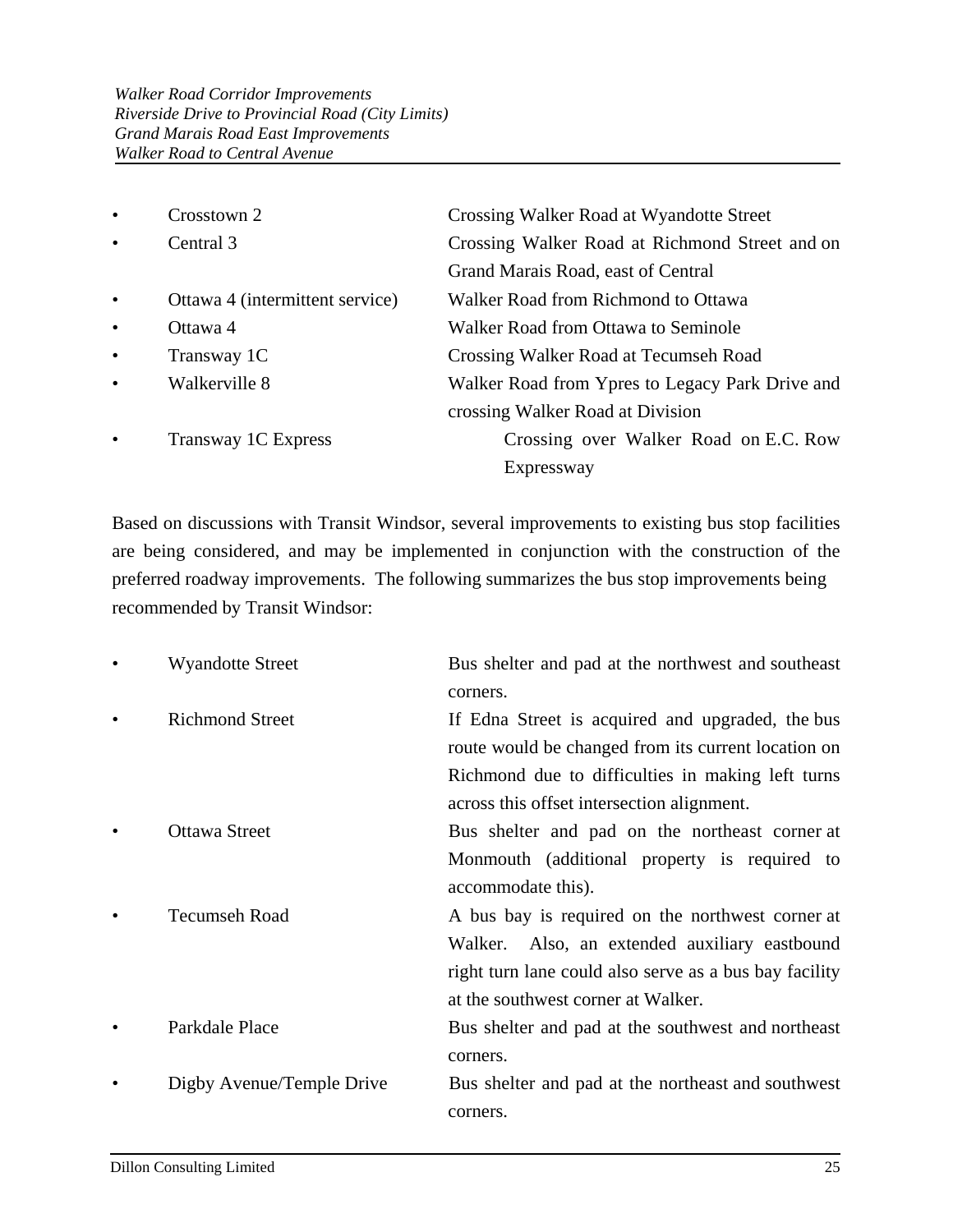| $\bullet$ | Division Road     | A bus bay is required on the east side of Walker,    |
|-----------|-------------------|------------------------------------------------------|
|           |                   | north of Division Road (north of Tim Horton's        |
|           |                   | driveway).                                           |
| $\bullet$ | Canada Post       | A bus bay is required on the west side of Walker, in |
|           |                   | front of the existing Canada Post facility.          |
| $\bullet$ | Legacy Park Drive | A bus bay is required on the north side of Legacy    |
|           |                   | Park, west of the driveway entrance to Staples.      |

The need for the above transit facility improvements should be reconfirmed at the time of implementing the preferred roadway improvements.

## **3.13.5 Railways**

Four railway crossings of Walker Road exist within the limits of this study. VIA Rail's facilities, CN Rail tracks and several abandoned tracks cross Walker Road south of Riverside Drive. Essex Terminal Railway crosses Walker Road immediately north of Seminole Road. The mainline track of the St. Lawrence & Hudson Railway crosses Walker Road at Grand Marais Road. CN Rail crosses Walker Road south of Provincial Road.

Via's facilities cause very limited disruption to traffic flow on Walker Road and, in any case, exist because of the operation of the Windsor Train Station at this location. CN Rail's use of this crossing is also very limited, primarily to serve Allied Domecq's (formerly Hiram Walker) operation on the waterfront. A number of track crossings in this area are now abandoned or no longer in use and likely can be removed.

The Essex Terminal Railway's crossing of Walker Road is limited to 2 to 3 trains per day of approximately 12 to 14 cars per train. Very little disruption to traffic results.

The St. Lawrence & Hudson Railway crossing of Walker Road is that railway's mainline track leading to the Windsor-Detroit rail tunnel. Up to 26 long trains a day cross here, causing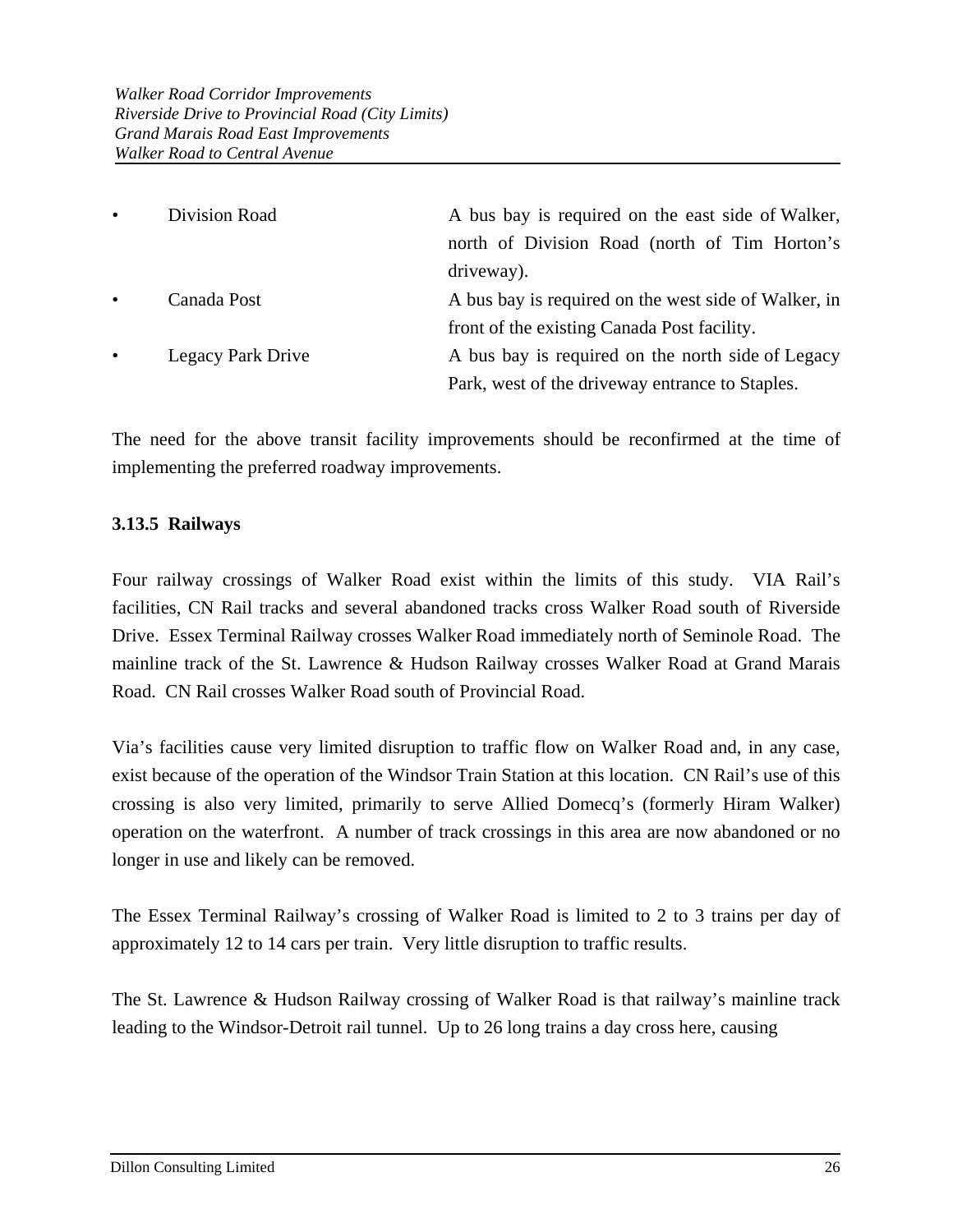considerable traffic disruption. This disruption is complicated by the proximity of the crossing to the Grand Marais Road intersection. Also, trucks providing adjust in time deliveries to the industrial plants in the area, particularly DaimlerChrysler, are often delayed at this crossing. Railway crossing gate replacement is a regular occurrence for railway maintenance staff.

A considerable amount of information relating to the CN Rail crossing of Walker Road at Provincial Road was identified in the 1995 Class Environmental Assessment document. CN Rail's use of this crossing continues to be limited. However, because these tracks lead to the Windsor-Detroit rail tunnel, they are of strategic interest to the railways and their use can change at any time. With the increasing volume of vehicular traffic on Walker Road it is important that the City of Windsor regularly review the use of this crossing with CN Rail staff.

# **3.13.6 Pedestrians**

Presently, sidewalk locations and widths vary throughout the corridor. At some locations, sidewalks are non-exist and/or discontinuous. The existing conditions are not friendly to pedestrians and the physically disabled.

# **3.13.7 Cycling**

Presently, cyclists in the Walker Road and Grand Marais Road Corridors are required to use the roadway for cycling activities. There are only two sections of the Walker Road Corridor which form part of the City of Windsor's existing cycling route.

The first is a section of Walker Road from Seminole Street to Ottawa Street. This route extends easterly on Seminole Street to Central Avenue and westerly on Ottawa Street to Kildare Street.

The second is a planned route easterly along Grand Marais Road East from the Walker Road/Grand Marais Road intersection. The planned route also extends to the west along Memorial Drive.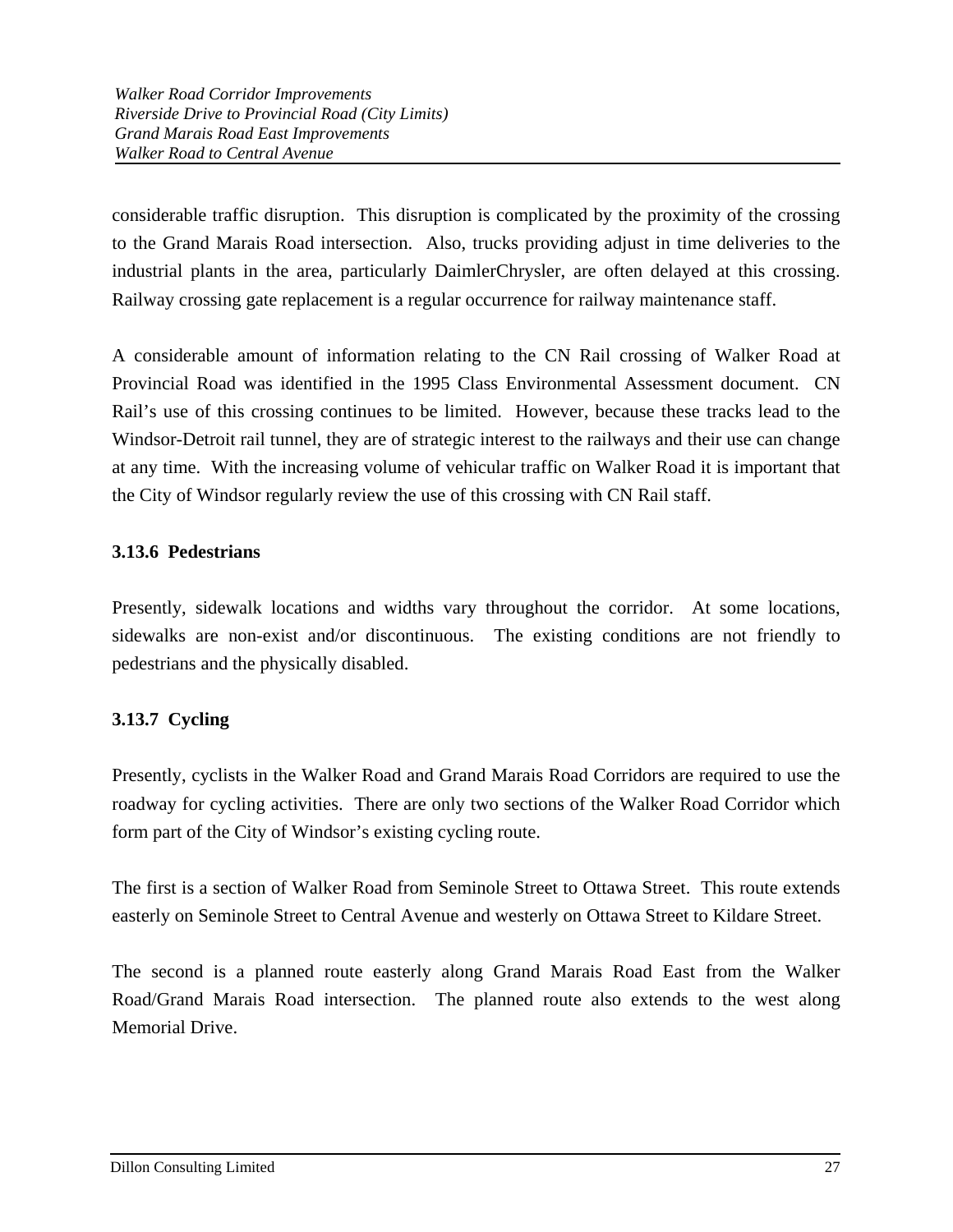It should be noted that the City of Windsor is currently preparing a Bicycle Use Master Plan (BUMP) to update the Bicycle Use Development Study (BUDS) completed in 1990. Proposed changes to bicycle routes are discussed in Section 5.1.5.

# **3.13.8 Accidents**

Based on accident reports for the years 1996 through 1999, a summary of accident totals was developed for intersections and mid-block locations along the Walker Road corridor, as shown in Figure 11.0.

The highest total intersection accidents along Walker Road occurred at the Tecumseh Road and the Ottawa Street intersections, with the intersections at the E.C. Row Expressway ramps not far behind.

The highest total mid-block accidents along Walker Road occurred between Division Road and Moxlay Avenue. The section of Walker Road from Grand Marais Road to the E.C. Row Expressway also had a relatively high accident total.

## **3.14 Existing Infrastructure**

The existing infrastructure in the Walker Road Corridor for the north, central and south precincts is summarized in Appendix H. The existing infrastructure on Walker Road, south of Division Road has not changed significantly from that which was identified in the 1995 ESR.

A detailed account of existing infrastructure should be completed prior to implementing each phase of the roadway improvements.

# **3.15 Geotechnical Investigation**

A geotechnical investigation was not completed as part of this undertaking. A geotechnical investigation was recently completed for the reconstruction of the Walker/Division intersection. A detailed geotechnical investigation should be completed prior to implementing each phase of the roadway improvements.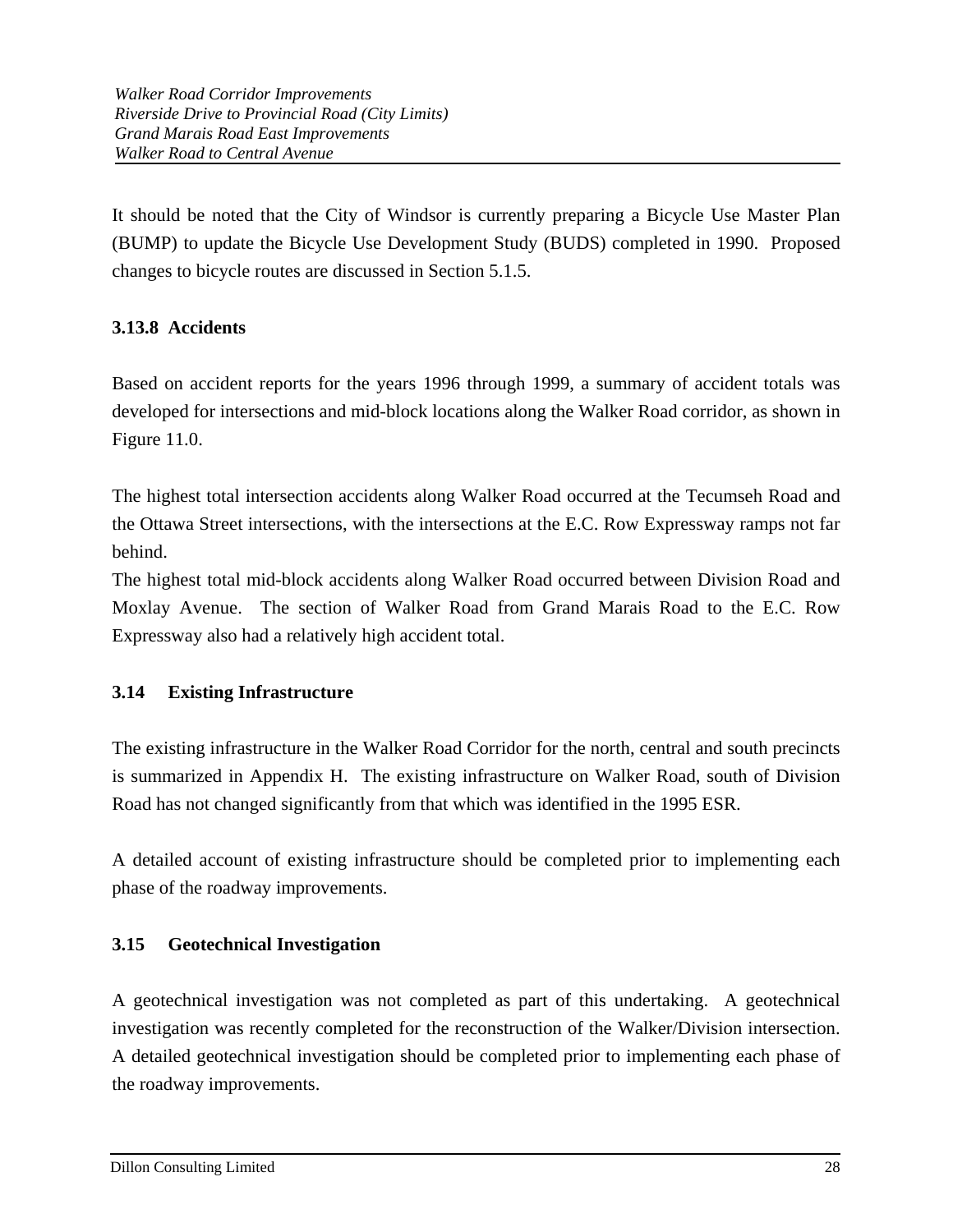## **3.16 Environmental Site Assessment**

An environmental site assessment for the Walker Road and Grand Marais Road East Corridors was completed as part of this Study (refer to Appendix K). The site assessment reviewed the past and present land uses associated with the corridors and inferred potential environmental liabilities that may be present adjacent to municipal right-of-way.

The preliminary analysis rated the risk associated with the historical land uses at specific sites and should be considered where property is required to be purchased for roadway improvements.

# **4.0 IDENTIFICATION AND EVALUATION OF ALTERNATIVE DESIGN CONCEPTS**

As noted in prior sections of this report, Phases 1 and 2 of the Class EA process have been previously completed. Phase 3 of the Class EA process entails the evaluation of alternative design concepts which satisfy the preferred planning solution identified in Phase 2. This evaluation concludes with the selection of a preferred design for each of the three defined Precincts.

Owing to the diversity of the precincts and to the level of detail required for meaningful public input, it was decided to present the evaluation of alternative design concepts and the details of the preferred design at two separate Public Information and Consultation sessions.

In addition to the evaluation of design concepts for each of the three precincts, modifications and/or improvements to that section of Walker Road from Division Road to Provincial Road (City Limits) and for Grand Marais Road East from Walker Road to Central Avenue are also addressed.

Alternative design concepts identified for the first Public Information and Consultation session included consideration of the following: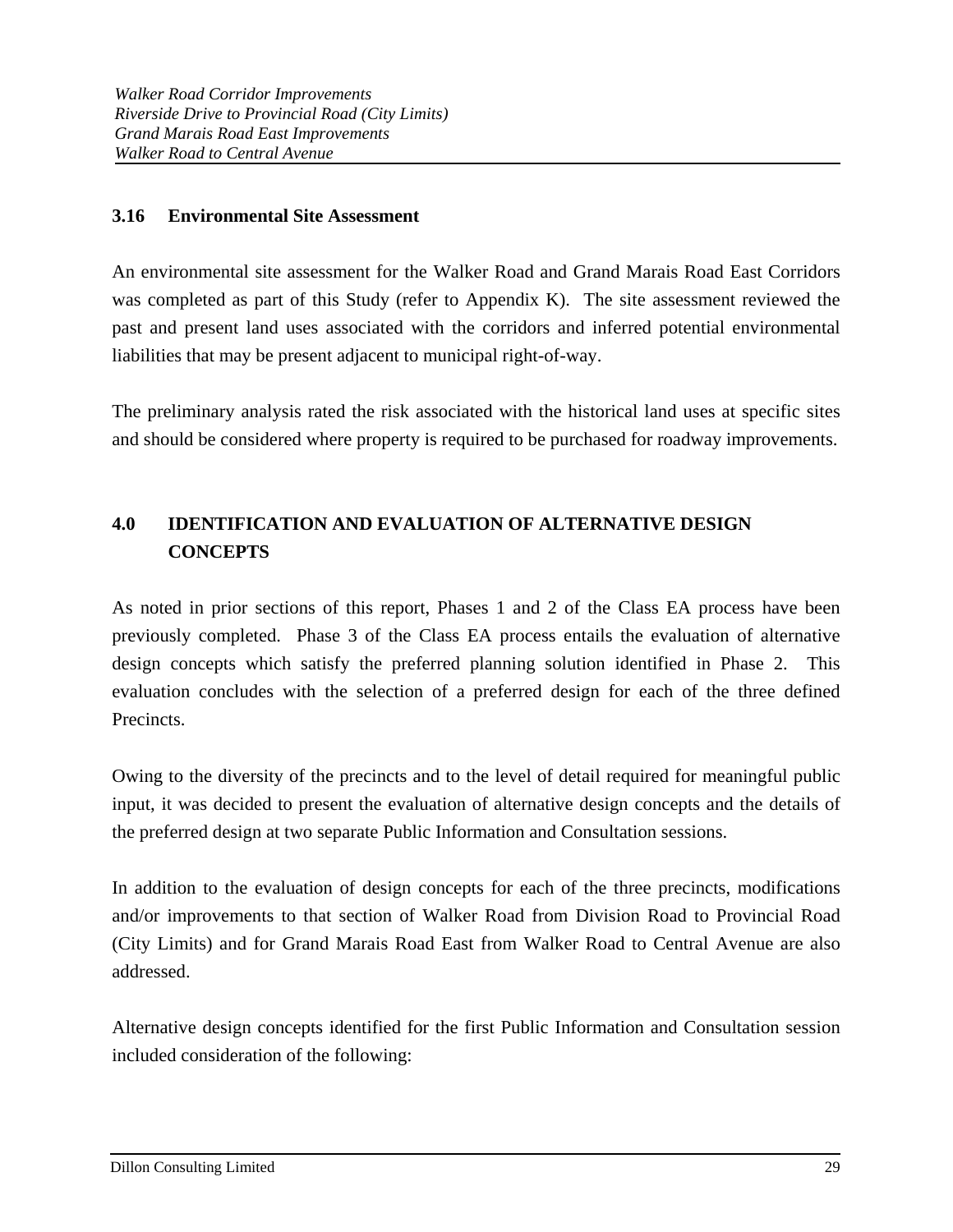- Number of traffic lanes (road design)
- Intersection improvements
- Grade separation of railway crossings
- Road closures

## **4.1 Alternative Road Designs and Intersection Improvements**

Alternative road designs and intersection improvements are based on the Transportation Assessment Study included in Appendix G of this report. The alternatives describing the required number of traffic lanes were determined based on the capacity required for the projected traffic volumes to the year 2016, as well as, traffic and pedestrian safety considerations.

To identify alternative intersection improvements, Level of Service calculations were completed at all existing signalized intersections (refer to Appendix G).

## **4.2 Identification of Alternative Designs**

For purposes of evaluating alternative designs for each of the three precincts, general level alternatives were identified.

Table 2.0 identifies the Recommended Design and Optional Designs available at select locations. Also identified is the Recommended Design for Walker Road from Division Road to Provincial Road (City Limits) and for Grand Marais Road from Walker Road to Central Avenue.

Reference should be made to the Recommended Design and Optional Design figures provided in Volume 2, Appendix B.

## **4.3 Evaluation of Alternative Designs**

The evaluation of alternative designs was based on a set of factor groups and evaluation factors for each of the following: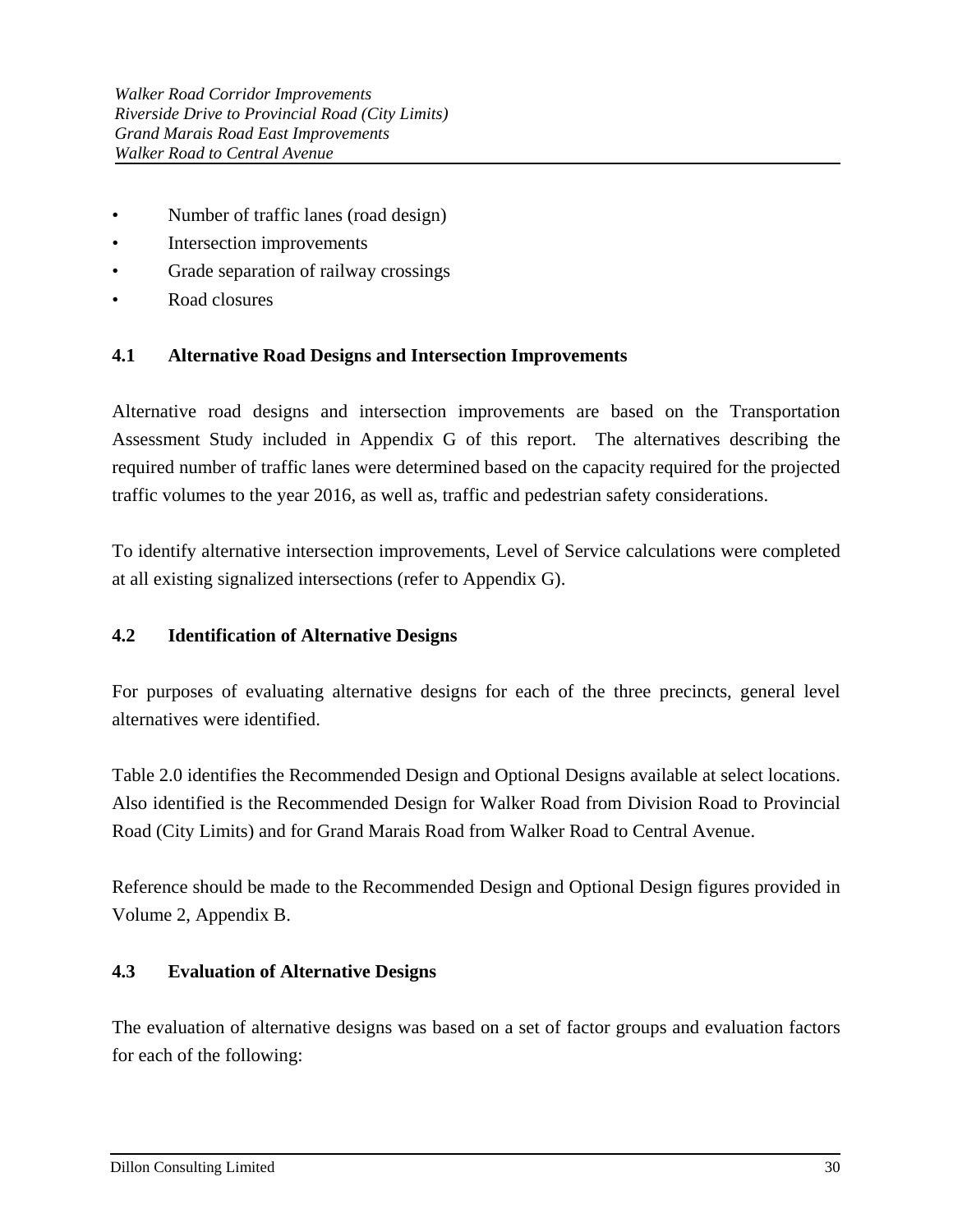|           | TABLE 2.0<br><b>IDENTIFICATION OF ALTERNATIVE DESIGNS</b> |                                                                                                                                |                                                                                                                                       |  |  |
|-----------|-----------------------------------------------------------|--------------------------------------------------------------------------------------------------------------------------------|---------------------------------------------------------------------------------------------------------------------------------------|--|--|
|           | <b>Location</b>                                           | <b>Recommended Design</b>                                                                                                      | <b>Optional Design</b>                                                                                                                |  |  |
| a)        | <b>North Precinct</b>                                     |                                                                                                                                |                                                                                                                                       |  |  |
|           | Riverside Drive Intersection                              | Addition of westbound left turn lane on<br>Riverside Drive                                                                     | No intersection improvements<br>$\bullet$                                                                                             |  |  |
| $\bullet$ | Wyandotte Street Intersection                             | Intersection improvements with removal of<br>$\bullet$<br>railway structure located to the east.                               | Intersection improvements without removal of<br>$\bullet$<br>railway structure located to the east.                                   |  |  |
|           | Wyandotte to Richmond                                     | Pavement improvements with lane<br>delineation.                                                                                | Lane delineation.<br>$\bullet$                                                                                                        |  |  |
|           | <b>Richmond Street Intersection</b>                       | Intersection improvements.<br>$\bullet$                                                                                        |                                                                                                                                       |  |  |
|           | <b>Richmond</b> to Ottawa                                 | Pavement improvements with lane<br>$\bullet$<br>delineation.                                                                   | Lane delineation.<br>$\bullet$                                                                                                        |  |  |
|           | <b>Ottawa Street Intersection</b>                         | Intersection improvements.<br>$\bullet$                                                                                        | No intersection improvements.                                                                                                         |  |  |
|           | <b>Central Precinct</b><br>Ottawa to Seminole             | Modify lane delineation and incorporate                                                                                        | No modification to lane delineation and no                                                                                            |  |  |
|           | Seminole to Tecumseh                                      | median barrier.                                                                                                                | median barrier.                                                                                                                       |  |  |
| $\bullet$ |                                                           | No change to existing.<br>$\bullet$                                                                                            |                                                                                                                                       |  |  |
| $\bullet$ | <b>Tecumseh Road Intersection</b>                         | Intersection improvements.<br>$\bullet$                                                                                        |                                                                                                                                       |  |  |
|           | Tecumseh to Ypres                                         | Pavement repair as required.<br>$\bullet$                                                                                      |                                                                                                                                       |  |  |
| $\bullet$ | <b>Ypres Boulevard Intersection</b>                       | Intersection improvements.                                                                                                     |                                                                                                                                       |  |  |
|           | <b>Ypres to Grand Marais</b>                              | Pavement repair as required.<br>٠<br>Incorporate median barrier.<br>$\bullet$                                                  |                                                                                                                                       |  |  |
|           | <b>Grand Marais Road Intersection</b>                     | Intersection improvements with grade<br>$\bullet$<br>separation including improvements to Grand<br>Marais leg of intersection. | Intersection improvements without grade<br>$\bullet$<br>separation and excluding improvements to<br>Grand Marais leg of intersection. |  |  |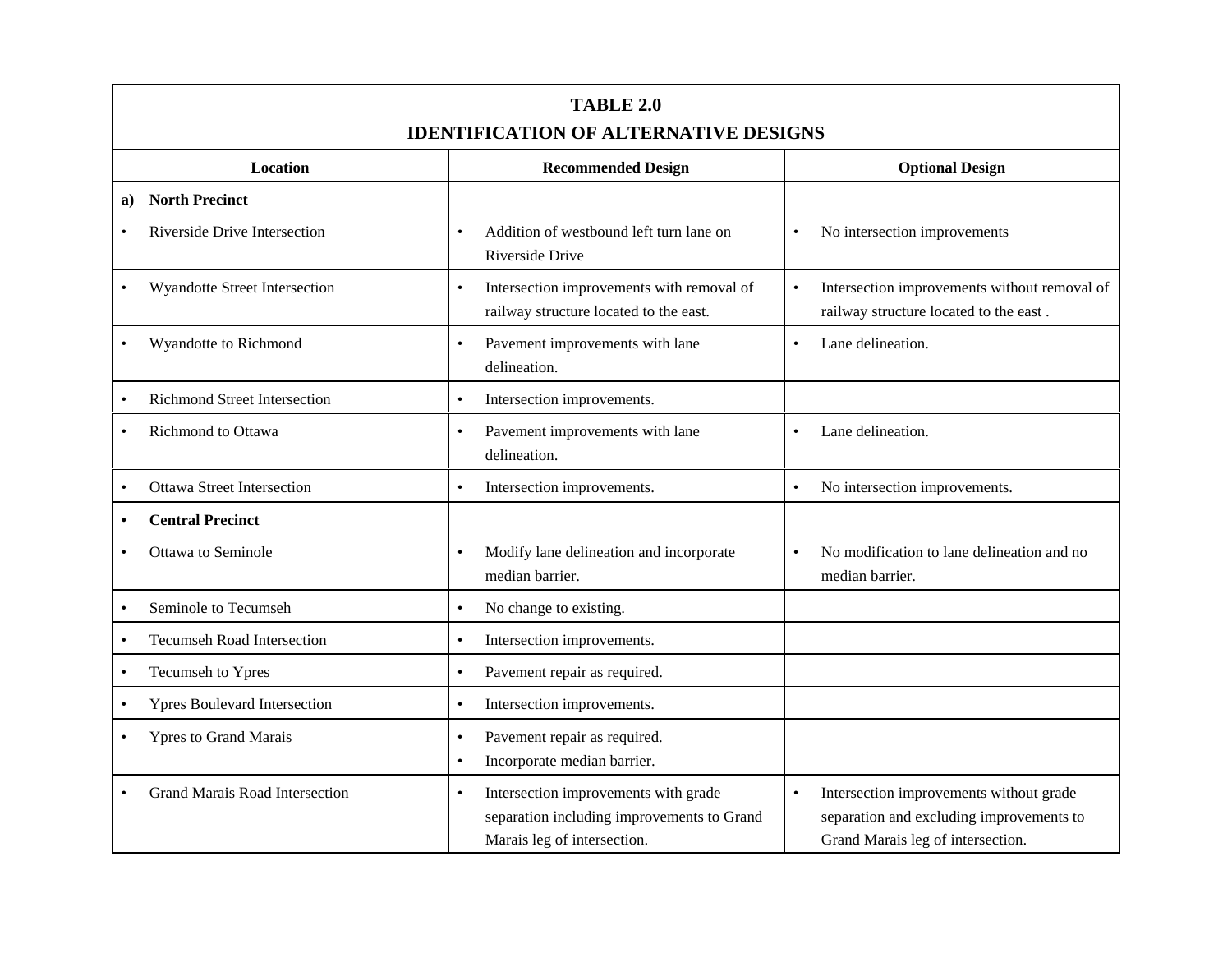| TABLE 2.0<br><b>IDENTIFICATION OF ALTERNATIVE DESIGNS</b>                           |                                                                                                   |                                                                                                                         |  |  |
|-------------------------------------------------------------------------------------|---------------------------------------------------------------------------------------------------|-------------------------------------------------------------------------------------------------------------------------|--|--|
| Location                                                                            | <b>Recommended Design</b>                                                                         | <b>Optional Design</b>                                                                                                  |  |  |
| <b>South Precinct</b><br>c)                                                         |                                                                                                   |                                                                                                                         |  |  |
| <b>Grand Marais to Parkdale</b><br>$\bullet$                                        | 5 lane cross-section.<br>$\bullet$                                                                | 4 lane cross-section with centre median.<br>$\bullet$                                                                   |  |  |
| Parkdale Intersection                                                               | Intersection improvements with signalization.<br>$\bullet$                                        |                                                                                                                         |  |  |
| Parkdale to Digby                                                                   | 5 lane cross-section.<br>$\bullet$                                                                | $\bullet$<br>4 lane cross-section with centre median.                                                                   |  |  |
| Digby Intersection<br>$\bullet$                                                     | Intersection improvements.<br>$\bullet$                                                           |                                                                                                                         |  |  |
| Digby Extension to Temple Drive<br>$\bullet$                                        | Alignment change.<br>$\bullet$                                                                    |                                                                                                                         |  |  |
| Walker at E.C. Row Expressway<br>$\bullet$                                          | Intersection improvements with improved<br>$\bullet$<br>lane alignments for 5 lane cross-section. | Intersection improvements with improved<br>$\bullet$<br>lane alignments for 4 lane cross-section with<br>centre median. |  |  |
| E.C. Row to Division (mid-block)<br>$\bullet$                                       | 5 lane cross-section.<br>$\bullet$                                                                | 4 lane cross-section with centre median.<br>$\bullet$                                                                   |  |  |
| Sydney Intersection                                                                 | Intersection improvements.<br>$\bullet$                                                           |                                                                                                                         |  |  |
| Seymour Intersection<br>$\bullet$                                                   | Close at Walker Road.<br>$\bullet$                                                                |                                                                                                                         |  |  |
| <b>Foster Intersection</b>                                                          | Intersection improvements.<br>$\bullet$                                                           |                                                                                                                         |  |  |
| Foster Extension to Airport Lands and Walker<br>$\bullet$<br><b>Industrial Park</b> | See alignment.<br>$\bullet$                                                                       |                                                                                                                         |  |  |
| Lappan Intersection                                                                 | Close at Walker Road.<br>$\bullet$                                                                |                                                                                                                         |  |  |
| Calderwood Intersection                                                             | Intersection improvements with signalization.<br>$\bullet$                                        |                                                                                                                         |  |  |
| Melinda Intersection                                                                | Close at Walker Road.<br>$\bullet$                                                                |                                                                                                                         |  |  |
| Ledyard Intersection<br>$\bullet$                                                   | Close at Walker Road.<br>$\bullet$                                                                |                                                                                                                         |  |  |
| Airport Intersection<br>$\bullet$                                                   | Intersection improvements.<br>$\bullet$                                                           |                                                                                                                         |  |  |
| Moxlay Intersection                                                                 | Close at Walker Road.<br>$\bullet$                                                                |                                                                                                                         |  |  |
| Division Intersection                                                               | Intersection improvements.<br>$\bullet$                                                           |                                                                                                                         |  |  |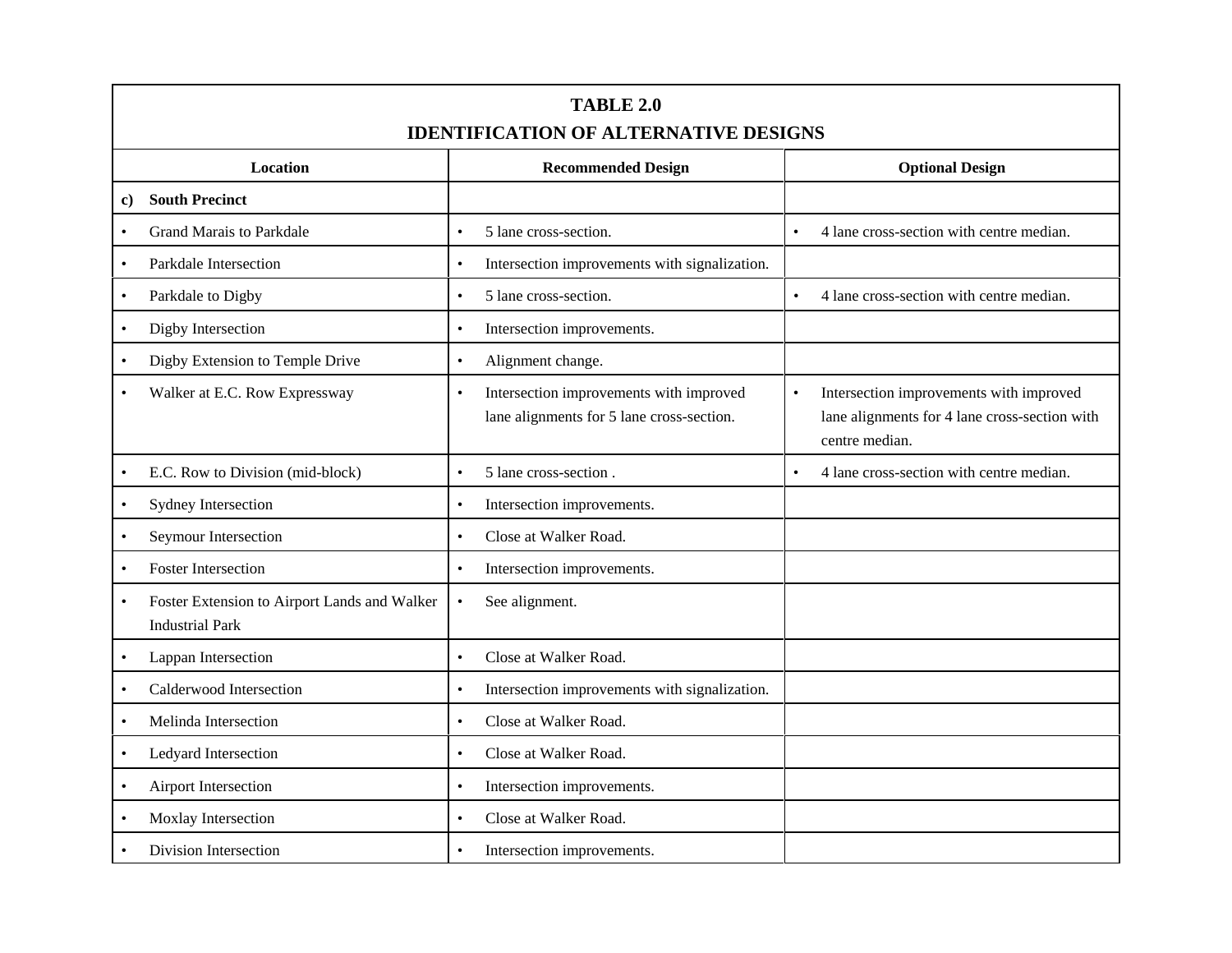- Traffic Service Impacts
- Cycling Service Impacts
- Land Use Impacts
- Social Impacts
- Economic Impacts
- Cultural Resource Impacts
- Natural Environment Impact
- Project Cost (refer to Table 3.0)

An Evaluation Summary was then prepared based on the evaluation factors noted for each Factor Group. Recommended solutions for each of the three precincts were determined on the basis of this evaluation.

For the North Precinct, alternative designs evaluated included the Do Nothing Alternative, and intersection improvements at select intersections.

For the Central Precinct, alternative designs evaluated included the Do Nothing Alternative, Intersection Improvements at select intersections and a combination of Intersection Improvements at select intersections with a grade separation at the St. Lawrence & Hudson Railway crossing.

For the South precinct, alternative designs evaluated included the Do Nothing Alternative, Intersection Improvements at select intersections, Intersection Improvements at select intersections in combination with a 4-lane cross section with centre median, and Intersection Improvements at select intersections in combination with a 5-lane cross section with medians only at the intersections.

Table 3.0 provides details of the evaluation.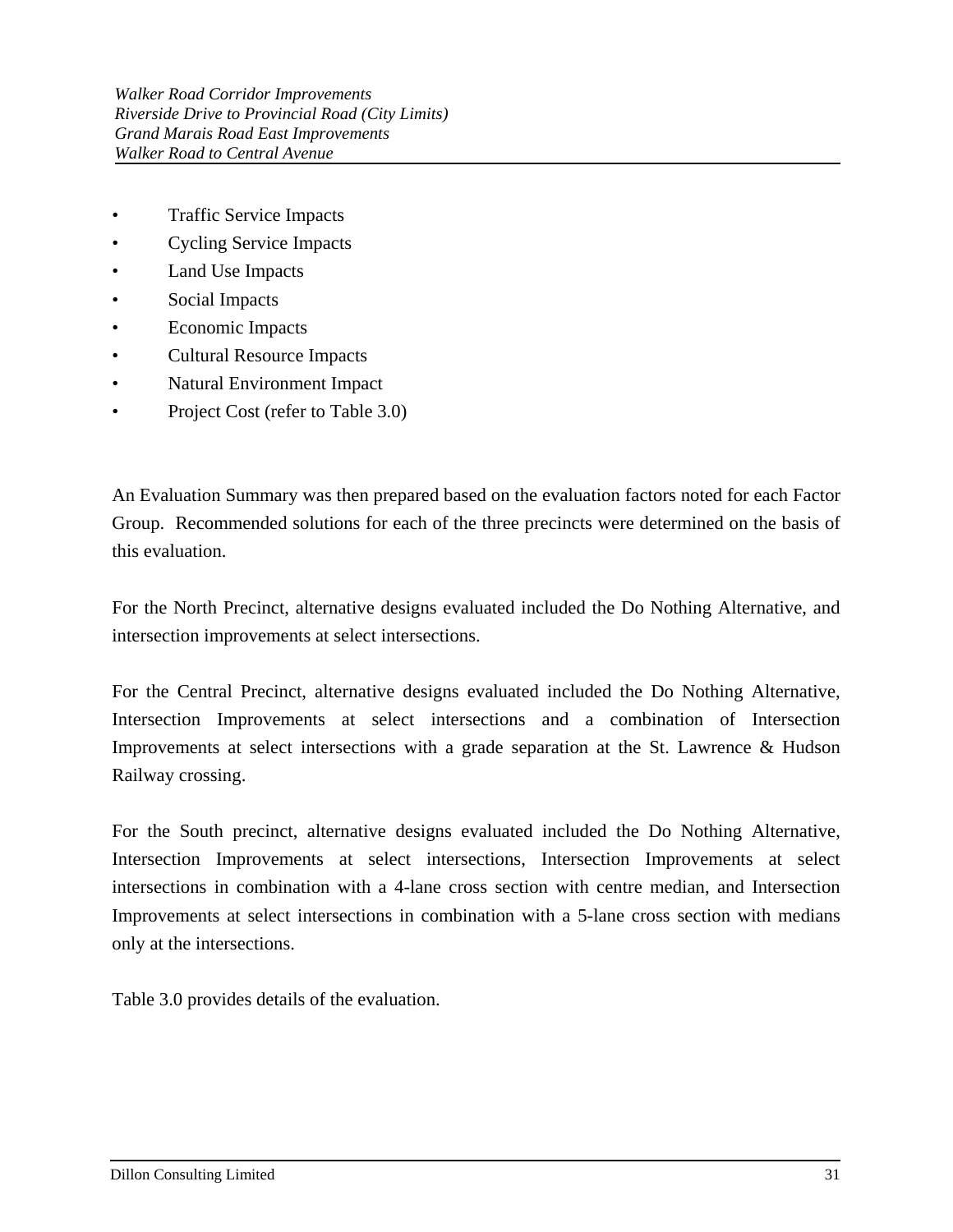# **TABLE 3.0 EVALUATION OF ALTERNATIVE DESIGNS**

#### **NORTH PRECINCT**

#### **RIVERSIDE DRIVE EAST TO OTTAWA STREET**

| <b>Factor Group</b><br><b>Evaluation Factors</b><br>Alternative<br><b>Designs</b>     | <b>Traffic Service Impacts</b>                                                                                                                                                                                                                                                                     | <b>Cycling Service Impacts</b>                                                                | <b>Land Use Impacts</b>                                                                                                                                                                                                                                                                                                                                                                | <b>Social Impacts</b>                                                                                                                                                                                                                                                                                                                    | <b>Economic Impacts</b>                                                                                                                                                                                                                    | <b>Cultural Resource</b><br><b>Impacts</b>                                                                                                                                                  | <b>Natural Environment</b><br><b>Impact</b>                                                                                                                            | <b>Project Cost</b> |
|---------------------------------------------------------------------------------------|----------------------------------------------------------------------------------------------------------------------------------------------------------------------------------------------------------------------------------------------------------------------------------------------------|-----------------------------------------------------------------------------------------------|----------------------------------------------------------------------------------------------------------------------------------------------------------------------------------------------------------------------------------------------------------------------------------------------------------------------------------------------------------------------------------------|------------------------------------------------------------------------------------------------------------------------------------------------------------------------------------------------------------------------------------------------------------------------------------------------------------------------------------------|--------------------------------------------------------------------------------------------------------------------------------------------------------------------------------------------------------------------------------------------|---------------------------------------------------------------------------------------------------------------------------------------------------------------------------------------------|------------------------------------------------------------------------------------------------------------------------------------------------------------------------|---------------------|
| Do Nothing                                                                            | As traffic volumes<br>continue to increase there<br>will be a decrease in:<br>• level of service (traffic<br>flow and delays)<br>• vehicular, pedestrian and<br>cyclist safety                                                                                                                     | • No improvement in<br>cycling safety and<br>convenience                                      | Compatible with<br>d)<br>existing/proposed<br>land uses<br>no removal of<br>e)<br>Wyandotte subway<br>required<br>f) not compatible with OP<br>(gateway, civic way)<br>policies                                                                                                                                                                                                        | • no loss of property<br>• may increase noise<br>levels<br>• may decrease air quality<br>levels                                                                                                                                                                                                                                          | • no disruption to<br>businesses<br>• no improvement to<br>business environment<br>• not compatible with OP<br>(gateway, civic way)<br>policies                                                                                            | • no loss of cultural<br>resources. All designated<br>heritage structures to<br>remain<br>no opportunity to<br>expand on historical<br>theme of the northern<br>portions of Walker Road     | • no impact on natural<br>environment<br>• no opportunity to<br>improve natural<br>environment                                                                         | · minimal cost      |
| Riverside Drive<br>East/Wyandotte/<br>Richmond/Ottawa<br>Intersection<br>Improvements | • will improve level of<br>service and<br>accommodate future<br>traffic volumes at key<br>intersections<br>closing of Tuscarora<br>Street and Wyandotte Pl.<br>to improve safety<br>• improvement to<br>intersection geometry<br>positively impacts<br>vehicular, cyclist and<br>pedestrian safety | • moderate improvement<br>in cycling safety and<br>convenience at<br>signalized intersections | compatible with<br>existing/proposed land<br>uses<br>removal of subway<br>structure (rail bridge)<br>east of Walker Road<br>required to implement<br>intersection<br>improvements at<br><b>Wyandotte East</b><br>removal of five (5) rail<br>lines, south of Riverside<br>Dr. E.<br>compatible with City of<br>Windsor Official Plan<br>(urban design, gateway,<br>civic way) policies | • minimal loss of private<br>property at:<br>Walker/Wyandotte<br>intersection<br>(southwest corner)<br>north side of<br>$\bullet$<br>Riverside Drive<br>east side of Walker<br>$\bullet$<br>at Ottawa<br>• may increase noise<br>levels<br>• may improve air quality<br>levels<br>• moderate short-term<br>impact during<br>construction | minimal impact to<br>existing businesses<br>acceptable level of<br>service, improved traffic<br>flows and improved<br>vehicular and pedestrian<br>safety will generally<br>assist businesses (limited<br>number)<br>• supports OP policies | • no loss of cultural<br>resources. All designated<br>heritage structures to<br>remain<br>opportunity to expand<br>on historical theme in<br>the northern portions of<br><b>Walker Road</b> | • potential for removal of<br>five $(5)$ trees on north<br>side of Riverside Dr. E.<br>• opportunity to "green"<br>existing roadway, where<br>practical (street scape) | · moderate cost     |

#### $E$  **<b>Evaluation Summary**

- minimal cost level of service will decrease
	- decrease in vehicular, pedestrian and cyclist safety
	- compatible with existing/proposed land uses
	- not compatible with OP (gateway, civic way) policies
	- no loss of property
	- no disruption
	- no opportunity to expand on historical theme in the northern portions of Walker Road
	- no opportunity to improve natural environment
	- will improve level of service and accommodate future traffic volumes at key intersections
	- improvement to intersection geometry positively impacts vehicular, cyclist and pedestrian safety
	- compatible with existing/ proposed land uses
	- compatible with City of Windsor Official Plan (urban design, gateway, civic way) policies
	- minimal loss of private property
	- minimal impact to existing businesses
	- opportunity to expand on historical theme in the northern portions of Walker Road
	- opportunity to "green" existing roadway, where practical (streetscape)

#### **RECOMMENDED SOLUTION**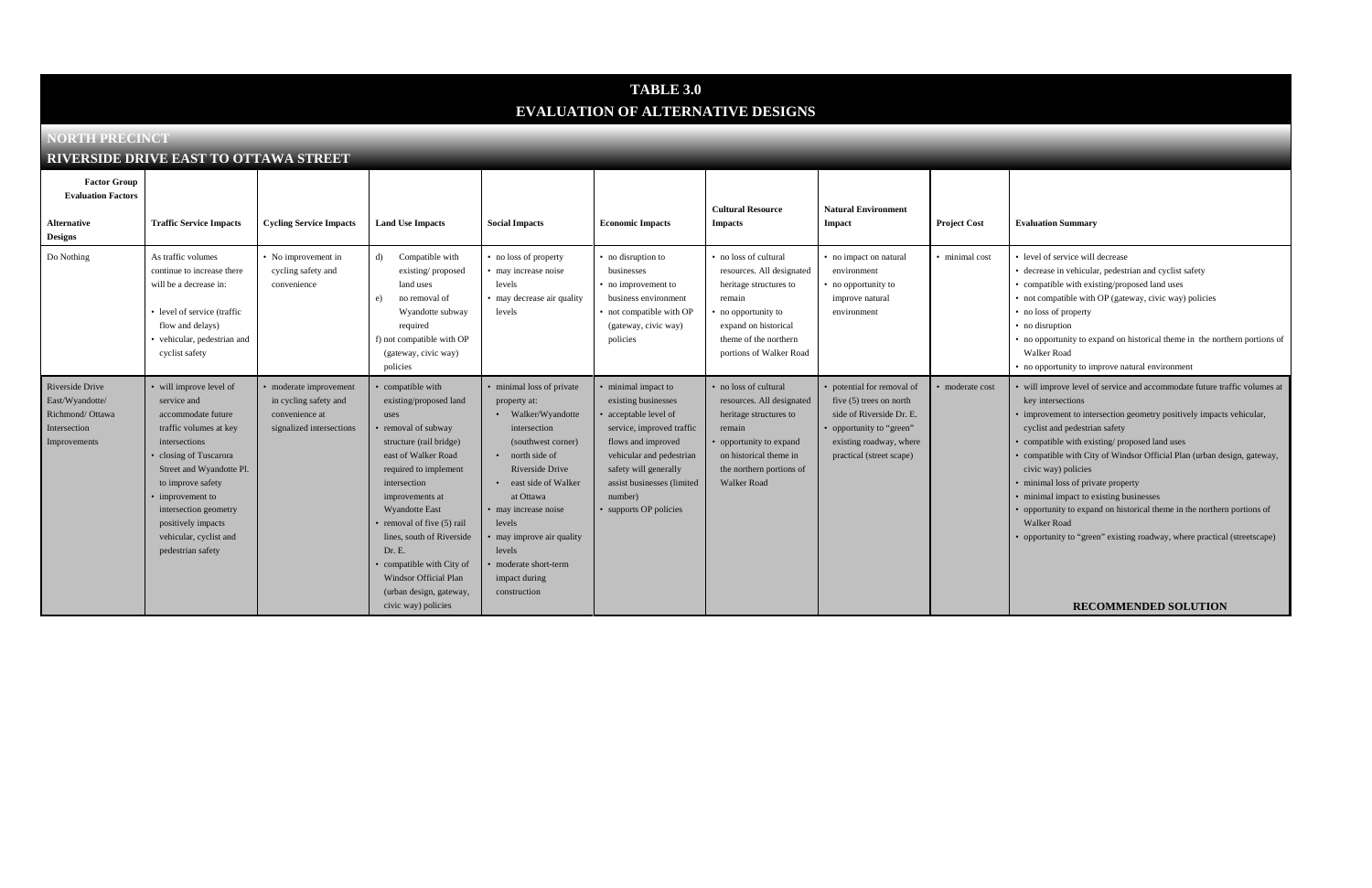- minimal cost level of service will decrease
	- decrease in vehicular, pedestrian and cyclist safety
	- compatible with existing/proposed land uses
	- not compatible with OP (gateway, civic way) policies
	- no loss of property
	- will improve level of service at key intersections
	- improvement in intersection geometry positively impacts vehicular, cyclist, pedestrian safety
	- compatible with existing/proposed land uses
	- compatible with OP (civic way, urban design) policies
	- minimal loss of property
	- minimal impact to existing businesses

| <b>CENTRAL PRECINCT</b>                                                                                                                                      |                                                                                                                                                                                                   |                                                                                                                                                                                                                   |                                                                                                                                                                                |                                                                                                                                                                                                                                                                                                      |                                                                                                                                                                                                                                                                                                                                                                                                  |                                            |                                                                                                                                                                                                 |                     |
|--------------------------------------------------------------------------------------------------------------------------------------------------------------|---------------------------------------------------------------------------------------------------------------------------------------------------------------------------------------------------|-------------------------------------------------------------------------------------------------------------------------------------------------------------------------------------------------------------------|--------------------------------------------------------------------------------------------------------------------------------------------------------------------------------|------------------------------------------------------------------------------------------------------------------------------------------------------------------------------------------------------------------------------------------------------------------------------------------------------|--------------------------------------------------------------------------------------------------------------------------------------------------------------------------------------------------------------------------------------------------------------------------------------------------------------------------------------------------------------------------------------------------|--------------------------------------------|-------------------------------------------------------------------------------------------------------------------------------------------------------------------------------------------------|---------------------|
|                                                                                                                                                              | OTTAWA STREET TO GRAND MARAIS ROAD EAST                                                                                                                                                           |                                                                                                                                                                                                                   |                                                                                                                                                                                |                                                                                                                                                                                                                                                                                                      |                                                                                                                                                                                                                                                                                                                                                                                                  |                                            |                                                                                                                                                                                                 |                     |
| <b>Factor Group</b><br><b>Evaluation Factors</b><br><b>Alternative</b>                                                                                       | <b>Traffic Service Impacts</b>                                                                                                                                                                    | <b>Cycling Service Impacts</b>                                                                                                                                                                                    | <b>Land Use Impacts</b>                                                                                                                                                        | <b>Social Impacts</b>                                                                                                                                                                                                                                                                                | <b>Economic Impacts</b>                                                                                                                                                                                                                                                                                                                                                                          | <b>Cultural Resource</b><br><b>Impacts</b> | <b>Natural Environment</b><br>Impact                                                                                                                                                            | <b>Project Cost</b> |
| <b>Designs</b>                                                                                                                                               |                                                                                                                                                                                                   |                                                                                                                                                                                                                   |                                                                                                                                                                                |                                                                                                                                                                                                                                                                                                      |                                                                                                                                                                                                                                                                                                                                                                                                  |                                            |                                                                                                                                                                                                 |                     |
| Do Nothing                                                                                                                                                   | • will decrease level of<br>service (traffic flow and<br>delays)<br>• decrease in vehicular,<br>pedestrian and cyclist<br>safety                                                                  | • no improvement in<br>cycling safety and<br>convenience                                                                                                                                                          | • compatible with<br>existing/proposed land<br>uses<br>· not compatible with OP<br>(gateway, civic way)<br>policies                                                            | • no loss of property<br>• may increase noise<br>levels<br>• may decrease air quality                                                                                                                                                                                                                | • no improvement to<br>business environment<br>does not support OP<br>policies                                                                                                                                                                                                                                                                                                                   | • no impact on cultural<br>resources       | • no impact on natural<br>environment                                                                                                                                                           | · minimal cost      |
| <b>Intersection Improvements</b><br>Tecumseh Road East/<br>Ypres and Grand Marais<br>East (Interim Solution at<br>Grand Marais East)                         | will improve level of<br>service at key<br>intersections<br>• improvement in<br>intersection geometry<br>positively impacts<br>vehicular, cyclist and<br>pedestrian safety                        | moderate improvement<br>in cycling safety and<br>convenience at<br>signalized intersections<br>will improve off-road<br>cyclist convenience by<br>connection of Memorial<br>Drive bikeway to Grand<br>Marais East | • compatible with existing<br>proposed land uses<br>• compatible with OP<br>(civic way, urban<br>design) policies                                                              | minimal loss of property<br>• may increase noise<br>levels<br>may improve air quality<br>moderate impact during<br>construction                                                                                                                                                                      | minimal impact to<br>existing businesses<br>acceptable level of<br>service, improved traffic<br>flows and improved<br>vehicular and pedestrian<br>safety will generally<br>assist businesses<br>moderate improvement<br>in level of service to<br>existing businesses (ie.,<br>deliveries to Daimler-<br>Chrysler, and other area<br>businesses)<br>supports OP (gateway,<br>civic way) policies | • no impact on cultural<br>resources       | no impact on natural<br>environment                                                                                                                                                             | • moderate cost     |
| <b>Intersection Improvements</b><br>Grade Separation at St.<br>Lawrence & Hudson<br>Tracks, including<br>Intersection Improvements<br>and Long Term Solution | • improved level of<br>service by elimination of<br>delays due to train traffic<br>• intersection<br>improvement/grade<br>separation positively<br>improves vehicle/cyclist/<br>pedestrian safety | will improve off-road<br>cyclist convenience by<br>connection of Memorial<br>Drive bikeway to Grand<br>Marais East<br>· moderate improvement<br>in cyclist safety and<br>convenience                              | compatible with<br>CV)<br>existing land uses<br>negative impact on<br>cw)<br>properties at:<br>$\cdot$ 2691 Walker -<br>residence<br>Windsor Metal and<br>$\bullet$<br>Battery | minimal loss of private<br>property<br>- 2691 Walker -<br>residence<br>• Windsor Metal and<br><b>Battery</b><br>• decrease noise levels<br>• improve air quality<br>levels<br>· negative impact on<br>properties at:<br>$\cdot$ #2691 Walker -<br>residence<br>• Windsor Metal and<br><b>Battery</b> | minimal disruption to<br>existing businesses<br>high improvement in<br>level of service to<br>existing businesses (ie.,<br>deliveries to Daimler-<br>Chrysler, and other area<br>businesses)<br>high improvement in<br>public safety<br>(emergency services)                                                                                                                                     | • no impact on cultural<br>resources       | relocation of the<br><b>Grand Marais Drain</b><br>south of grade<br>separation may be<br>required<br>· possible enhancement<br>opportunities to Grand<br>Marais Drain to west<br>of Walker Road | • high cost         |

#### $E$  **<b>Evaluation Summary**

- moderate level of service to accommodate increased traffic volumes
- will improve traffic flow
- intersection improvement/grade separation positively improves vehicle/cyclist/pedestrian safety
- will improve cyclist convenience by connection of Memorial Drive bikeway to Grand Marais East
- compatible with existing land uses
- compatible with OP policies
- minimal loss of private property (2691 Walker Road and Windsor Metal and Battery)
- minimal disruption to existing businesses
- moderate improvement in level of service to existing businesses (ie., deliveries to Daimler-Chrysler and other area businesses)
- possible enhancement opportunities to Grand Marais Drain to west of Walker Road

#### **RECOMMENDED SOLUTION**

#### **(Interim Solution at Grand Marais Road East)**

#### **RECOMMENDED SOLUTION**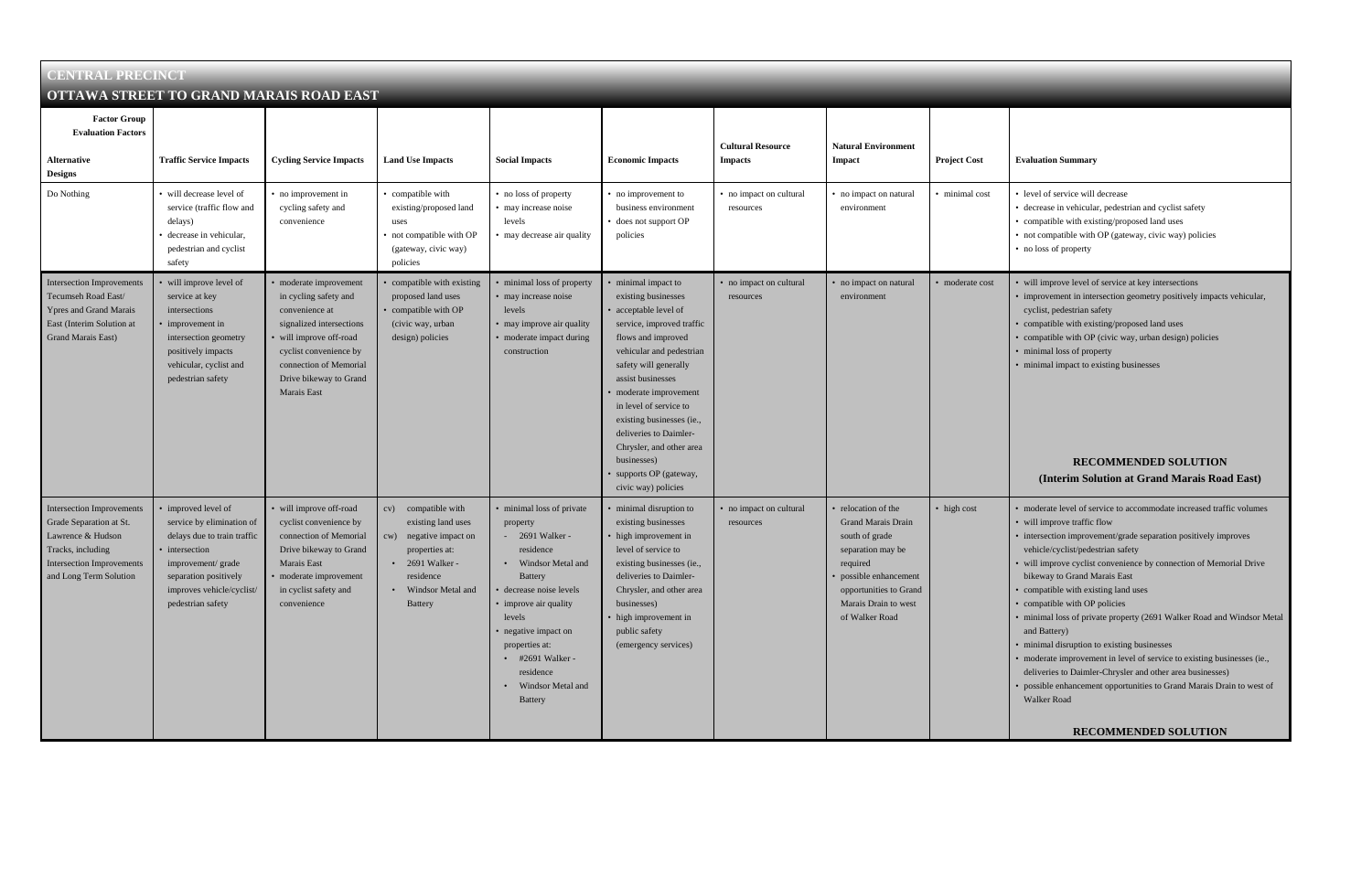| <b>SOUTH PRECINCT</b>                                                                                                                  |                                                                                                                                                                                                                                                     |                                                                                               |                                                                                                                                                                                                                                                                                                                                                                          |                                                                                                                                                                                                                                                                                                                                                                                              |                                                                                                                                                                                                                              |                                            |                                                                                                                                                                                   |                     |
|----------------------------------------------------------------------------------------------------------------------------------------|-----------------------------------------------------------------------------------------------------------------------------------------------------------------------------------------------------------------------------------------------------|-----------------------------------------------------------------------------------------------|--------------------------------------------------------------------------------------------------------------------------------------------------------------------------------------------------------------------------------------------------------------------------------------------------------------------------------------------------------------------------|----------------------------------------------------------------------------------------------------------------------------------------------------------------------------------------------------------------------------------------------------------------------------------------------------------------------------------------------------------------------------------------------|------------------------------------------------------------------------------------------------------------------------------------------------------------------------------------------------------------------------------|--------------------------------------------|-----------------------------------------------------------------------------------------------------------------------------------------------------------------------------------|---------------------|
| <b>GRAND MARAIS ROAD EAST TO DIVISION ROAD</b>                                                                                         |                                                                                                                                                                                                                                                     |                                                                                               |                                                                                                                                                                                                                                                                                                                                                                          |                                                                                                                                                                                                                                                                                                                                                                                              |                                                                                                                                                                                                                              |                                            |                                                                                                                                                                                   |                     |
| <b>Factor Group</b><br><b>Evaluation Factors</b><br><b>Alternative</b><br><b>Designs</b>                                               | <b>Traffic Service Impacts</b>                                                                                                                                                                                                                      | <b>Cycling Service Impacts</b>                                                                | <b>Land Use Impacts</b>                                                                                                                                                                                                                                                                                                                                                  | <b>Social Impacts</b>                                                                                                                                                                                                                                                                                                                                                                        | <b>Economic Impacts</b>                                                                                                                                                                                                      | <b>Cultural Resource</b><br><b>Impacts</b> | <b>Natural Environment</b><br>Impact                                                                                                                                              | <b>Project Cost</b> |
| Do Nothing                                                                                                                             | • will result in decreased<br>level of service<br>• will result in decreased<br>vehicular/cyclist/pedest-<br>rian safety                                                                                                                            | • no improvement to<br>cycling safety and<br>convenience                                      | • compatible with existing<br>land uses<br>• doesn't allow for<br>connection into airport<br>lands. Parkwood or<br><b>Walker Farms Business</b><br>Parks<br>• not compatible with OP<br>(gateway, civic way)<br>policies                                                                                                                                                 | • no loss of private<br>property<br>• may increase noise<br>impacts<br>• may decrease air quality                                                                                                                                                                                                                                                                                            | • minimal disruption to<br>existing businesses<br>• no improvements to<br>business environment                                                                                                                               | • no impact on cultural<br>resources       | • no impact on natural<br>environment                                                                                                                                             | · minimal cost      |
| <b>Intersection Improvements</b><br>Only at Parkdale/Digby/<br>EC Row Expressway/<br>Sydney/Foster/<br>Calderwood/Airport/<br>Division | • moderate improvement<br>in level of service<br>• allows for connection<br>into Parkwood (Temple)<br>Industrial Park and<br>Walker Industrial Park<br>• intersection<br>improvements positively<br>impacts vehicular/<br>cyclist/pedestrian safety | • minimal improvements<br>in cyclist convenience<br>and safety at signalized<br>intersections | • compatible with existing<br>land uses<br>• moderate impact on<br>existing land uses at<br>intersections<br>· moderate impact on<br>existing land uses at<br>Foster/Riberdy (Walker<br>Farm Extension)<br>• not compatible with OP<br>(gateway, civic way)<br>policies<br>· allows for connection<br>into airport lands,<br>Parkwood and Walker<br>Farms Business Parks | moderate loss of<br>property at Digby to<br>accommodate Temple<br>Drive extension as well<br>as realignment west of<br>Walker (North Service<br>Road) and Foster<br>minimal loss of property<br>at intersections to<br>accommodate left turn<br>lanes<br>• minimal increase in<br>noise levels<br>• minimal improvement in<br>air quality levels<br>· moderate impact during<br>construction | • minimal improvement to<br>business environment<br>(Walker Road Corridor)<br>• moderate improvement<br>to Parkwood and Walker<br><b>Farms Industrial Parks</b><br>and potential<br>development of northern<br>airport lands | • no impact on cultural<br>resources       | • no impact of Candidate<br>Natural Heritage Site<br>(Digby/Temple at<br>Walker Road)<br>• no opportunity to<br>improve natural<br>environment through<br>boulevard tree planting | • moderate cost     |

#### $E$  **<b>Evaluation Summary**

- minimal cost will result in decreased level of service
	- will decrease vehicular/cyclist/pedestrian safety
	- compatible with existing and proposed land uses
	- doesn't allow for connection into airport lands or Walker Farms Business Park
	- not compatible with OP (gateway, civic way) policies
	- no improvements to business environment
	- minimal cost
	- moderate improvement in level of service
	- allows for connection into Parkwood (Temple) and Walker Business Parks
	- intersection improvements positively impacts vehicular/ cyclist/pedestrian safety
	- compatible with existing land uses
	- not compatible with OP (gateway, civic way) policies
	- moderate loss of property at Digby
	- no opportunity to improve natural environment through boulevard tree planting
	- moderate cost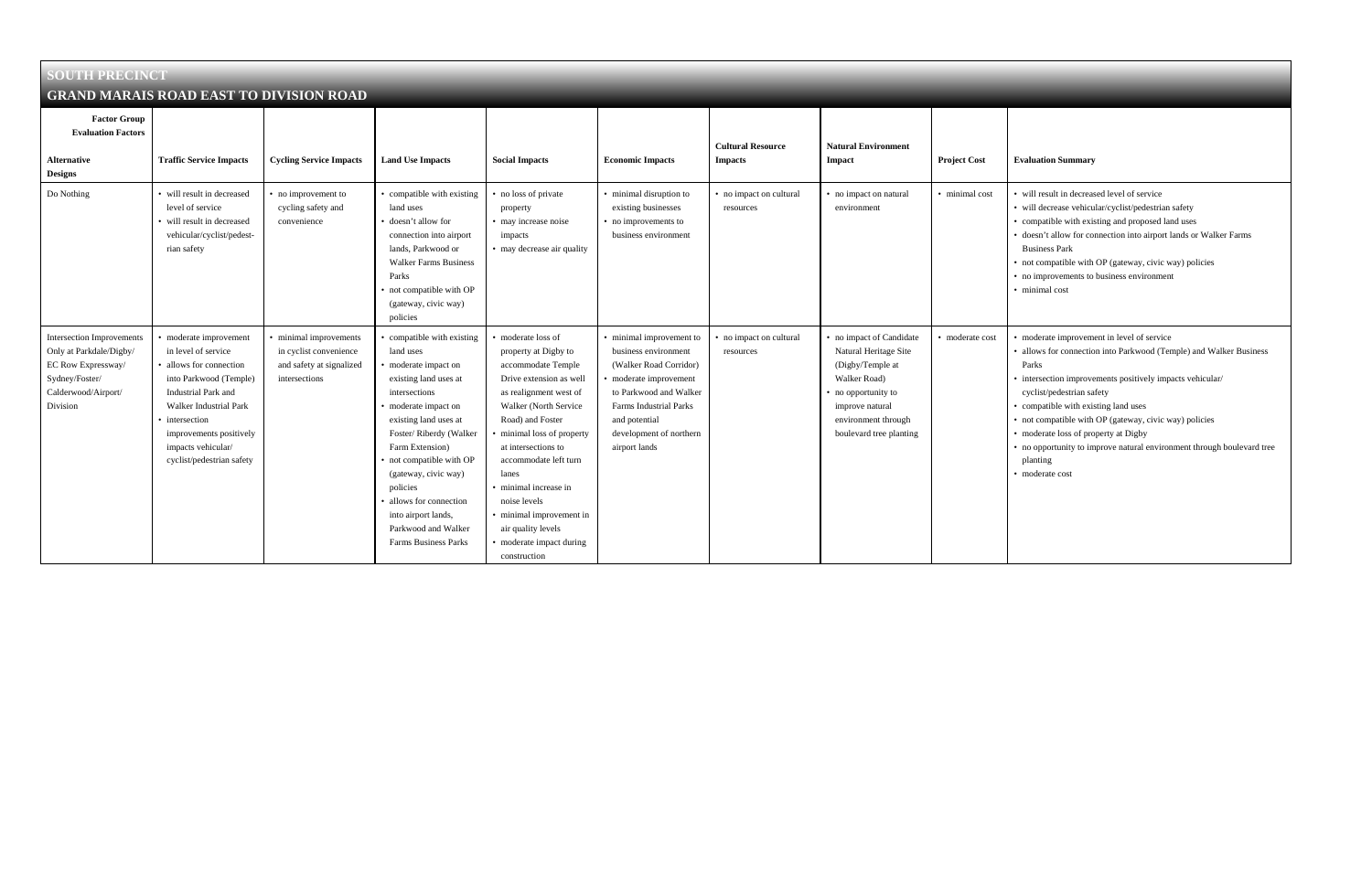| <b>SOUTH PRECINCT</b>                                                                                     |                                                                                                                                                                                                                     |                                                                                               |                                                                                                                                                                                                                                                                                                                                                                                                                                                                                      |                                                                                                                                                                                                                                                                                                                                                                                                                                              |                                                                                                                                                                                                                                                                                                                                                                                                                                                                                                                                                                                                                                                         |                                            |                                                                                                                                                                                |                     |
|-----------------------------------------------------------------------------------------------------------|---------------------------------------------------------------------------------------------------------------------------------------------------------------------------------------------------------------------|-----------------------------------------------------------------------------------------------|--------------------------------------------------------------------------------------------------------------------------------------------------------------------------------------------------------------------------------------------------------------------------------------------------------------------------------------------------------------------------------------------------------------------------------------------------------------------------------------|----------------------------------------------------------------------------------------------------------------------------------------------------------------------------------------------------------------------------------------------------------------------------------------------------------------------------------------------------------------------------------------------------------------------------------------------|---------------------------------------------------------------------------------------------------------------------------------------------------------------------------------------------------------------------------------------------------------------------------------------------------------------------------------------------------------------------------------------------------------------------------------------------------------------------------------------------------------------------------------------------------------------------------------------------------------------------------------------------------------|--------------------------------------------|--------------------------------------------------------------------------------------------------------------------------------------------------------------------------------|---------------------|
| <b>GRAND MARAIS ROAD EAST TO DIVISION ROAD</b>                                                            |                                                                                                                                                                                                                     |                                                                                               |                                                                                                                                                                                                                                                                                                                                                                                                                                                                                      |                                                                                                                                                                                                                                                                                                                                                                                                                                              |                                                                                                                                                                                                                                                                                                                                                                                                                                                                                                                                                                                                                                                         |                                            |                                                                                                                                                                                |                     |
| <b>Factor Group</b><br><b>Evaluation Factors</b><br><b>Alternative</b><br><b>Designs</b>                  | <b>Traffic Service Impacts</b>                                                                                                                                                                                      | <b>Cycling Service Impacts</b>                                                                | <b>Land Use Impacts</b>                                                                                                                                                                                                                                                                                                                                                                                                                                                              | <b>Social Impacts</b>                                                                                                                                                                                                                                                                                                                                                                                                                        | <b>Economic Impacts</b>                                                                                                                                                                                                                                                                                                                                                                                                                                                                                                                                                                                                                                 | <b>Cultural Resource</b><br><b>Impacts</b> | <b>Natural Environment</b><br>Impact                                                                                                                                           | <b>Project Cost</b> |
| Intersection<br>Improvements, including 4<br>Lane Cross Section with<br>Medians at Mid-Block<br>Locations | • higher improvement in<br>level of service<br>• will improve vehicular<br>safety by restricting left<br>turns at intersections<br>only<br>potential for traffic<br>infiltration into existing<br>residential areas | • minimal improvements<br>in cyclist convenience<br>and safety at signalized<br>intersections | • not compatible with<br>existing land uses<br>• moderate impact on<br>existing land uses at<br>intersections<br>• high impact on existing<br>land use due to<br>elimination of direct left<br>turn access/egress<br>· allows for connection<br>into airport lands,<br>Parkwood and Walker<br><b>Farms Business Parks</b><br>• compatible with OP<br>(gateway, civic way)<br>policies<br>• moderate impact on<br>existing land uses at<br>Foster/Riberdy (Walker<br>Farms Extension) | • moderate loss of<br>property at Digby to<br>accommodate Temple<br>Drive extension as well<br>as realignment west of<br>Walker (North Service<br>Road) and Foster<br>• minimal loss of property<br>at intersections to<br>accommodate left turn<br>lanes<br>• minimal increase in<br>noise levels<br>• minimal improvement in<br>air quality levels<br>• moderate impact during<br>construction<br>• moderate impact during<br>construction | • higher level of<br>disruption to businesses<br>due to elimination of<br>opportunity for direct<br>left turn access/egress<br>replace curb with barrier<br>and restoration of right-<br>of-way<br>defined access/egress<br>points. Some parking in<br>front of existing<br>businesses will be lost/<br>relocated (where<br>practical)<br>acceptable level of<br>service, improved<br>vehicular and pedestrian<br>safety will generally<br>assist businesses<br>supports OP (gateway,<br>civic way) policies<br>moderate improvement<br>to Parkwood, Walker<br><b>Farms Business Parks</b><br>and potential<br>development of northern<br>airport lands | • no impact on cultural<br>resources       | • no impact on Candidate<br>Natural Heritage Site<br>(Digby/Temple at<br>Walker Road)<br>• opportunity to improve<br>natural environment<br>through boulevard tree<br>planting | • high cost         |

#### $E$  **<b>Evaluation Summary**

- higher improvement in level of service
- will improve vehicular safety by restricting left turns at intersections only
- potential for traffic infiltration into abutting residential areas
- minimal improvements in cyclist convenience and safety at signalized intersections
- not compatible with existing land uses
- high impact on existing land use due to elimination of direct left turn access/egress
- allows for connection into airport lands, Parkwood and Walker Farms Business Parks
- compatible with OP (gateway, civic way) policies
- moderate impact on existing land uses at Foster/Riberdy (Walker Farms Extension)
- moderate loss of property at Digby to accommodate Temple Drive extension as well as realignment west of Walker (North Service Road)
- minimal loss of property at intersections to accommodate left turn lanes
- minimal increase in noise levels
- minimal improvement in air quality levels
- moderate impact during construction
- higher level of disruption to businesses due to elimination of opportunity for direct left turn access/ egress
- replace mountable curb with barrier curb and restoration of right-of-way
- defined access/egress points. Some parking in front of existing

businesses will be lost/relocated (where practical)

- acceptable level of service, improved vehicular and pedestrian safety will generally assist businesses
- supports OP (gateway, civic way) policies
- moderate improvement to Parkwood, Walker Farms Business Parks and potential development of northern airport lands
- no cultural resource impacts
- no impact on Candidate Natural Heritage Site (Digby/Temple at Walker Road)
- opportunity to improve natural environment through boulevard tree planting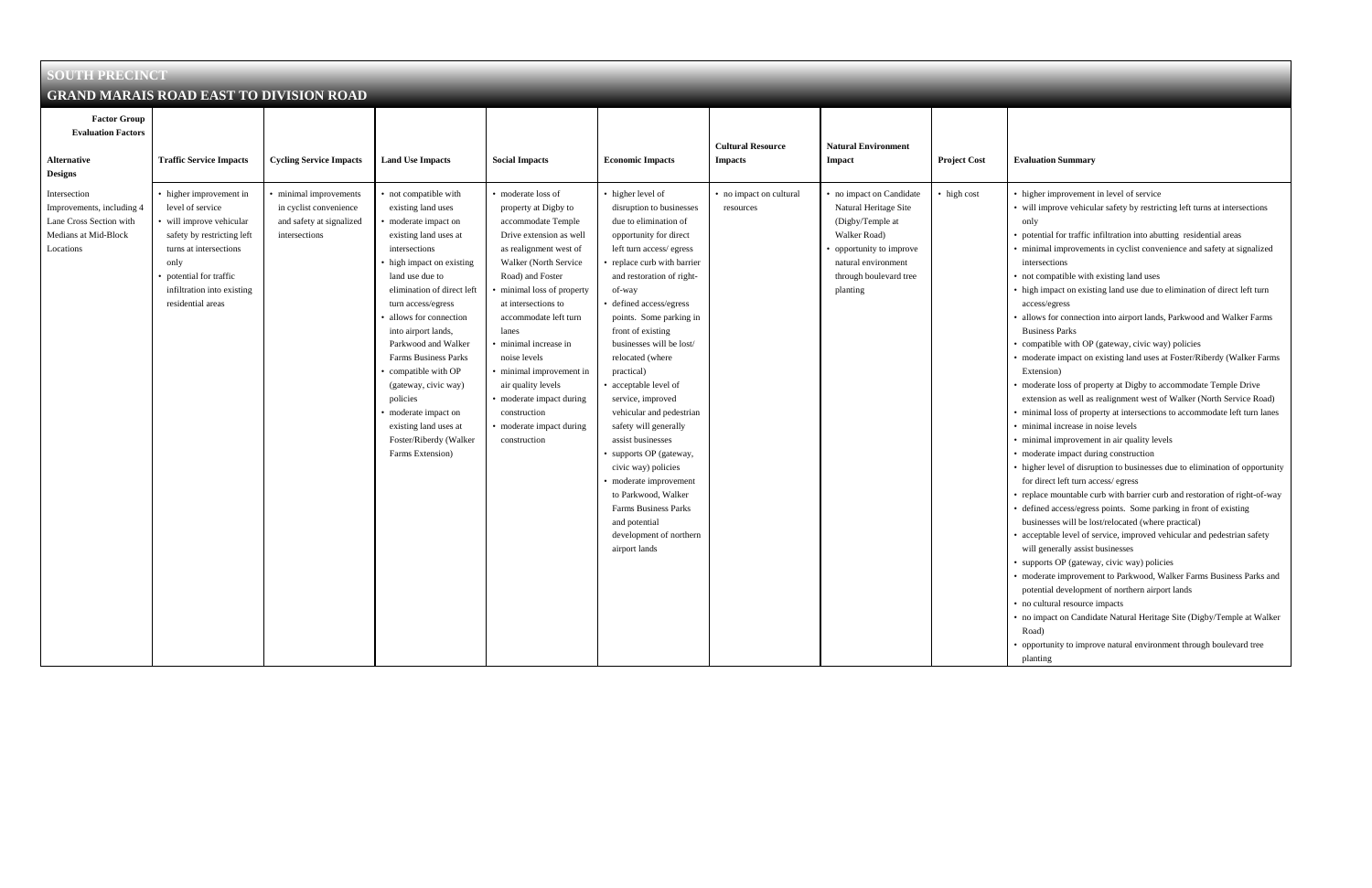| <b>SOUTH PRECINCT</b>                                                                            |                                                                                                                                                                                                                                                                                                                                                |                                                                                             |                                                                                                                                                                                                                                                                                                                                                    |                                                                                                                                                                                                                                                                                                                                                                                 |                                                                                                                                                                                                                                                                                                                                                                                                                                                                                                                                                                                                                                   |                                            |                                                                                                                                                                              |                     |
|--------------------------------------------------------------------------------------------------|------------------------------------------------------------------------------------------------------------------------------------------------------------------------------------------------------------------------------------------------------------------------------------------------------------------------------------------------|---------------------------------------------------------------------------------------------|----------------------------------------------------------------------------------------------------------------------------------------------------------------------------------------------------------------------------------------------------------------------------------------------------------------------------------------------------|---------------------------------------------------------------------------------------------------------------------------------------------------------------------------------------------------------------------------------------------------------------------------------------------------------------------------------------------------------------------------------|-----------------------------------------------------------------------------------------------------------------------------------------------------------------------------------------------------------------------------------------------------------------------------------------------------------------------------------------------------------------------------------------------------------------------------------------------------------------------------------------------------------------------------------------------------------------------------------------------------------------------------------|--------------------------------------------|------------------------------------------------------------------------------------------------------------------------------------------------------------------------------|---------------------|
| <b>GRAND MARAIS ROAD EAST TO DIVISION ROAD</b>                                                   |                                                                                                                                                                                                                                                                                                                                                |                                                                                             |                                                                                                                                                                                                                                                                                                                                                    |                                                                                                                                                                                                                                                                                                                                                                                 |                                                                                                                                                                                                                                                                                                                                                                                                                                                                                                                                                                                                                                   |                                            |                                                                                                                                                                              |                     |
| <b>Factor Group</b><br><b>Evaluation Factors</b><br><b>Alternative</b><br><b>Designs</b>         | <b>Traffic Service Impacts</b>                                                                                                                                                                                                                                                                                                                 | <b>Cycling Service Impacts</b>                                                              | <b>Land Use Impacts</b>                                                                                                                                                                                                                                                                                                                            | <b>Social Impacts</b>                                                                                                                                                                                                                                                                                                                                                           | <b>Economic Impacts</b>                                                                                                                                                                                                                                                                                                                                                                                                                                                                                                                                                                                                           | <b>Cultural Resource</b><br><b>Impacts</b> | <b>Natural Environment</b><br>Impact                                                                                                                                         | <b>Project Cost</b> |
| Intersection<br>Improvements, including<br>5 Lane Cross Section at<br><b>Mid-Block Locations</b> | • higher improvement in<br>level of service<br>• recommends closing of<br>Seymore/Lappan/<br>Melinda/Moxlay<br>· will improve vehicular/<br>cyclist/pedestrian safety<br>by allowing safe left<br>turns within a separate,<br>designated lane<br>· restricts infiltration into<br>adjacent neighbour-<br>hoods as a result of road<br>closures | minimal improvements<br>in cyclist convenience<br>and safety at signalized<br>intersections | • compatible with existing<br>land uses<br>· moderate impact on<br>existing land uses at<br>intersections<br>compatible with OP<br>policies<br>· allows for connection<br>into airport lands,<br>Parkwood and Walker<br><b>Farms Business Parks</b><br>· moderate impact on<br>existing land uses at<br>Foster/Riberdy (Walker<br>Farms Extension) | moderate loss of<br>property at Digby to<br>accommodate Temple<br>Drive extension as well<br>as realignment west of<br>Walker (North Service<br>Road)<br>minimal loss of property<br>at intersections to<br>accommodate left turn<br>lanes<br>· minimal increase in<br>noise levels<br>minimal improvement in<br>air quality levels<br>• moderate impact during<br>construction | moderate disruption to<br>businesses<br>replace mountable curb<br>with barrier curb and<br>restoration of right-of-<br>way<br>defined access/egress<br>points. Some parking in<br>front of existing<br>businesses will be lost/<br>relocated (where<br>practical)<br>opportunity for parking<br>area at location of closed<br>streets<br>acceptable level of<br>service, improved<br>vehicular and pedestrian<br>safety will generally<br>assist businesses<br>supports of OP policies<br>moderate improvement<br>to Parkwood, Walker<br><b>Farms Business Parks</b><br>and potential<br>development of northern<br>airport lands | • no impact on cultural<br>resources       | · no impact on Candidate<br>Natural Heritage Site<br>(Digby/Temple at<br>Walker Road)<br>opportunity to improve<br>natural environment<br>through boulevard tree<br>planting | high cost           |

#### $E$ **valuation Summary**

- higher improvement in level of service
- recommends closing of Seymore/Lappan/Melinda/Moxlay
- will improve vehicular/ cyclist/pedestrian safety by allowing safe left turns within a separate designated lane
- Restricts infiltration into adjacent neighbourhoods as a result of road closures
- minimal improvements in cyclist convenience and safety at signalized intersections
- compatible with existing land uses
- moderate impact on existing land uses at intersections
- compatible with OP policies
- allows for connection into airport lands, Parkwood and Walker Farms Business Parks
- moderate impact on existing land uses Foster/ Riberdy (Walker Farms Extension)
- moderate loss of property at Digby to accommodate Temple Drive extension as well as realignment west of Walker (North Service Road)
- minimal loss of property at intersections to accommodate left turn lanes
- minimal increase in noise levels
- minimal improvement in air quality levels
- moderate impact during construction
- moderate disruption to businesses
- replace mountable curb with barrier curb and restoration of right-of-way
- control of access/egress points. Some parking in front of existing
- businesses will be lost/relocated (where practical)
- opportunity for parking area at location of closed streets
- acceptable level of service, improved vehicular and pedestrian safety will generally assist businesses
- supports of OP policies
- moderate improvement to Parkwood, Walker Farms Industrial parks and potential development of northern airport lands
- no cultural resource impact
- no impact of Candidate Natural Heritage Site (Digby/Temple at Walker Road)
- opportunity to improve natural environment through boulevard tree planting
- high cost

#### **RECOMMENDED SOLUTION**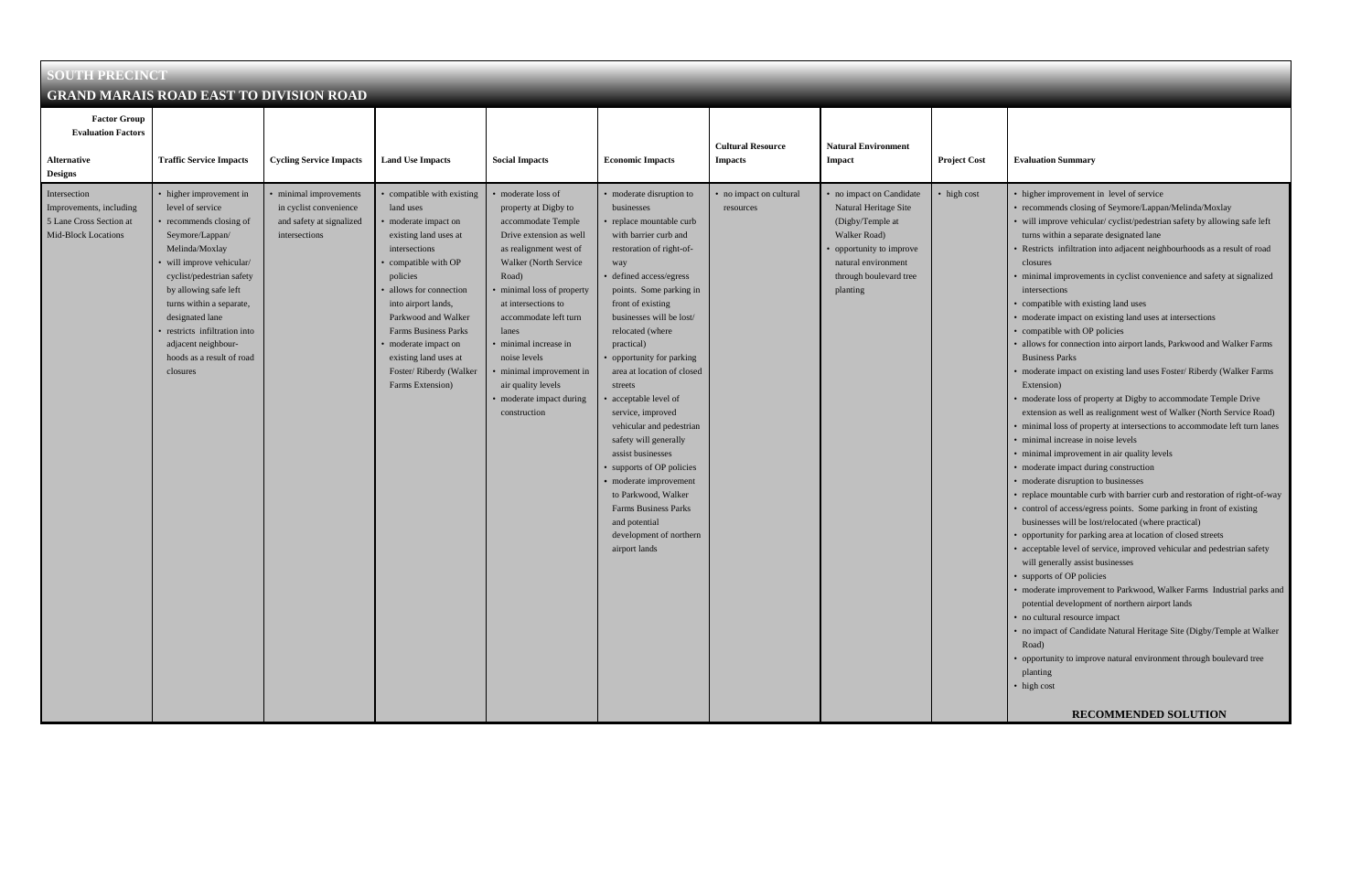## **4.4 Selection of Recommended Design**

Based on the results of the evaluation noted in Table 3.0, the following designs were recommended for each precinct:

## **North Precinct**

Intersection improvements at Riverside Drive East, Wyandotte Street East, Richmond Street and Ottawa Street.

## **Central Precinct**

Intersection improvements at Tecumseh Road East, Ypres Boulevard, and Grand Marais Road.

It is also recommended that Walker Road and the St. Lawrence & Hudson Railway crossing be grade separated. In the event that funding is not available for the construction of this grade separation then the intersection improvements proposed for the Grand Marais Road intersection should proceed as an interim solution.

### **South Precinct**

Intersection Improvements at Parkdale, Dibgy, E.C. Row Expressway, Sydney, Foster, Calderwood, Airport and Division Road, in combination with the construction of a 5-lane cross section on Walker Road from Grand Marais Road to Division Road.

The recommended solution also includes the closing of Walker Road at Seymour, Lappan, Melinda, Ledyard, and Moxlay.

## **Addendum to Walker Road Corridor 1995 ESR**

In addition to the alternative designs identified for the three precincts, review of the preferred design for Walker Road from Division Road to Provincial Road (City Limits), as noted in the 1995 Class Environmental Assessment, was also undertaken and prepared for public exhibit.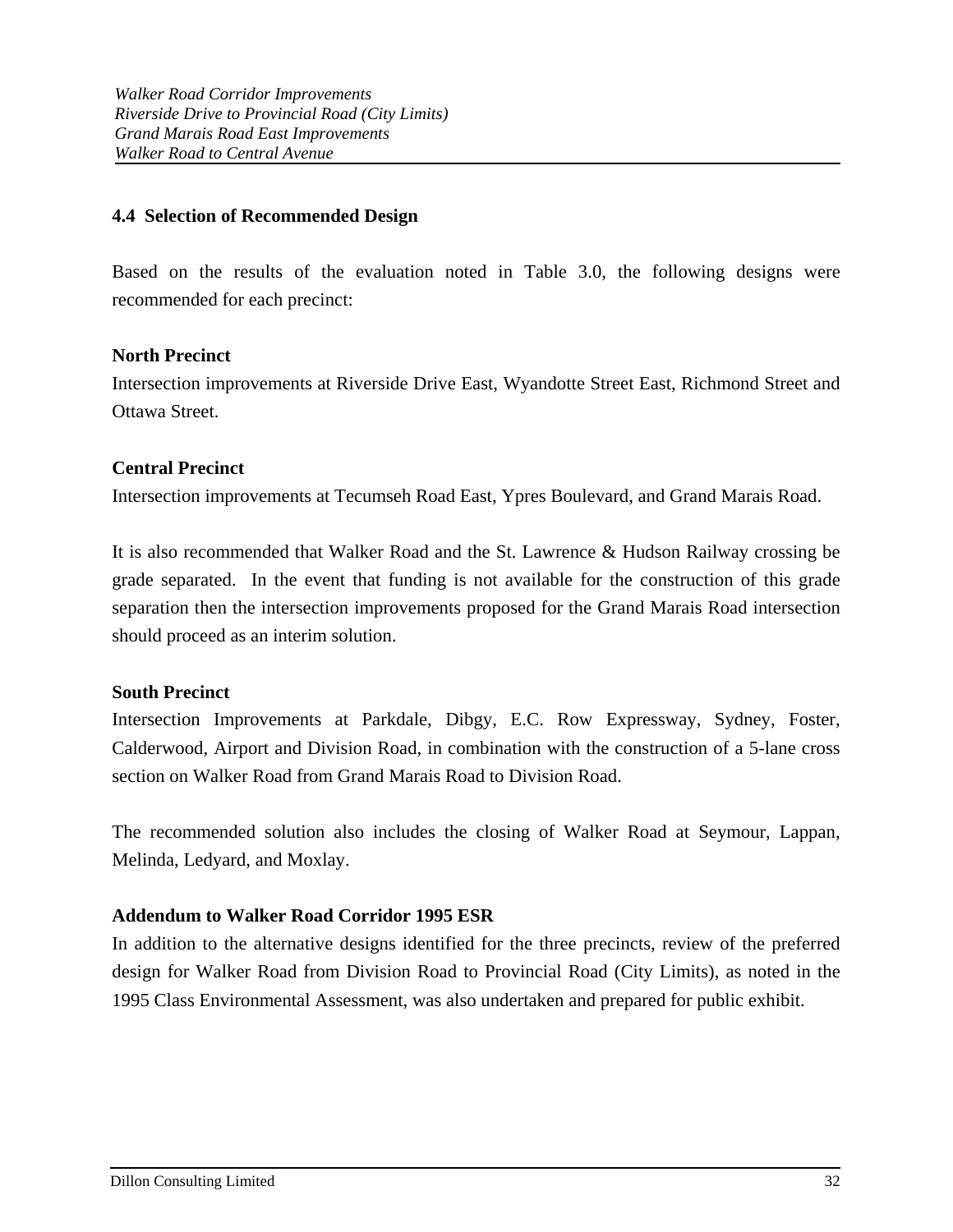Having identified alternative designs, and a recommended design, public and agency input was solicited. The recommended design is so identified based on the assessment and evaluation of available information and studies completed to this stage of the process.

A preferred solution will subsequently be developed based on the assessment and evaluation of the design alternatives outlined previously and including consideration of the input received through the public and agency consultation, as described in Section 4.6.

# **4.5 Storm Water Drainage Considerations**

A detailed evaluation of existing storm drainage systems is beyond the scope of this Class EA.

Based on early discussions with the City, we understand that records of the existing storm sewer system within the North Precinct are incomplete. A detailed investigation into the location, size and condition of the storm sewers within this area is required before an evaluation of the sewer system can be completed. The investigation and evaluation of the sewer system should be completed in advance of any planned roadway improvements in this area.

Within the southern portion of the Central Precinct (Tecumseh Road to Memorial Drive), a storm relief study for the Woodlawn/Ypres/Memorial area was recently completed (September, 2000). The focus of this study was to identify and recommend sewer system improvements which could provide a measure of relief to the basement flooding being experienced within the residential areas west of Walker Road. A further review of the Walker Road storm sewers should be completed in advance of any planned roadway improvements in this area.

Within the southern portion of the South Precinct (E.C. Row to Division Road), a storm drainage study for the Bliss/Riberdy/E.C. Row/Division area was recently completed (June, 2000). The focus of this study was to identify the recommended storm drainage outlet requirements for the existing storm drainage system, including reassignment of drainage area boundaries. The Dillon study on the storm drainage system for Wards 7 and 8 was referenced in the June, 2000 study, however, recommendations on the need for upgrading the Walker Road storm sewers was not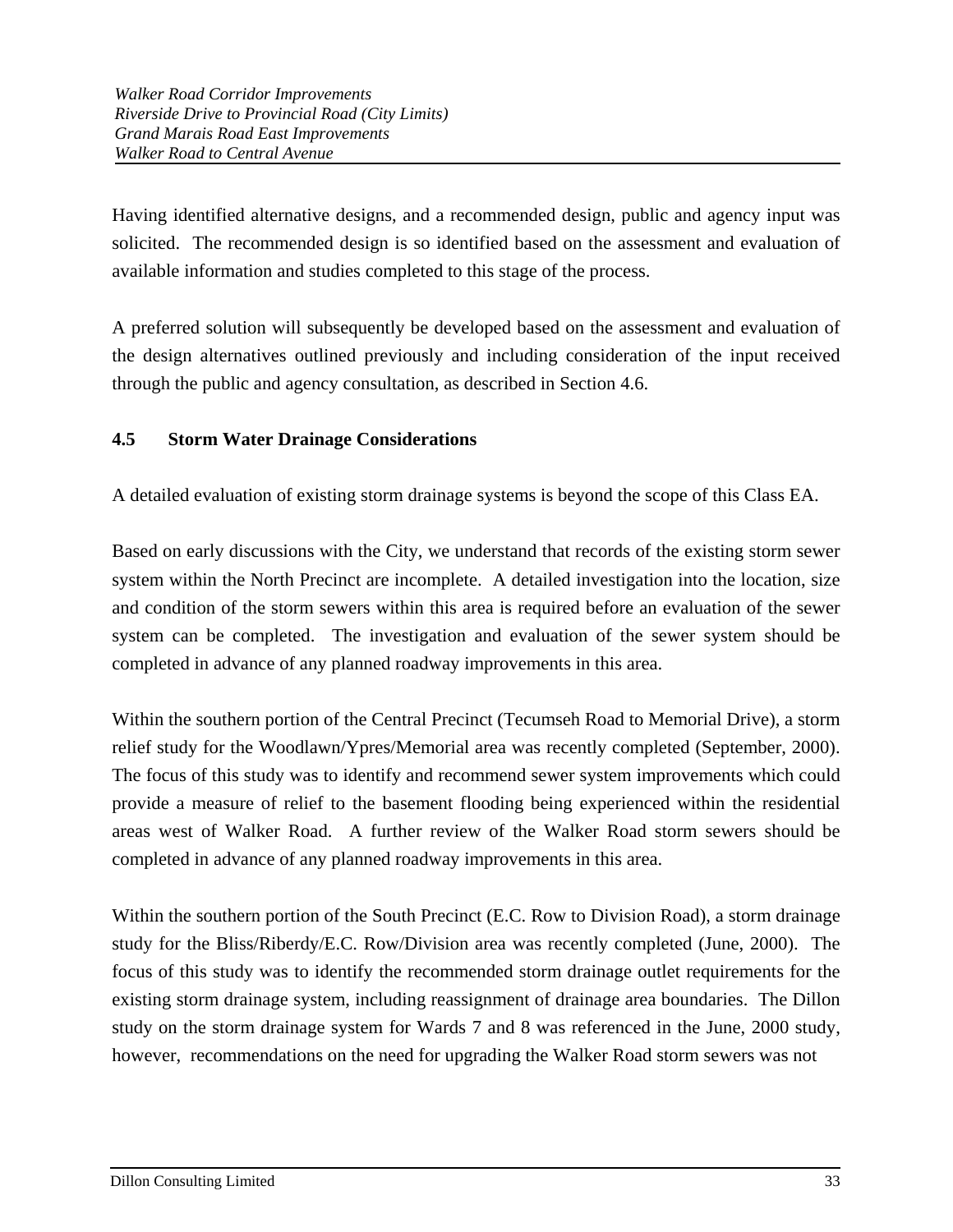included. A further review of the Walker Road storm sewers should be completed in advance of any planned roadway improvements in this area.

Within the portion of Walker Road from Division Road to Provincial Road (City Limits), the storm drainage requirements for the Walker Road corridor were identified in the Environmental Study Report, completed by Dillon in September, 1995. Within the southern portion of this Precinct (south of Legacy Park Drive), additional downstream drainage improvements were identified as being necessary to accommodate the resulting improvement to the Walker Road drainage system. Evaluation of these downstream drainage requirements have not been identified, as this work was beyond the scope of that report. The required downstream drainage improvements must be identified and implemented before any further roadway improvements are completed in the southern portion of this Precinct. The 1995 Study confirmed agreement that flows within the section of Walker Road between Legacy Park Drive and Division Road could be discharged to the Sixth Concession Drain.

Within the Grand Marais Road Precinct, a review of the existing storm drainage system and the required drainage improvements should be completed in advance of any roadway improvements in this area.

## **4.6 Public and Agency Consultation for Alternative Designs**

Due to the size of the study area, the Public and Agency Consultation program consisted of a number of methods to solicit public and agency input in to the planning of this project. A notice was developed requesting public input and advertised in the Windsor Star on January 15, 2000 (refer to Appendix C).

A letter dated January 17, 2000 was mailed to all property owners located in the Walker Road corridor, including affected agencies. The letter contained the same information in the Notice advertised in the Windsor Star (refer to Appendix C).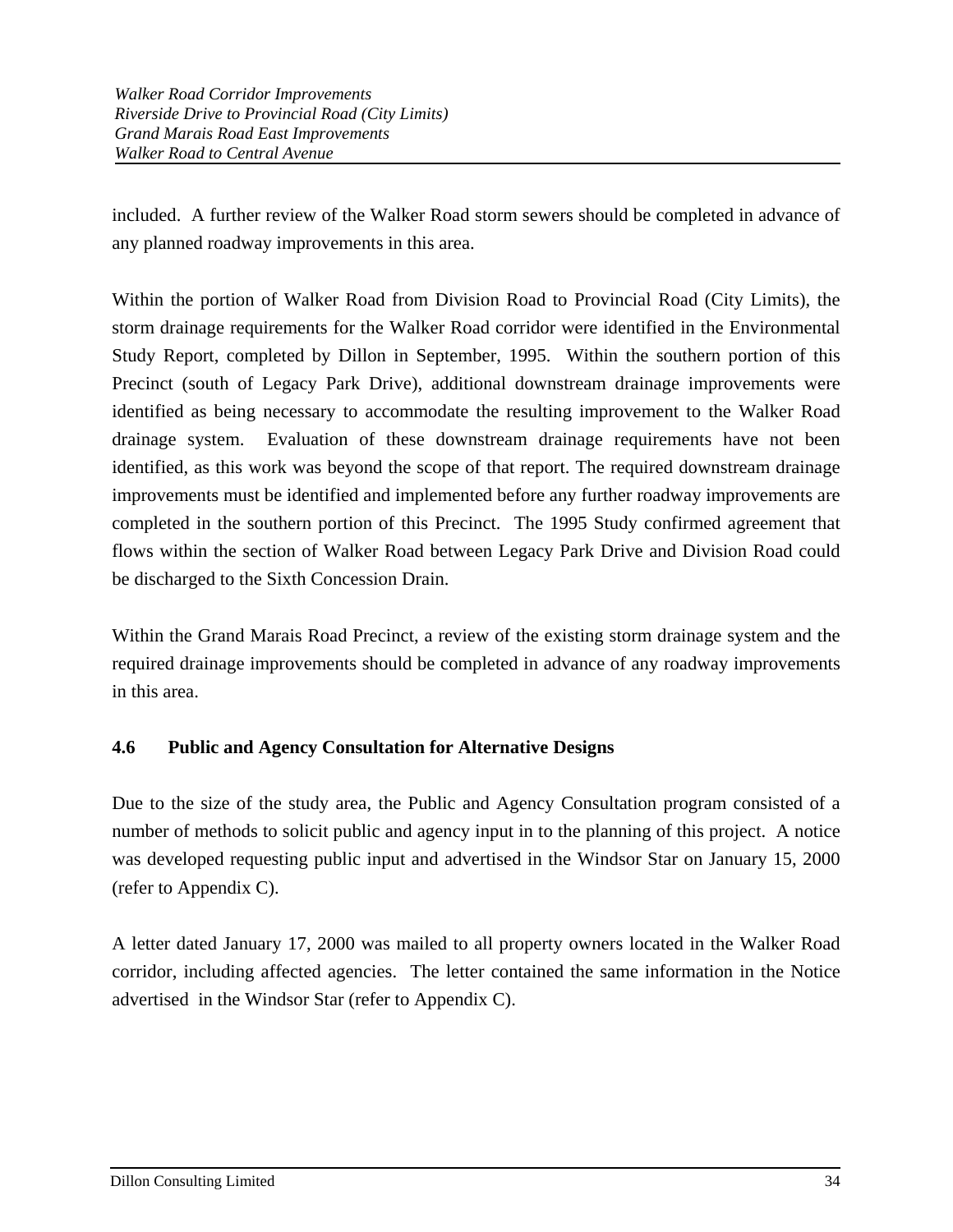In addition, the Notice was placed on the project web site and a press release was issued regarding the Public Information and Consultation Session # 1. Interviews were conducted with senior staff from the City of Windsor and the consultant on local radio stations.

Public Information and Consultation Session #1 was held on January 26, 2000 and was attended by 119 persons. At that meeting staff from the City of Windsor and the consultant were available to answer questions from the public and affected agencies. A list of attendees and comments received are included in Appendix I. From 119 attendees, 53 attendees completed a short questionnaire regarding the proposed improvements and commented on the recommended design (refer to Appendix I). A non-statistical summary of the responses can also be found in Appendix I.

# **5.0 PREFERRED DESIGN**

## **5.1 Description of the Preferred Design**

Selection of a preferred design included consideration of those factors identified previously for the identification of alternative design concepts as noted in Section 4.0 of this report (refer to Appendix A). Additional considerations for the selected preferred design included:

- Business access
- Cycling opportunities
- Streetscape opportunities

Comments received through the public and agency consultation were also assessed and, where appropriate, modifications to the recommended design (or preferred design for that section of Walker Road south of Division Road) were incorporated to develop a detailed preferred design for the entire Walker Road Corridor.

At this time, the City of Windsor also requested that the design of improvements to Grand Marais Road from Walker Road to Central Avenue be prepared for public and agency review and for inclusion in this report.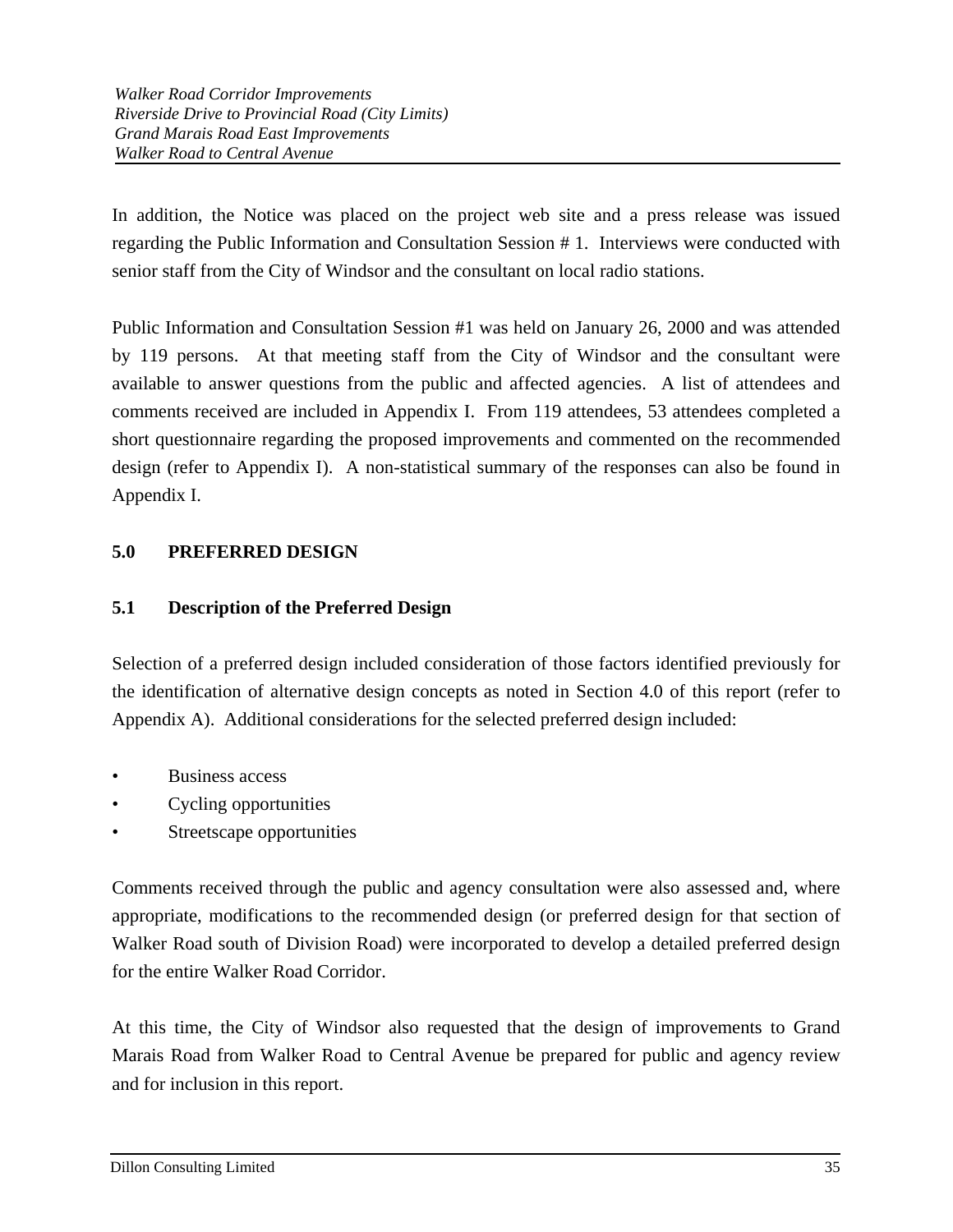A detailed description of the components of the preferred design is outlined in the following sections. In combination with the textural descriptions, reference should be made to the Preferred Design figures provided in Appendix A.

## **5.1.1 Preferred Road Design**

The following generally describes the details of the preferred design for the Walker Road Corridor and Grand Marais Road East Corridor:

## **North Precinct (Riverside Drive East to Ottawa Street)**

- no changes to the Riverside Drive intersection.
- removal of all unnecessary tracks crossing Walker Road between Riverside Drive and Wyandotte Street and reconstruction of rail crossings.
- closure of Wyandotte Place (leave driveway entrances only) at Walker Road and at Wyandotte Street.
- removal of the railway structure and infilling of the subway located on Wyandotte Street, east of Walker Road.
- intersection improvements at Wyandotte Street.
- closure of Tuscarora Street at Walker Road.
- pavement improvements and lane delineation (no road widening) from Wyandotte Street to Ottawa Street (remove on-street parking).
- acquire and improve Edna Street to provide access from Walker Road to St. Luke. This will provide access to the vacant lands located adjacent to St. Luke and may be preferable to Richmond Street as an east-west route for Transit Windsor.
- intersection improvements at Richmond Street. Signalization to be installed at north intersection and coordinated with south intersection signalization.
- intersection improvements at Ottawa Street.
- encourage inter-parcel access of developments fronting Walker Road as redevelopment occurs.
- establish parallel cycling route.
- improved sidewalks for pedestrian/physically disabled.

## **Central Precinct (Ottawa Street to Grand Marais Road East)**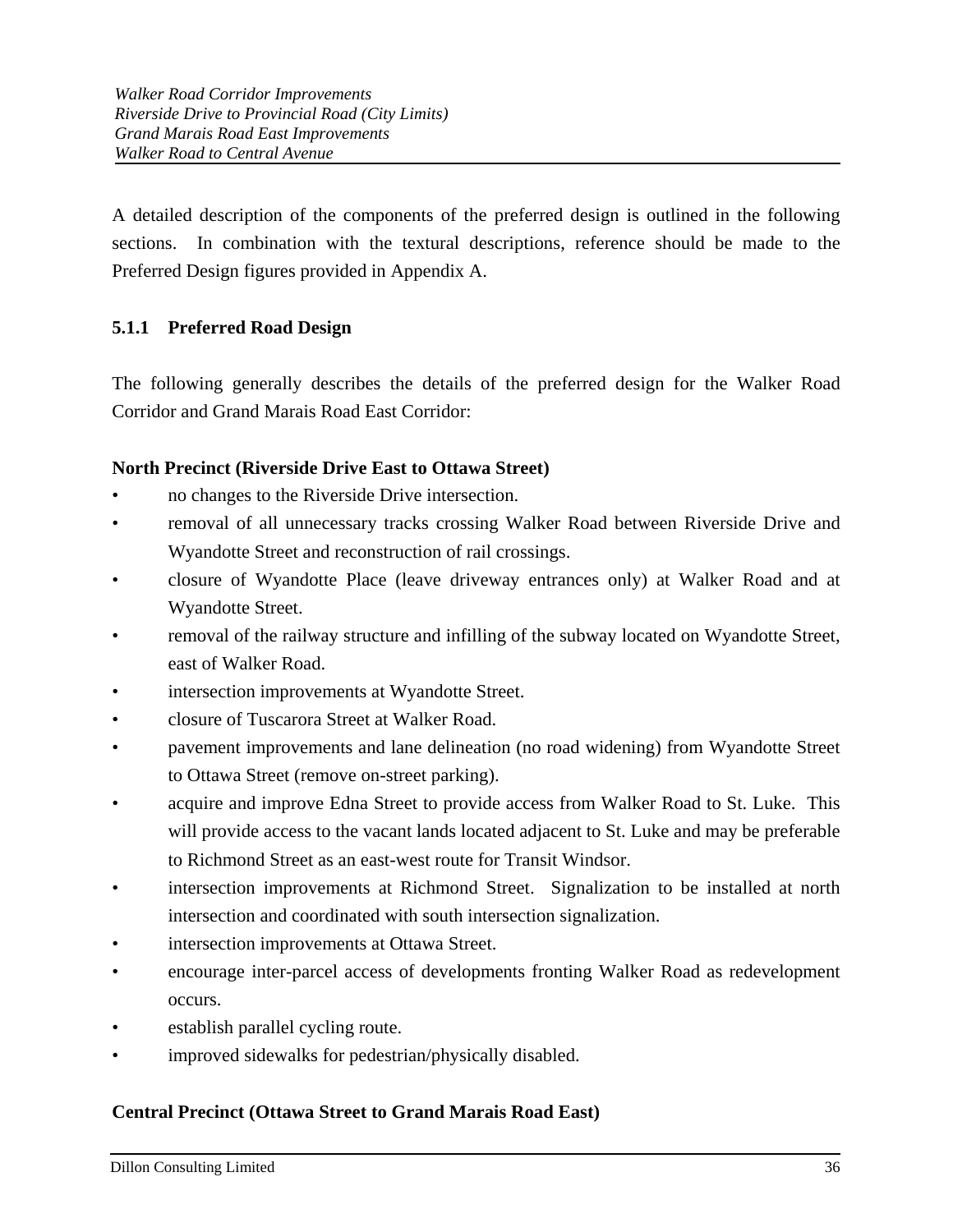- construct appropriate centre median and necessary road widening south of Ottawa Street intersection. Provide appropriate lane delineation.
- repair deteriorated concrete pavement as necessary.
- reconstruct Tecumseh Road East intersection.
- intersection improvements at Ypres Boulevard.
- intersection improvements at Grand Marais Road.

## **South Precinct (Grand Marais Road East to Division Road)**

- grade separate Walker Road at the St. Lawrence & Hudson Railway crossing.
- provide 5-lane cross section from Grand Marais Road to Division Road.
- intersection improvements at Parkdale Place. Signalization to be installed.
- intersection improvements at Digby Street.
- realignment of Digby Street west of Walker Road.
- realign Digby Street east of Walker Road and connect to Temple Drive.
- intersection improvements at E.C. Row Expressway.
- intersection improvements at Sydney Avenue.
- close Seymour Avenue at Walker Road (leave driveway access only).
- intersection improvements at Foster Avenue.
- widening of Foster Avenue to Turner Road.
- widening of Foster Avenue to Riberdy Road.
- extension of Foster Avenue to provide access to the Airport lands and to the Walker Industrial Park.
- close Lappan Avenue at Walker Road (leave driveway access only).
- intersection improvements at Calderwood Avenue.
- close Melinda Street at Walker Road (leave driveway access only).
- close Ledyard Avenue at Walker Road (leave driveway access only).
- intersection improvements at Airport Road. Signalization to be installed.
- close Moxlay Avenue at Walker Road (leave driveway access only).
- decisions regarding the use of the rights-of-way of those streets closed at Walker Road should be made in consultation with adjacent property owners at the time of final design.
- establish parallel cycling route.
- improved sidewalks for pedestrian/physically disabled.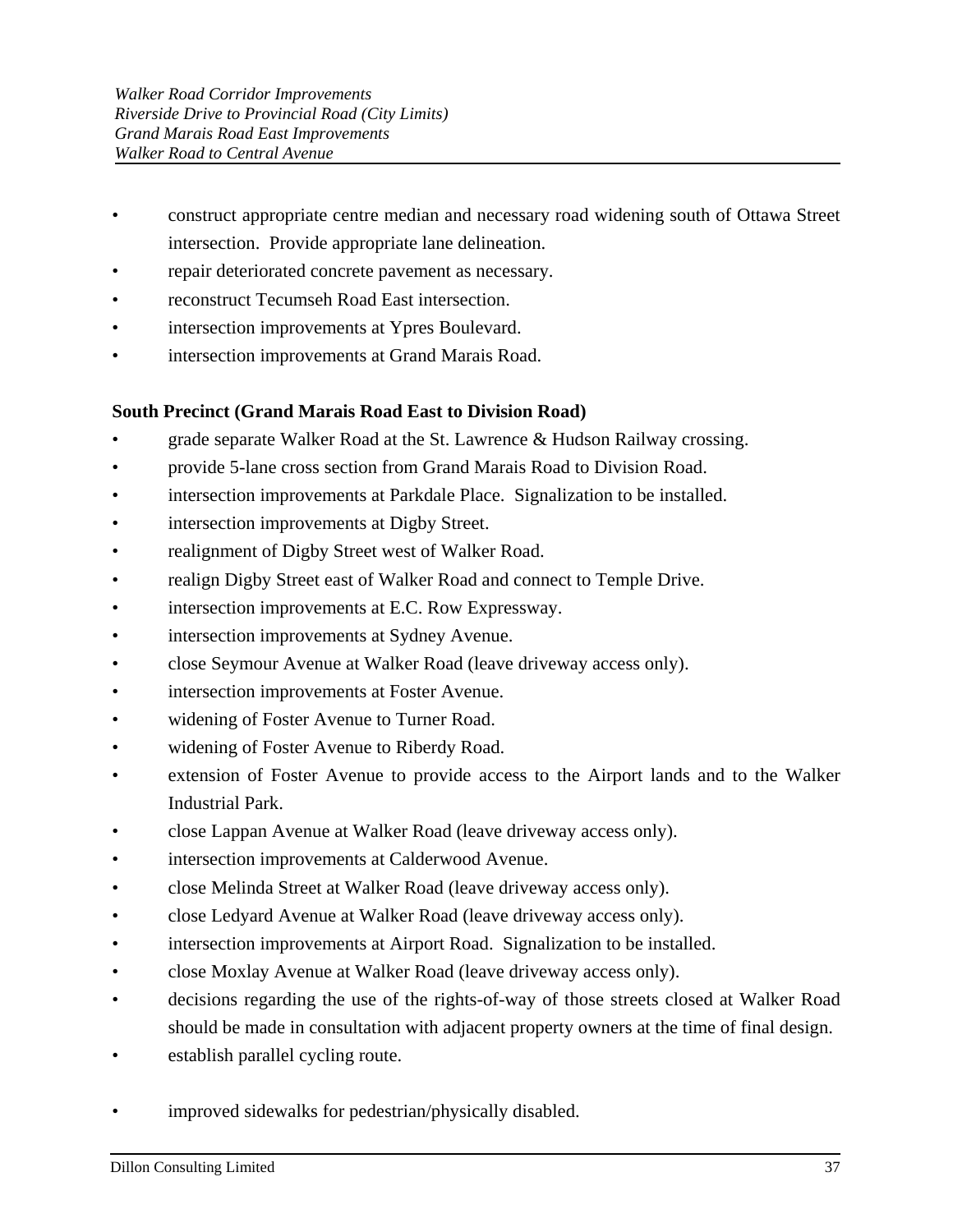## **Addendum to Walker Road Corridor 1995 ESR**

- intersection improvements at Division Road.
- provide 5-lane cross-section from Division Road to Provincial Road.
- intersection improvements to accommodate the access locations for proposed developments on Walker Road. Signalization to be installed.
- encourage inter-parcel access of developments fronting Walker Road as redevelopment occurs.
- intersection improvements at Legacy Park Drive.
- complete intersection improvements at Provincial Road.
- upgrade level crossing at CN Rail crossing of Walker Road.
- intersection improvements at Ducharme Street.
- establish parallel cycling route.
- improved sidewalks for pedestrian/physically disabled.

### **Grand Marais Road East Corridor**

- intersection improvements at Walker Road.
- provide 3-lane cross-section from Walker Road to Central Avenue.
- construct access to DaimlerChrysler truck entrance.
- realign Grand Marais Road from Chrysler Centre to Central Avenue.
- reconstruct and realign Central Avenue intersection.
- establish an off-road bike route within the right-of-way adjacent to Grand Marais Road East.
- improved sidewalks for pedestrian/physically disabled.

## **5.1.2 Railway Grade Separation**

Based on the volume of traffic on Walker Road, the number of trains crossing at this location, and to the fact that much of the truck traffic servicing the DaimlerChrysler facilities in the area (as well as other major industrial facilities further to the north on or adjacent to Walker Road),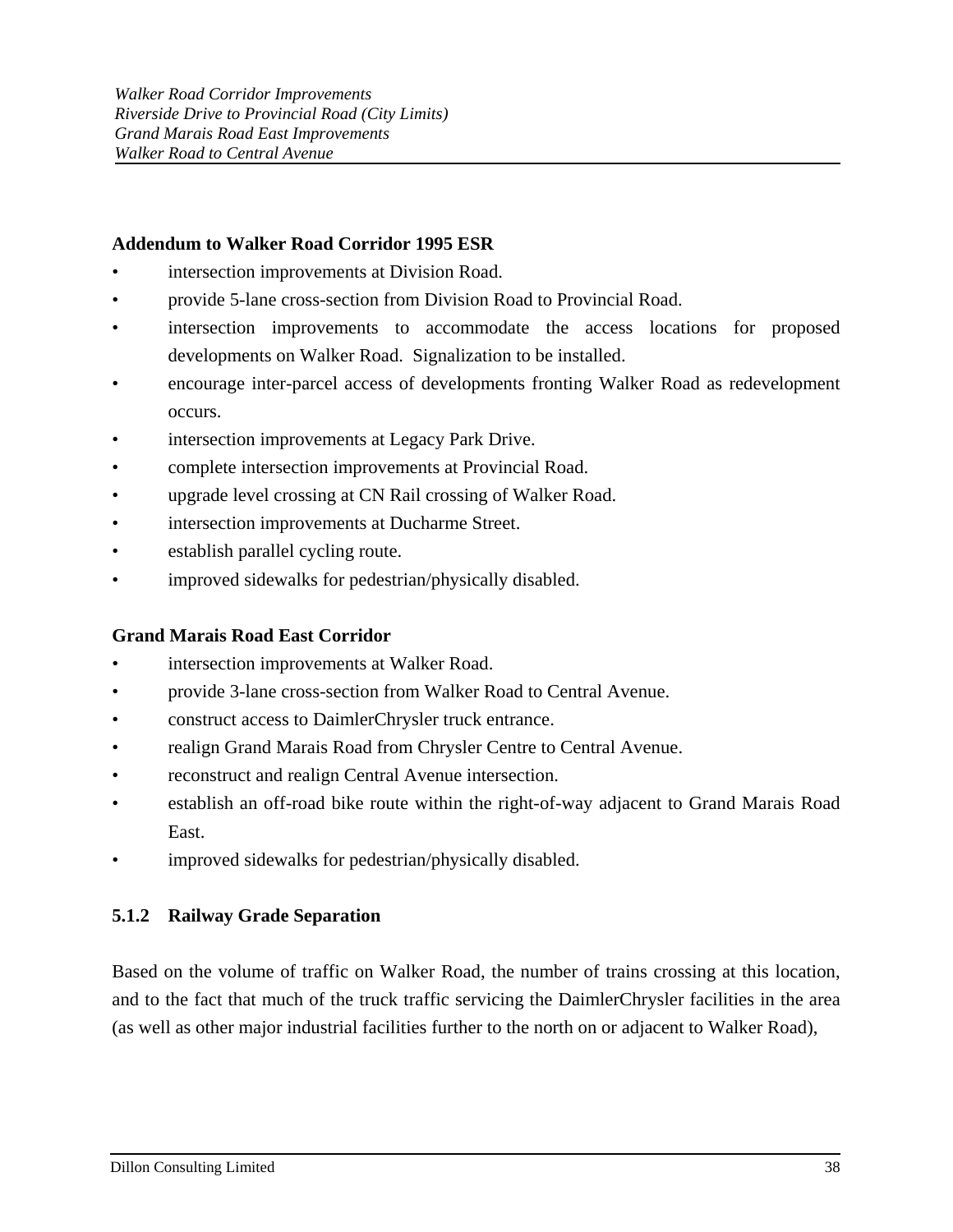supports the need for grade separation of Walker Road at the St. Lawrence & Hudson Railway crossing.

Based on existing elevation differentials between the railway tracks and Walker Road north and south of the crossing, and to the location of the crossing relative to the intersection of Walker Road and Grand Marais Road, it is recommended that this grade separation be in the form of a subway.

Minimal land acquisition will be required to accommodate a subway design on the basis that retaining walls would be constructed in lieu of sloped embankments (see Figure 15.0 in Appendix A).

Construction of a subway will necessitate the southerly relocation of the Grand Marais Drain where it crosses Walker Road. A stormwater pumping station will also be required to drain the subway for discharge to the Drain.

As the crossing location is also the location at which two significant cycling routes cross Walker Road, it is proposed that the rail structure be widened to accommodate cyclist and pedestrian needs. Physical separation between the tracks and the pedestrian/cyclist path will be required.

Construction of this grade separation is contingent on funding availability or agreement and on the fact that this rail line continues to be used by the number of trains which, when compared against traffic volume, continues to warrant grade separation. It is recommended that the City of Windsor pursue funding sources, while maintaining regular consultation with the St. Lawrence & Hudson Railway.

If traffic volume growth and/or traffic safety becomes compromised at this location and at the Grand Marais Road intersection, and funding for a grade separation has not been secured, or the need for a grade separation has diminished due to Railway reconfiguration, then the City of Windsor may need to reconstruct the Grand Marais Road intersection at-grade in combination with the necessary widening and improvements to the at-grade railway crossing.

## **5.1.3 Storm Water Drainage**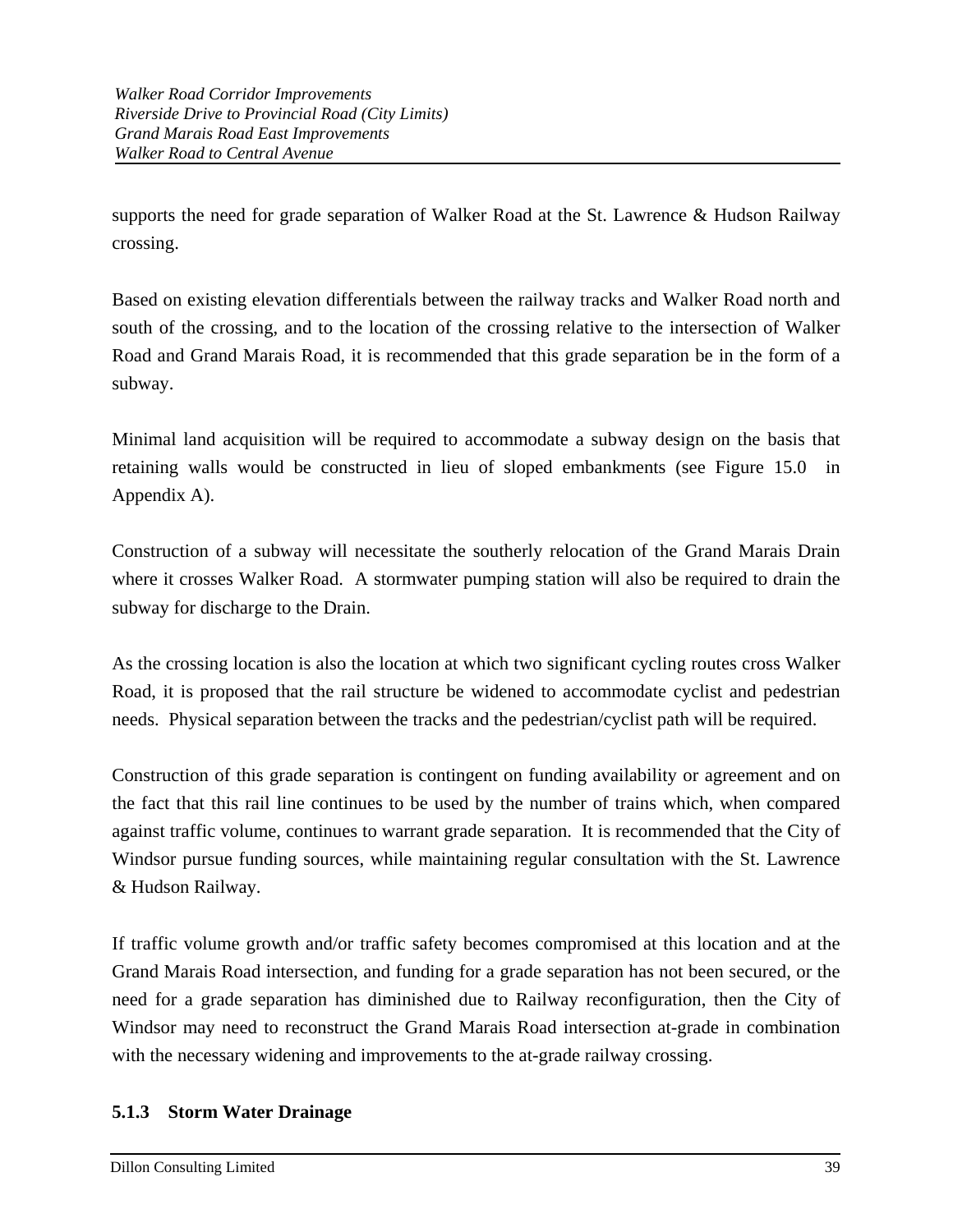As indicated previously, investigations into the location, size, capacity and condition of existing storm sewers within the Walker Road corridor must be completed in advance of the implementation of each phase of the roadway improvements.

Although the required storm drainage requirements have been identified for that section of Walker Road from Division Road to Provincial Road, the southern portion of this drainage area requires the implementation of downstream drainage improvements to accommodate the improved drainage system in that area of the corridor. These downstream drainage improvements must be defined and implemented prior to undertaking any further road improvements south of Legacy Park Drive.

# **5.1.4 Utilities**

Letters were forwarded to the various utility companies requesting that they identify their future utility upgrading requirements and/or utility conflicts. No responses were received, as the time frame for implementation of this size of study may be beyond the planning time frame of the utility companies. As would generally occur in any event, utility coordination meetings should be arranged in the very early stages of the planned implementation of each phase of road improvements to identify and incorporate the various utility requirements.

# **5.1.5 Cycling Opportunities**

Cycling opportunities on Walker Road and within the Walker Road Study Area were extensively reviewed. Suggestions and recommendations flowing from this Study were also reviewed against the plans as proposed in the City of Windsor's ongoing Bicycle Use Master Plan Study.

Details of the Preferred Cycling Opportunities within the Walker Road Study Area are identified on Figure 12.0 and referenced in Appendix J. As detailed, it is not intended to designate any part of Walker Road itself as a cycling route. For most of its length, insufficient property is available or could be purchased to accommodate the construction of designated cycling lanes. Traffic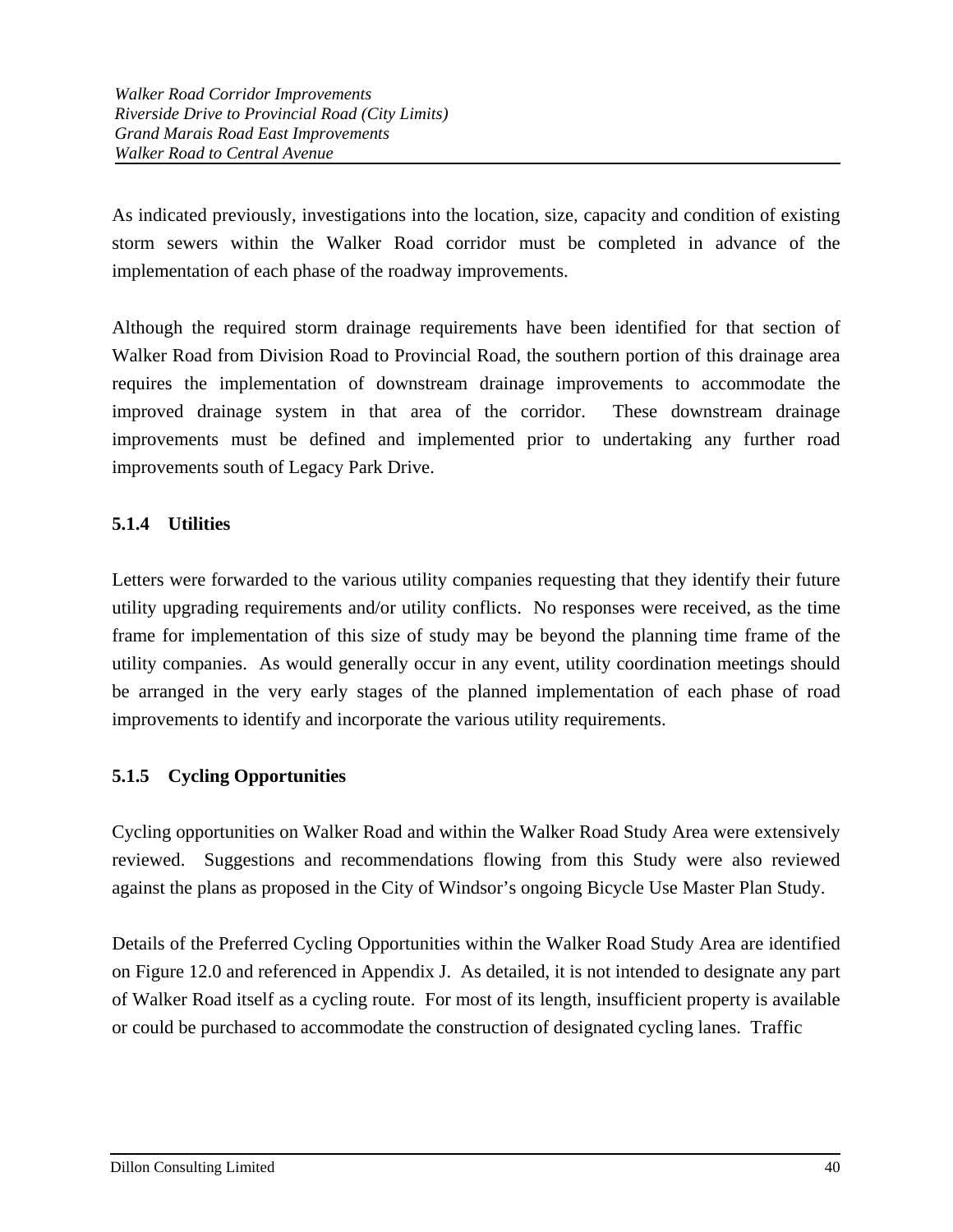volumes on Walker Road are such that cycling can be difficult and suitable for very experienced cyclists only.

Cycling opportunities have therefore been identified, for the most part, on paralleling roadways which offer a much friendlier environment to cyclists. Connections from these paralleling onroad routes are provided to other on-road routes and to off-road multi-use pathways.

Through the Public Consultation process, a request was made by the Windsor Cycling Committee to consider the use of mountable curbs along Walker Road as compared to the barrier curbs proposed. The problem in using mountable curbs is that their use eliminates the ability to control access points to a significant degree. The inability to control access points is a contributor to the increased potential for both vehicular and pedestrian collisions. The opportunity to control access points along Walker Road is one of the primary benefits of the proposed reconstruction. A detailed response is provided in Appendix J.

In lieu of the construction of designated cycling facilities on Walker Road, it is appropriate to consider a level of financial contribution to proposed parallel cycling facilities.

# **5.1.6 Streetscape Opportunities**

As noted in prior sections, Walker Road acts as the gateway to the City of Windsor for many people traveling to the city. As part of this study, opportunities for the construction of "gateway" features" were reviewed and some initial discussions were held with interested parties in this regard.

The best opportunity for placement of a gateway feature exists at the Walker/Division intersection. Property on the northeast corner of this intersection, which may be surplus to the needs of the Tim Hortons at that location, would provide an ideal location for the construction of a suitable gateway feature. Limited discussion of this opportunity has taken place to date and should be pursued by the City.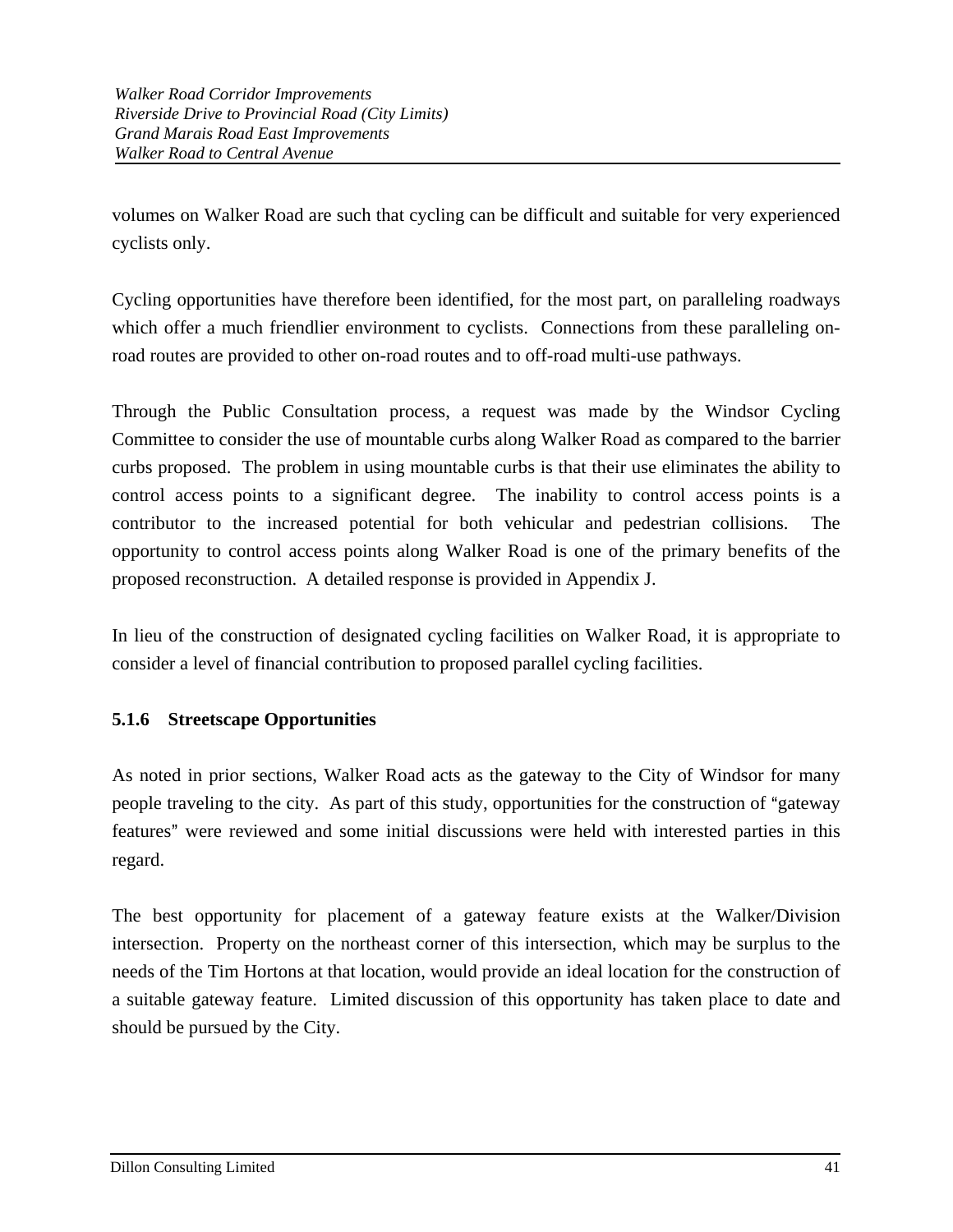The opportunity for a gateway feature at the north end of Walker Road is currently limited by the lack of a suitable site. However, with the removal of those tracks crossing Walker Road which are no longer needed, property which is now encumbered by the railways may become available for the siting of a gateway feature. This feature should recognize the heritage designation of the area in which it would be located. As part of their discussion with CN Rail and with VIA Rail, the City should also review opportunities for the siting of a gateway feature.

Along the length of Walker Road, particularly in those sections where significant reconstruction is recommended (Grand Marais Road to Provincial Road), opportunities for streetscape improvements (street lighting, pedestrian lighting, benches, waste receptacles, landscaping) should be evaluated as part of the final design process. Figure 13.0, though not intended to be definitive with respect to streetscape/landscape opportunities, does provide an indication of features which should be considered as design proceeds.

# **5.2 Construction Phasing**

The phasing of the necessary improvements to the Walker Road and Grand Marais Road corridors is based on need and/or funding availability. Phasing has been identified for a 5-year period, following which it is recommended that annual evaluations be completed to assess need and funding availability at that time and to agree on priorities.

It is recommended that the following improvements be completed in the five year period following acceptance of this report. For this five year period, major improvements noted are identified:

- Complete the reconstruction of Walker Road from Division Road to Provincial Road (north to south).
- Construct the extension of Foster Street to service the airport lands and Walker Industrial Park. This work should proceed during the same time frame as 1. above.
- A continuation of discussions with DaimlerChrysler staff must be undertaken to determine timing for completion of the Pillette Road Truck Assembly Plant expansion and to assess operational changes, particularly truck routing plans, for their Windsor Assembly Plant. Plans can then be formulated on the need to reconstruct Grand Marais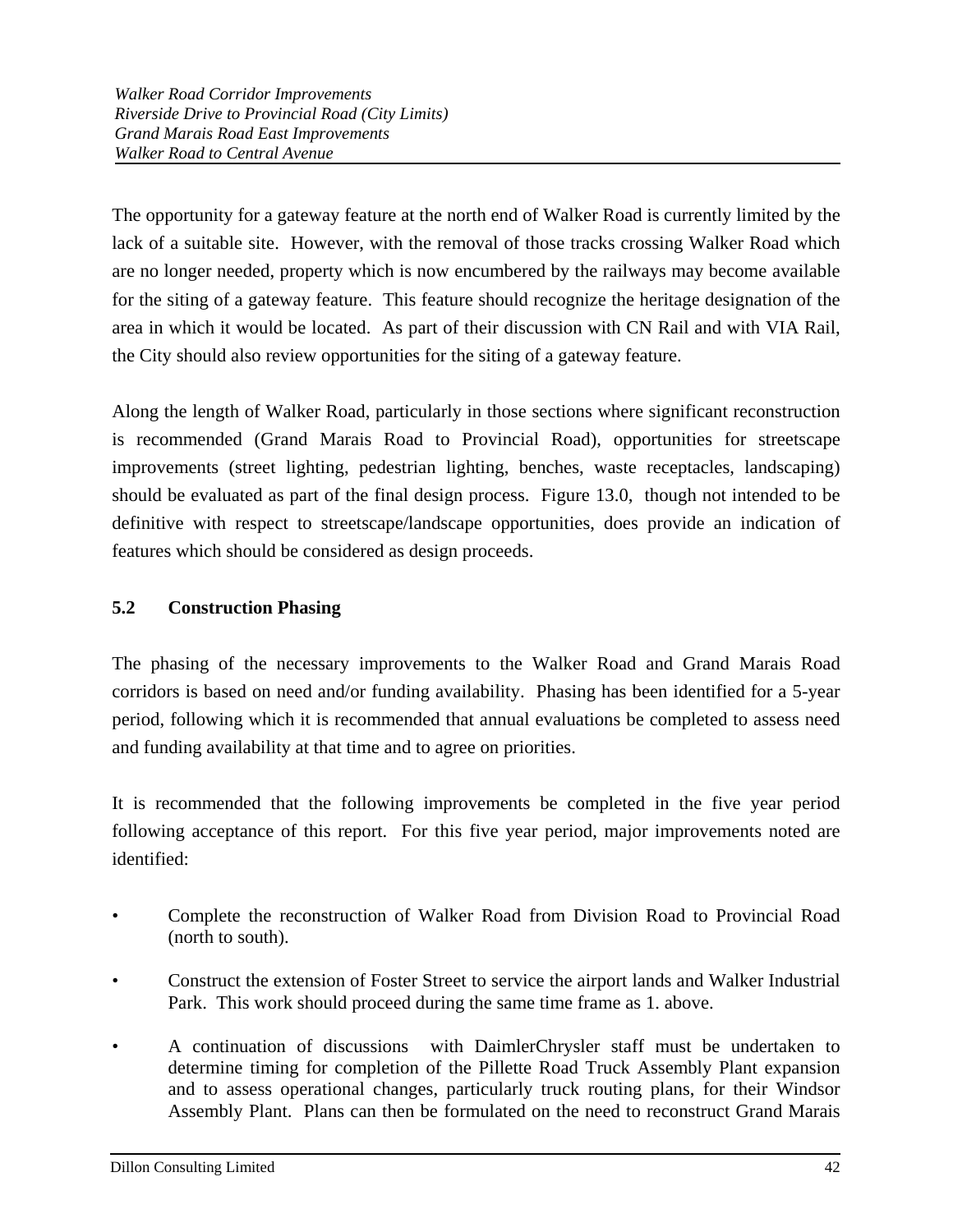Road. (Information concerning prior discussions with DaimlerChrysler staff can be found in Volume 2, Appendix I).

- Complete the reconstruction of the Provincial Road intersection to its ultimate configuration, including the reconstruction of Walker Road southerly to the municipal boundary.
- Pursue funding availability for the construction of the grade separation at the St. Lawrence & Hudson Railway crossing and reconstruction of the Grand Marais Road intersection.
- Construct the extension of Digby Street to connect with Temple Drive.
- Consultation should also continue with CN Rail and VIA Rail relative to their crossing located south of Provincial Road and to the potential for track removal between Riverside Drive East and Wyandotte Street East.

Minor improvements are as follows:

- Painting of lane delineation between Ottawa Street and Wyandotte Street East.
- Installation of traffic signals at Richmond Street, at Parkdale Place and at Airport Road.

Other long term improvements are required, including:

- The reconstruction of Walker Road should proceed northerly from Division Road to the E.C. Row Expressway.
- The removal and infilling of the subway on Wyandotte Street east of Walker Road and the reconstruction of the Wyandotte Street intersection should proceed prior to the reconstruction of the Tecumseh Road intersection.

As development and redevelopment occurs along Walker Road, reference should be made to this document to assess the need for roadway improvements and to determine property requirements.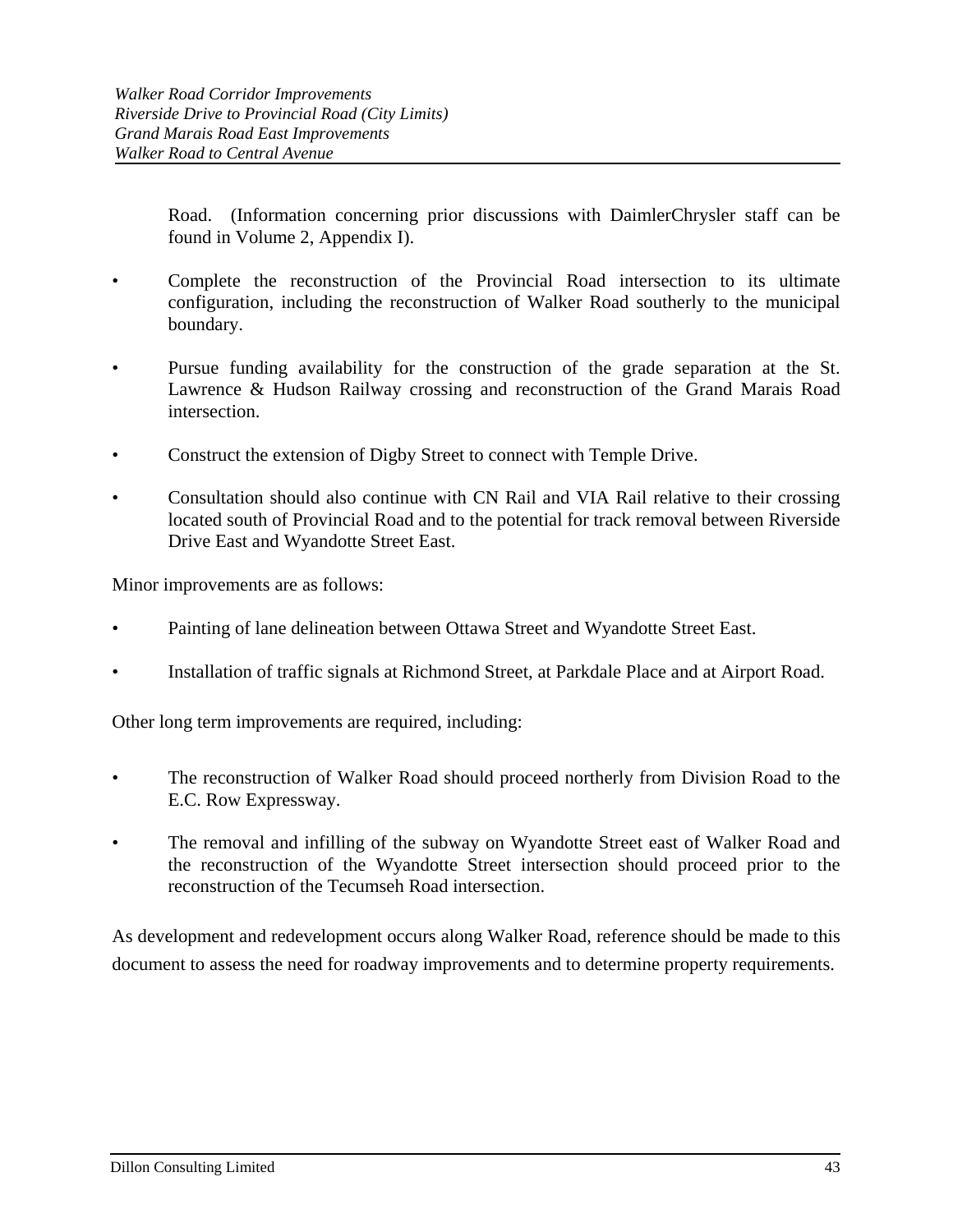# **5.3 Preliminary Cost Estimates**

Preliminary cost estimates have been prepared for the nearer-term construction phases identified above based on averaged total costs of construction for similar projects. The estimates presented in Table 4.0 include the cost of construction and engineering.

| <b>TABLE 4.0</b><br>PRELIMINARY COST ESTIMATES<br><b>NEAR-TERM CONSTRUCTION PHASES</b>                                  |                            |  |  |  |  |  |
|-------------------------------------------------------------------------------------------------------------------------|----------------------------|--|--|--|--|--|
| <b>DESCRIPTION</b>                                                                                                      | <b>ESTIMATED COST</b>      |  |  |  |  |  |
| 1. Walker Road - Division Road to Provincial Road                                                                       |                            |  |  |  |  |  |
| (City Limits)                                                                                                           | \$8,700,000                |  |  |  |  |  |
| 2. Foster Road Extension                                                                                                | \$2,700,000                |  |  |  |  |  |
| 3. Temple Drive Extension                                                                                               | \$950,000                  |  |  |  |  |  |
| 4. Walker Road/Grand Marais Road Intersection<br>1) Road work, storm pump station, and Grand Marais<br>Drain relocation |                            |  |  |  |  |  |
| 2) Retaining walls, bridge structure and rail relocation                                                                | \$5,200,000<br>\$8,700,000 |  |  |  |  |  |
| Subtotal Walker/Grand Marais                                                                                            | \$13,900,000               |  |  |  |  |  |
| 5. Grand Marais Road - Walker Road to east                                                                              |                            |  |  |  |  |  |
| of Central Avenue                                                                                                       | \$6,700,000                |  |  |  |  |  |

These estimates do not include the cost of property acquisition, utility relocations, above-average storm drainage and watermain replacement, geotechnical subconsultants, financing, legal and the Goods and Services Tax.

## **5.4 Potential Environmental Conditions and Mitigating Measures**

As part of the planning and design process which has been followed for the Walker Road Corridor and Grand Marais Road East Corridor, mitigative measures have been incorporated to address potential environmental concerns. Short-term impacts related to construction and longterm impacts related to the completed improvements (if any) are addressed in this section.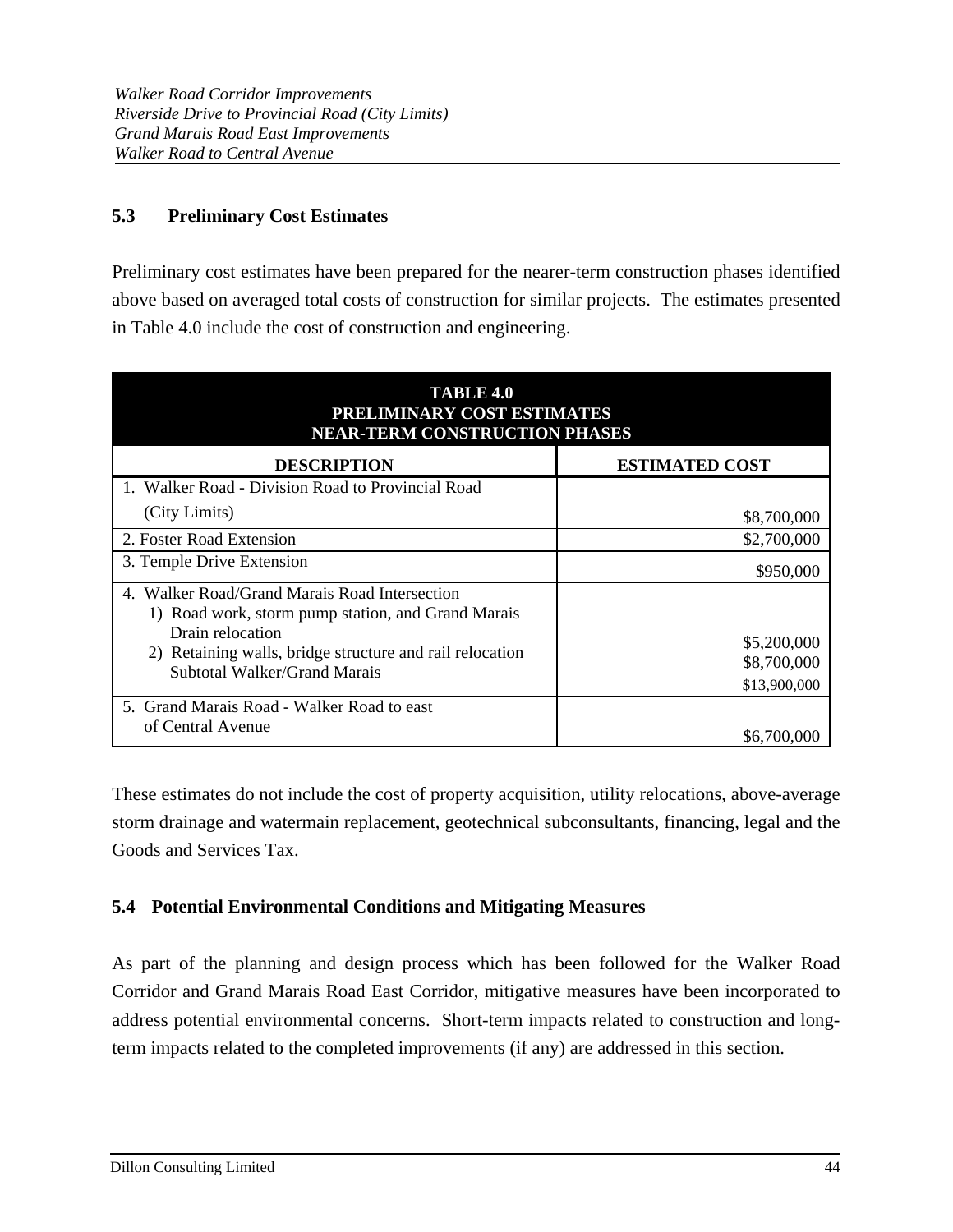## **5.4.1 Short-Term Environmental Impacts**

As with all construction projects, a certain amount of traffic disruption, noise and dust can be anticipated. Measures to address these concerns will be identified during the detailed design and contract preparation phase of the project. These measures will include restrictions on hours of operations and lane closures required to minimize traffic disruption and nuisance to area residents, as well as the use of water and calcium chloride to control dust. Access to properties within the contract limits will be maintained, wherever possible, throughout the construction activities. Adjacent landowners will be consulted to review impacts on their properties and to discuss temporary access schemes.

Erosion and sediment control measures will be incorporated in the contract to control the release of sediment into the storm sewer system and adjacent watercourses.

With respect to noise impacts during construction, the following will be specified during the preparation of Contract Documents, to be adhered to during construction:

- noise sensitive areas will be identified;
- the Contractor will be required to comply with the appropriate municipal by-laws regarding noise emission standards and hours of operation for construction equipment; and
- general noise control measures (not sound level criteria) will be referred to, or placed into the Contract Documents.

## **5.4.2 Long-Term Environmental Impacts**

No long-term environmental impacts have been identified during the course of this study.

## **5.4.3 Property Requirements**

Property requirements are identified in the Preferred Design figures provided in Appendix A. When approval to proceed to final design has been received or at such time as funding for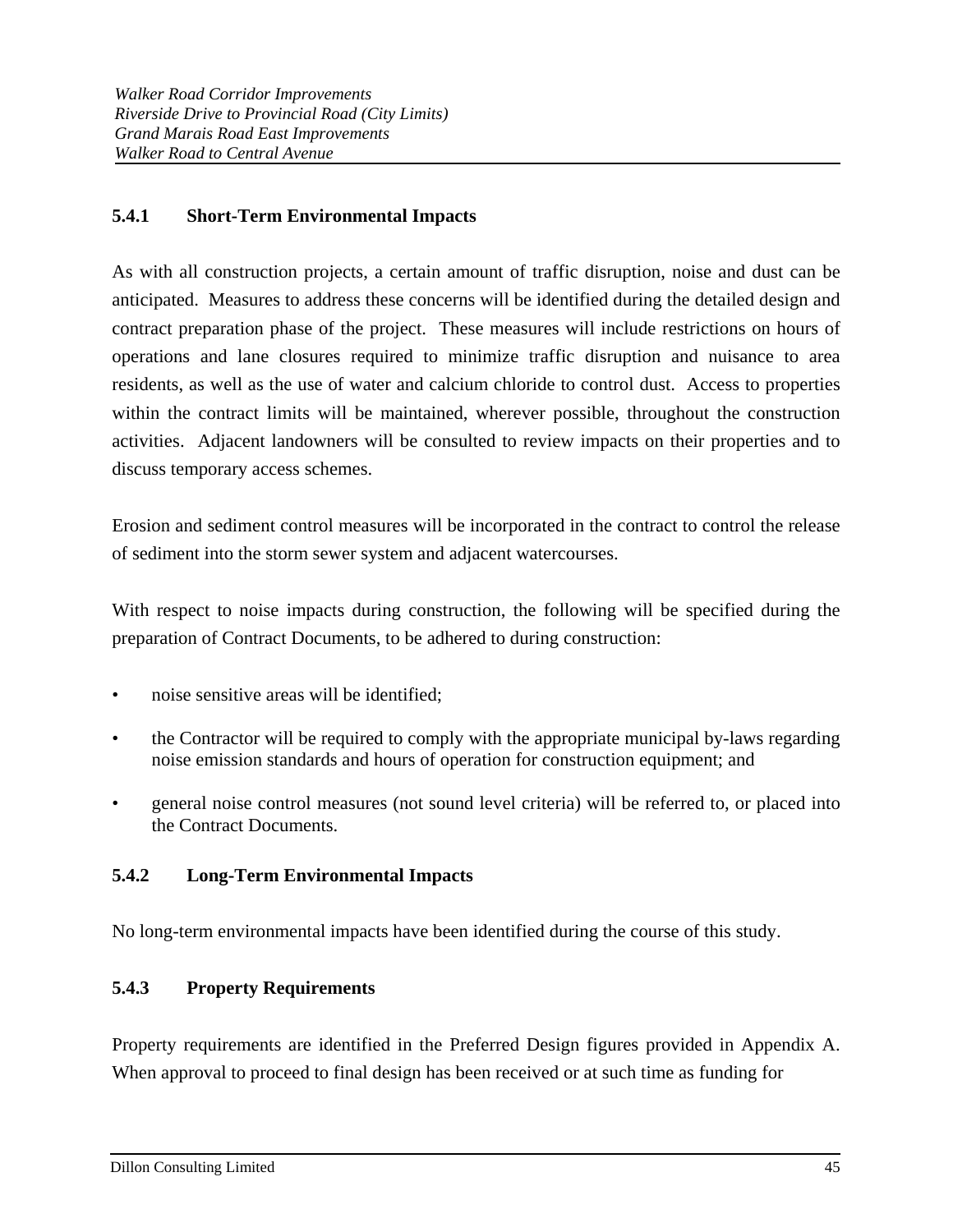property acquisition is obtained, accurate determination of property requirements should be undertaken and acquisition attained prior to project tendering. A summary of the expected property requirements are shown on Table 5.0 below:

| <b>TABLE 5.0</b>                                                      |               |  |  |  |  |  |
|-----------------------------------------------------------------------|---------------|--|--|--|--|--|
| REQUIRED PROPERTY ACQUISITION/EASEMENTS                               |               |  |  |  |  |  |
| Location                                                              | <b>Figure</b> |  |  |  |  |  |
| <b>Walker Road Corridor</b>                                           |               |  |  |  |  |  |
|                                                                       |               |  |  |  |  |  |
| Wyandotte Street East / Walker Road Intersection                      | 2/3           |  |  |  |  |  |
| Wyandotte Street East (Grade Separation Removal)                      | 3             |  |  |  |  |  |
| Edna Street right-of-way Walker Road to Street Luke                   |               |  |  |  |  |  |
| East side of Walker Road @ Ottawa Street                              | 6/7           |  |  |  |  |  |
| North side of Tecumseh Road East @ Turner Road (Bus Bay)              | 11            |  |  |  |  |  |
| East side of Tecumseh Road / Ypres Avenue Intersection                | 12            |  |  |  |  |  |
| East side of Walker Road @ north of Grand Marais (Grade Separation)   | 14            |  |  |  |  |  |
| East west side of Walker Road @ Grand Marais Drain (Grade Separation) | 15            |  |  |  |  |  |
| Digby / Temple intersection (east/west sides of Walker)               | 16            |  |  |  |  |  |
| Temple right-of-way east of Walker                                    | 18            |  |  |  |  |  |
| East side of Turner @ Digby                                           | 17            |  |  |  |  |  |
| North side of North Service Road @ Turner Road                        | 17            |  |  |  |  |  |
| East side of Walker Road (3100 Walker Road)                           | 19            |  |  |  |  |  |
| East side of Walker Road @ Sydney Avenue (corner cut-off)             | 20            |  |  |  |  |  |
| East west of Walker Road @ Foster Avenue (corner cut-off)             | 21            |  |  |  |  |  |
| Foster Extension to St. Etienne Blvd. (2715 St. Etienne)              | 25            |  |  |  |  |  |
| West side of Walker Road @ Calderwood (corner cut-off)                | 26            |  |  |  |  |  |
| West side of Walker Road @ Airport (alignment)                        | 28            |  |  |  |  |  |
| East side of Walker (3990 Walker Road) Bus Bay                        | 29            |  |  |  |  |  |
| Walker / Division Intersection                                        | 30            |  |  |  |  |  |
| Division / Turner Intersection                                        | 30            |  |  |  |  |  |
| Division / Riberdy Intersection                                       | 30            |  |  |  |  |  |
| West side of Walker, south of Division                                | 31/32         |  |  |  |  |  |
| East side of Walker, south of Division                                | 32/33/34      |  |  |  |  |  |
| Walker / Provincial Intersection                                      | 35            |  |  |  |  |  |
| East west side of Walker, South of Provincial                         | 35/36         |  |  |  |  |  |
| <b>Grand Marais Road East Corridor</b>                                |               |  |  |  |  |  |
| North south sides, east Walker                                        | 38            |  |  |  |  |  |
| Grand Marais Road East / Chrysler Way Intersection                    | 39            |  |  |  |  |  |
| Grand Marais Road East / Meldrum Intersection                         | 40            |  |  |  |  |  |
| Grand Marais Road East / Central Intersection                         | 41/42         |  |  |  |  |  |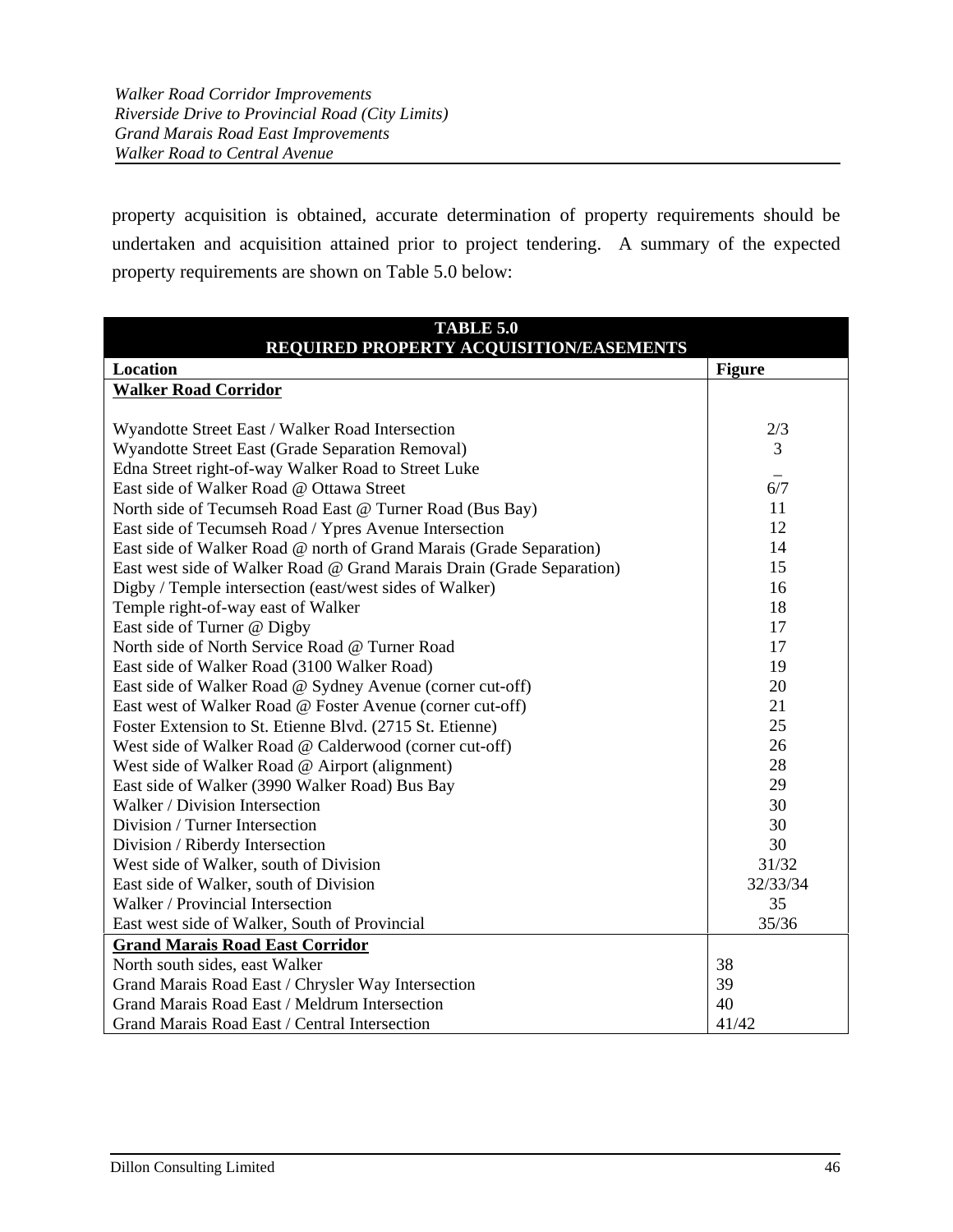It should be noted that driveway locations identified on the Preferred Design figures are preliminary only. Final agreement of driveway locations must be made in consultation with the property owner and business tenant prior to proceeding to project tendering.

## **5.5 Public and Agency Consultation for Preferred Design**

As previously noted, due to the size of the study area, the Public and Agency Consultation program consisted of a number of methods to solicit public and agency input in to the planning of this project. A notice was developed requesting public input and advertised in the Windsor Star on May 10, 2000 (refer to Appendix I).

A letter dated May 8, 2000 was mailed to all property owners located in the Walker Road and Grand Marais Road East Corridors, to those individuals who had contacted the consultant in the preceding months or attended Public Information and Consultation Session #1, and to affected agencies. The letter contained the same information in the Notice advertised in the Windsor Star (refer to Appendix C).

In addition, the Notice was placed on the project web site and a press release was issued regarding the Public Information and Consultation Session #2. Interviews were arranged with senior staff from the City of Windsor and consultant on local radio stations.

Public Information and Consultation Session #2 was attended by 64 persons. At that meeting staff from the City of Windsor and the consultant were available to answer questions from the public and affected agencies. A list of attendees and comments received are included in Appendix I. Of 64 attendees, 22 completed a short questionnaire regarding the proposed improvements and commented on the preferred design (refer to Appendix I). A non-statistical summary of the responses can also be found in Appendix I.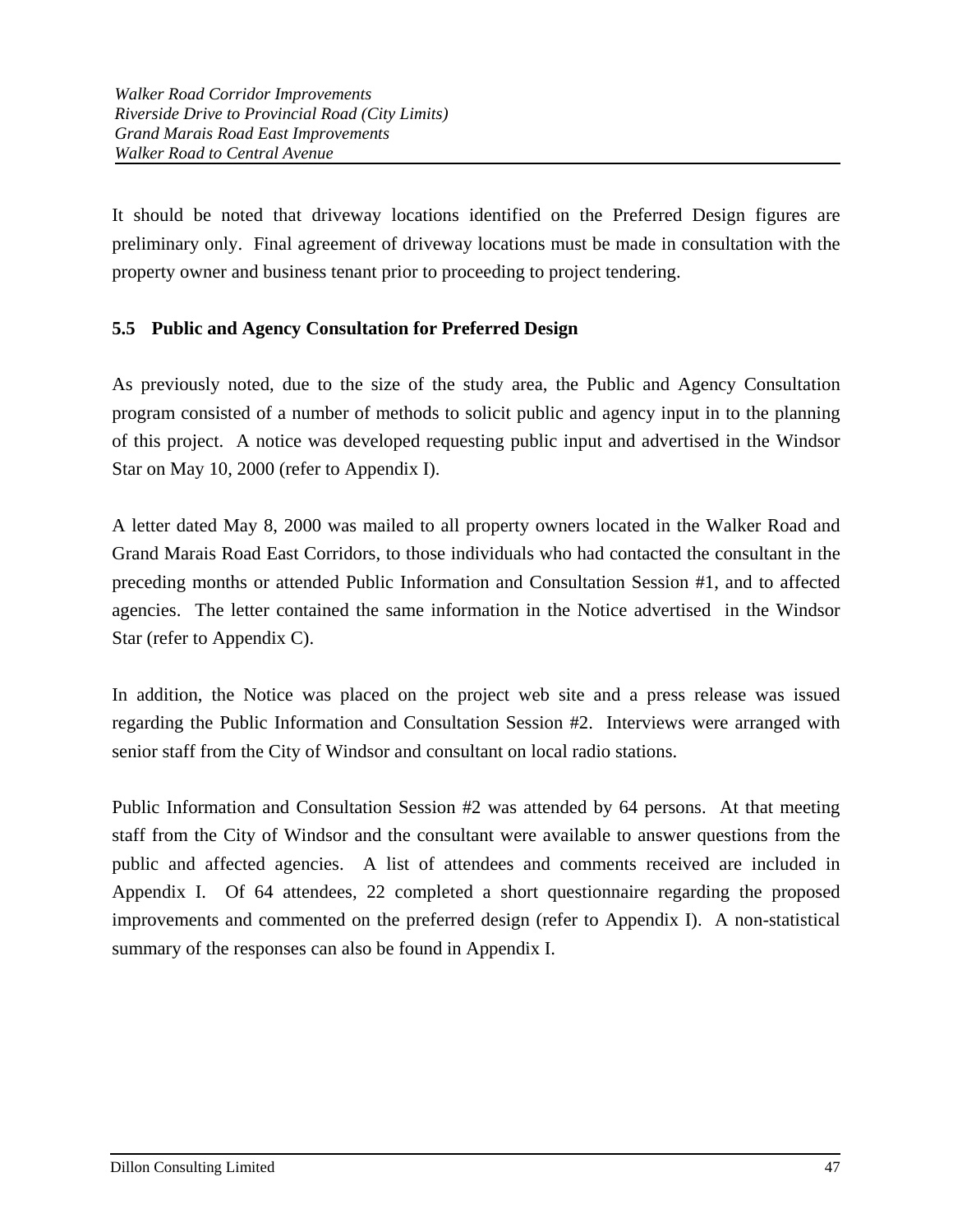# **6.0 COMMITMENTS TO FURTHER WORK AND MONITORING**

As part of the detailed design for the Walker Road Corridor Improvements, the following work will be required:

- develop detailed design drawings illustrating the preferred design including mitigating measures identified during the planning stages;
- co-ordinate the required relocation and upgrading of existing utilities with the utility companies;
- assess the requirement for modification/upgrading of storm and sanitary sewers on Walker Road;
- negotiate the acquisition of property required to accommodate the preferred roadway improvements with both the property owner and business tenant;
- meet with any property owners and business tenants who wish to be consulted during the design and construction phases of this project. Of particular importance is the need to agree on driveway locations;
- issue notices of the proposed work to all businesses located within the construction area; and
- submit applications for approval of the works to the appropriate Provincial and local regulatory agencies.

A field inspection and monitoring program will be established both during and following construction of each phase of the Walker Road Corridor improvements, for the following purposes:

- to ensure compliance with the various elements of the preferred design, including mitigative measures, as developed through public and agency review;
- to ensure compliance with the Contract Specifications, Provincial standards and standard construction practices during construction of the improvements; and